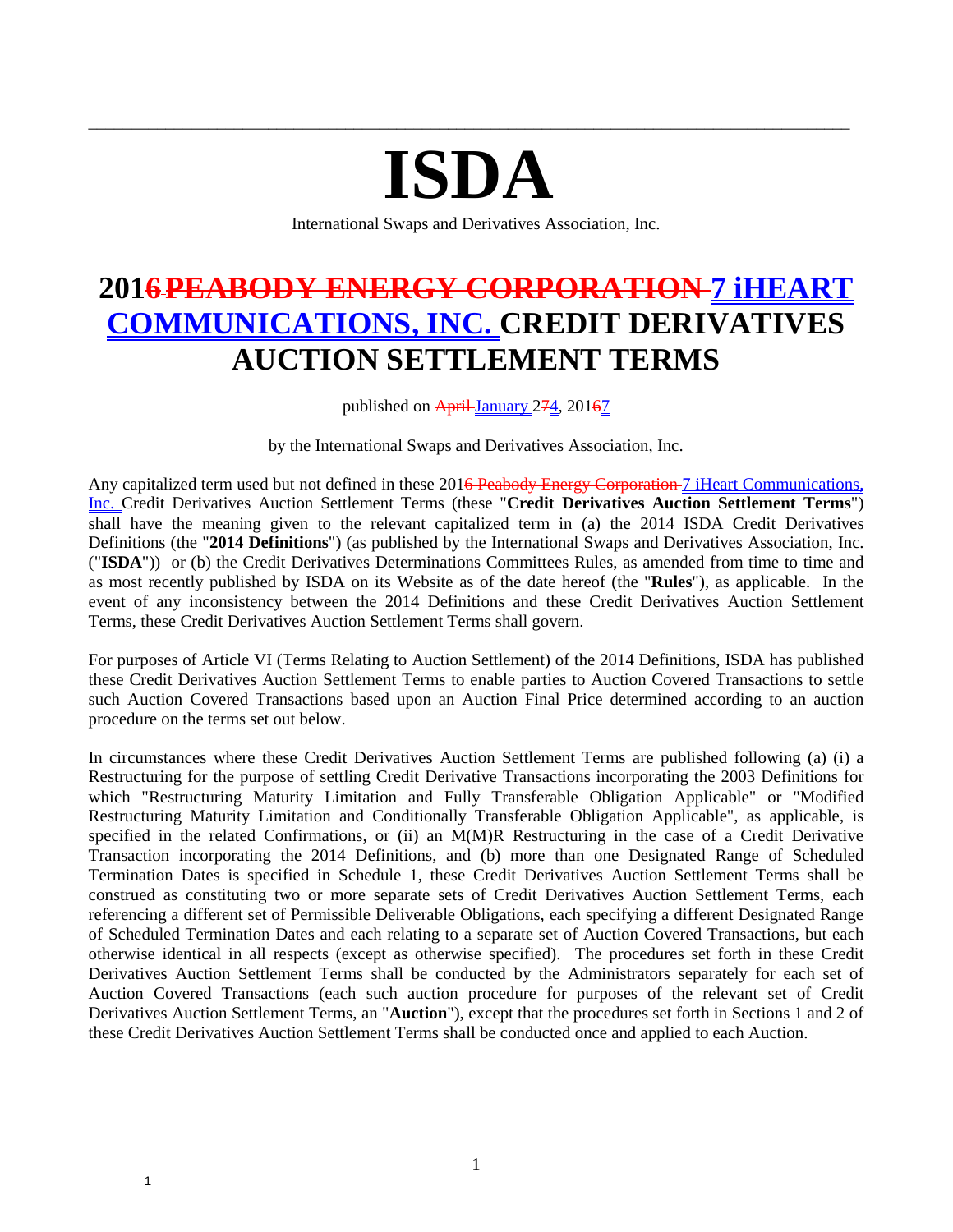#### 1 **List of Participating Bidders**

On or before the later of (a) the date of publication of these Credit Derivatives Auction Settlement Terms and (b) the Business Day prior to the Originally Scheduled Auction Currency Fixing Date, the Administrators will publish one or more lists of the institutions that will act as participating bidders (each such institution, a "**Participating Bidder**"), which lists will consist of (i) each Global Dealer Voting Member, Global Dealer Consultative Member, Regional Dealer Voting Member and Regional Dealer Consultative Member that is a Convened DC Member of the relevant Convened DC (unless the Administrators are otherwise notified by any such Convened DC Member that such Convened DC Member does not intend to participate in the Auction, in which case such Convened DC Member will not be included on the list of Participating Bidders published by the Administrators), subject to Sections 1.10(e)(i) and 1.10(f) of the Rules and (ii) any other institution that submits to the DC Secretary a Participating Bidder Letter that (A) is effectively received by the DC Secretary no later than 5:00 p.m. Relevant City Time on the later of (I) the date that is five Business Days prior to the Originally Scheduled Auction Currency Fixing Date and (II) the earlier of  $(\alpha)$  the Business Day following publication of these Credit Derivatives Auction Settlement Terms and (β) the second Business Day prior to the Originally Scheduled Auction Currency Fixing Date and (B) is approved by the relevant Convened DC pursuant to Section 3.2(b)(ii) of the Rules. Following the initial publication of the list of Participating Bidders but prior to the Auction Date, the Administrators may publish revisions to such list to add further Participating Bidders or remove previously included Participating Bidders.

# 2 **Determining the Auction Currency Rate**

On the relevant Auction Currency Fixing Date, the Administrators will determine the rate of conversion (each, an "**Auction Currency Rate**") as between the Relevant Currency and the currency of denomination of each Deliverable Obligation (a "**Relevant Pairing**") as follows:

- (a) **Currency Rate Source.** Where it is possible for the Administrators to determine the rate of conversion for a Relevant Pairing by reference to the Currency Rate Source on the relevant Auction Currency Fixing Date, the relevant rate of conversion shall be the Auction Currency Rate for such Relevant Pairing.
- (b) **Currency Rate Source Unavailable.** On each Business Day from, and including, the relevant Auction Currency Fixing Date to, and including, the earlier of (i) the Auction Final Price Determination Date and (ii) the Auction Cancellation Date, the Administrators will determine whether an Auction Currency Rate can be determined for any Relevant Pairing in accordance with Section 2(a) of these Credit Derivatives Auction Settlement Terms. If the Administrators are not able to determine an Auction Currency Rate for any Relevant Pairing in accordance with Section 2(a) of these Credit Derivatives Auction Settlement Terms on any such Business Day, the Administrators will determine the Auction Currency Rate for each such Relevant Pairing as follows:
	- (A) Between 1:45 p.m. and 2:00 p.m. Relevant City Time on any such Business Day (in the case where the Relevant Transaction Type is included in the Americas), or between 8:45 a.m. and 9:00 a.m. Relevant City Time on the Business Day following any such Business Day (in the case where the Relevant Transaction Type is included in any Region other than the Americas), the Administrators will seek to obtain from each Participating Bidder, and each Participating Bidder may submit, the mid-market rate of conversion, determined by each such Participating Bidder in a commercially reasonable manner, for each such Relevant Pairing.
	- (B) If more than three such rates are obtained by the Administrators, the Auction Currency Rate will be the arithmetic mean of such rates, without regard to the rates having the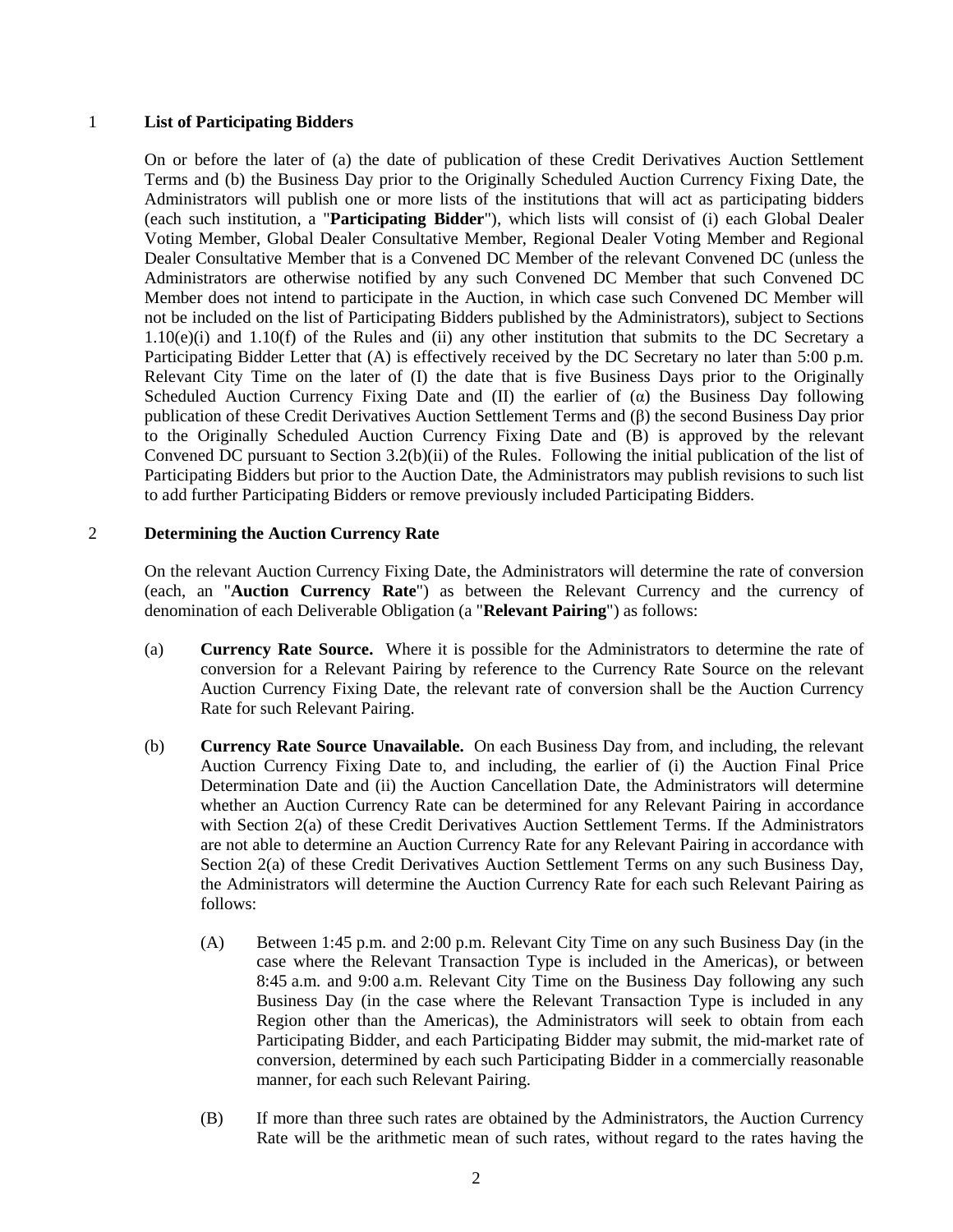highest and lowest values. If exactly three rates are obtained, the Auction Currency Rate will be the rate remaining after disregarding the rates having the highest and lowest values. For this purpose, if more than one rate has the same highest or lowest value, then one of such rates shall be disregarded. If fewer than three rates are obtained, it will be deemed that the Auction Currency Rate cannot be determined for such Relevant Pairing.

- (c) **Publication of Auction Currency Rate.** If the Administrators determine an Auction Currency Rate for each Relevant Pairing in accordance with either Section 2(a) or 2(b) of these Credit Derivatives Auction Settlement Terms, the Administrators will publish on their respective websites such Auction Currency Rates as soon as is reasonably practicable following determination thereof, but in no event later than 3:00 p.m. Relevant City Time (in the case where the Relevant Transaction Type is included in the Americas) or 10:00 a.m. Relevant City Time (in the case where the Relevant Transaction Type is included in any Region other than the Americas), in each case, on the Business Day prior to the Auction Date (or as soon as possible thereafter in the case where Section 13 of these Credit Derivatives Auction Settlement Terms apply).
- (d) **Inability to Determine Auction Currency Rate.** If the Administrators are unable to determine an Auction Currency Rate for each Relevant Pairing in accordance with Sections 2(a) and 2(b) of these Credit Derivatives Auction Settlement Terms, Section 13(b) of these Credit Derivatives Auction Settlement Terms shall apply.

#### 3 **Customer Physical Settlement Requests**

Any customer that wishes to submit a Customer Physical Settlement Request to a Participating Bidder must submit a Customer Physical Settlement Request Letter to the relevant Participating Bidder no later than 5:00 p.m. Relevant City Time on the Business Day prior to the Auction Final Price Determination Date (provided that a Participating Bidder may elect, in its sole discretion, to accept a Customer Physical Settlement Request Letter at any later time prior to the commencement of the Initial Bidding Period). Each Customer Physical Settlement Request submitted to a Participating Bidder must be, to the best of the relevant customer's knowledge and belief, on the same side of the market as, and (when aggregated with all other Customer Physical Settlement Requests, if any, submitted by such customer and/or the Affiliates of such customer to one or more other Participating Bidders) not in excess of, such customer's Market Position. Each Participating Bidder must accept Customer Physical Settlement Requests from any customer with whom it or its Affiliates has a trading relationship under a Governing Master Agreement, provided that such Customer Physical Settlement Request (a) would not, in the discretion of the Participating Bidder, cause any credit limits established by the relevant Participating Bidder with respect to such customer that are in effect at the time of the receipt of such Customer Physical Settlement Request to be exceeded, and (b) is no larger than, and is on the same side of the market as, such customer's Dealer-Specific Market Position with respect to the relevant Participating Bidder and/or the Affiliates of such Participating Bidder (in aggregate). A Participating Bidder may elect, in its sole discretion, to accept a Customer Physical Settlement Request that is larger than (or on the opposite side of the market as) the relevant customer's Dealer-Specific Market Position with respect to such Participating Bidder and/or the Affiliates of such Participating Bidder.

#### 4 **Initial Market Submissions and Dealer Physical Settlement Requests**

During the Initial Bidding Period, each Participating Bidder shall submit to the Administrators an Initial Market Submission and may submit to the Administrators a Physical Settlement Request (which Physical Settlement Request will equal the aggregate of the relevant Participating Bidder's Dealer Physical Settlement Request and all valid Customer Physical Settlement Requests, if any, that the relevant Participating Bidder receives and accepts from its customers pursuant to Section 3 of these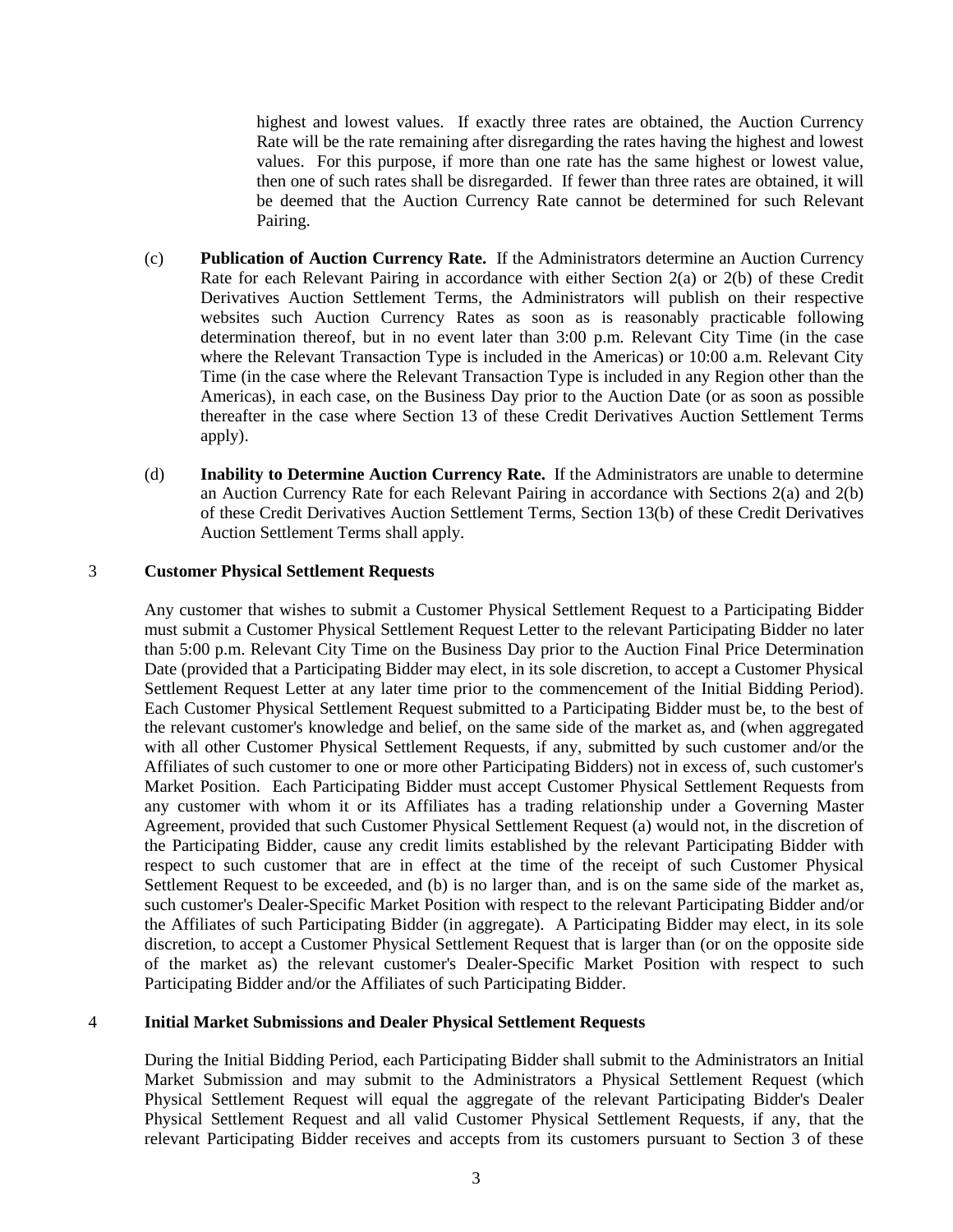Credit Derivatives Auction Settlement Terms). Each Dealer Physical Settlement Request must be, to the best of the relevant Participating Bidder's knowledge and belief, on the same side of the market as, and not in excess of, the Market Position of such Participating Bidder and/or the Affiliates of such Participating Bidder.

#### 5 **Determining the Initial Market Midpoint**

If the Administrators receive no fewer than the Minimum Number of Valid Initial Market Submissions, the Administrators will determine the "**Initial Market Midpoint**" as follows:

- (a) **Matched Markets.** The Administrators will sort the Initial Market Bids and Initial Market Offers that comprise the Valid Initial Market Submissions separately, with the Initial Market Bids sorted in descending order and the Initial Market Offers sorted in ascending order. Each Initial Market Bid will then be matched with the corresponding Initial Market Offer (i.e., the highest Initial Market Bid will be matched with the lowest Initial Market Offer, the second highest Initial Market Bid will be matched with the second lowest Initial Market Offer, etc.) (each such matching of an Initial Market Bid with the corresponding Initial Market Offer, a "**Matched Market**"). For purposes of sorting the Initial Market Bids and Initial Market Offers, where two Initial Market Bids are equal, the one received first in time by the Administrators will be considered to be the lower of the two, and where two Initial Market Offers are equal, the one received first in time by the Administrators will be considered to be the higher of the two.
- (b) **Tradeable and Non-Tradeable Markets.** After sorting the Initial Market Bids and Initial Market Offers pursuant to Section 5(a) of these Credit Derivatives Auction Settlement Terms, the Administrators will determine which Matched Markets are Tradeable Markets by reference to whether the relevant Initial Market Bid is (i) equal to the corresponding Initial Market Offer, in which case such Matched Market constitutes a Tradeable Market that is a Touching Market, or (ii) higher than the corresponding Initial Market Offer, in which case such Matched Market constitutes a Tradeable Market that is a Crossing Market. Any Matched Market that is not a Tradeable Market is a Non-Tradeable Market.
- (c) **Best Half.** The Administrators will then calculate the mean of the Initial Market Bids and Initial Market Offers included in the Best Half of Non-Tradeable Markets. To identify the Best Half, the Administrators will list all Non-Tradeable Markets in an order based on the spread between the Initial Market Bid and the Initial Market Offer within each Non-Tradeable Market, from the smallest spread to the largest spread (i.e., the Non-Tradeable Market with the smallest spread between its Initial Market Bid and its Initial Market Offer will be at the top of the list, the Non-Tradeable Market with the second smallest spread between its Initial Market Bid and its Initial Market Offer will be next on the list, etc.). The Best Half of the Non-Tradeable Markets are those in the top half of the list of Non-Tradeable Markets. In the event that the number of Non-Tradeable Markets is an odd number, the Administrators will round up the number of Non-Tradeable Markets to include in the Best Half to the nearest whole number. The Administrators will then calculate the Initial Market Midpoint by finding the mean of all the Initial Market Bids and Initial Market Offers that form Non-Tradeable Markets included in the Best Half (with the results rounded to the nearest fraction of a percentage point that is the Relevant Pricing Increment, provided that where such results fall equidistant between two Relevant Pricing Increments, such results will be rounded up).
- (d) **Example Calculation of Initial Market Midpoint.** The steps described in (a), (b) and (c) above are illustrated in the following example (which is not intended to reflect indicative prices for the Deliverable Obligations):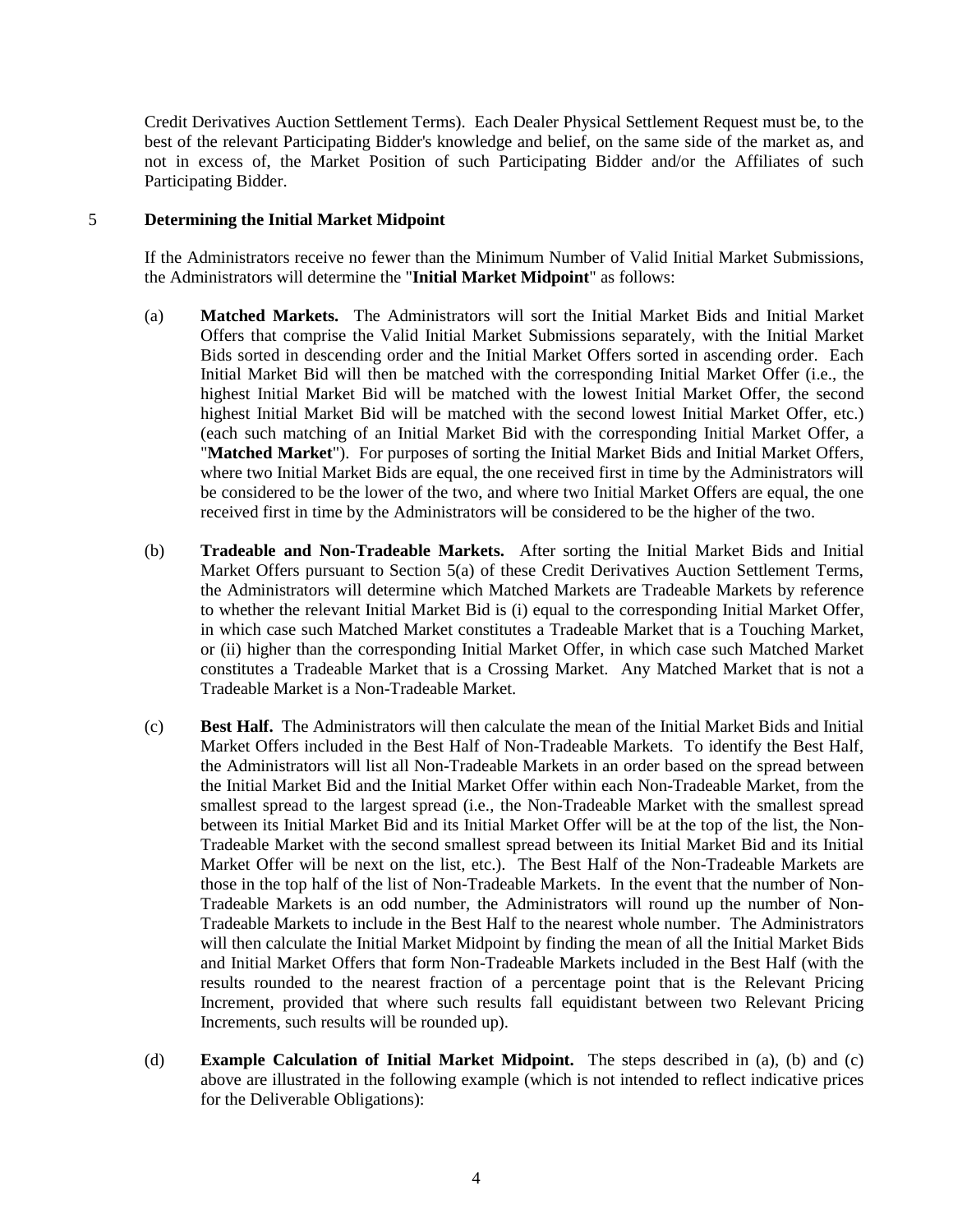|         | Contributed      |         |         | <b>Sorted</b>    |                      |
|---------|------------------|---------|---------|------------------|----------------------|
| IM Bids | <b>IM Offers</b> |         | IM Bids | <b>IM Offers</b> |                      |
| 39.500% | 41.000%          |         | 45.000% | 34.000%          |                      |
| 40.000% | 42.000%          |         | 41.000% | 39.500%          | Tradeable<br>Markets |
| 41.000% | 43.000%          |         | 41.000% | 40.000%          |                      |
| 45.000% | 47.000%          | Matched | 40.000% | 41.000%          |                      |
| 32.000% | 34.000%          | Markets | 39.500% | 42.000%          | <b>Best Half</b>     |
| 38.750% | 40.000%          |         | 38.750% | 42.750%          | Non-Tradeable        |
| 38.000% | 39.500%          |         | 38.000% | 43.000%          | Markets              |
| 41.000% | 42.750%          |         | 32.000% | 47.000%          |                      |

Step 1 – Sort Bids from highest to lowest and Offers from lowest to highest.

Step 2 – Ignore all Tradeable Markets.

Step 3 – The Initial Market Midpoint is the mean of the Best Half of the Non-Tradeable Markets. If there is an odd number of Non-Tradeable Markets, round up the number of Non-Tradeable Markets to include in the Best Half to the nearest whole number. In this example, the Relevant Pricing Increment is assumed to be one-eighth of one percentage point.

| <b>Best Half</b> |                  |  |
|------------------|------------------|--|
| IM Bids          | <b>IM</b> Offers |  |
| 40.000%          | 41.000%          |  |
| 39.500%          | 42.000%          |  |
| 38.750%          | 42.750%          |  |

**Initial Market Midpoint** = Average  $(40, 41, 39.5, 42, 38.75, 42.75) = 40.667\%$ , rounded to the nearest oneeighth of one percentage point.  $= 40.625\%$ 

# 6 **Market Position Trades and determining the Open Interest**

If an Initial Market Midpoint has been determined pursuant to Section 5 of these Credit Derivatives Auction Settlement Terms, the Administrators will match all Valid Physical Settlement Requests with one another in order to determine the Open Interest. If the sum of all Quotation Amounts stated in each Physical Settlement Sell Request is less than the sum of all Quotation Amounts stated in each Physical Settlement Buy Request, all Physical Settlement Sell Requests will be matched with Physical Settlement Buy Requests, subject to the Rounding Convention, or if the sum of all Quotation Amounts stated in each Physical Settlement Buy Request is less than the sum of all Quotation Amounts stated in each Physical Settlement Sell Request, all Physical Settlement Buy Requests will be matched with Physical Settlement Sell Requests, subject to the Rounding Convention (each such match, a "**Market Position Trade**"), and each such pair will form a trade at the Auction Final Price as described in Section 12 below.

# 7 **Determining Adjustment Amounts**

In the event that the Open Interest does not equal zero, for each Tradeable Market, the Participating Bidder whose Initial Market Bid or Initial Market Offer forms part of such Tradeable Market will make a payment to ISDA (the "**Adjustment Amount**") on the third Business Day after the Auction Final Price Determination Date as follows:

(a) **Procedure for Calculating Adjustment Amounts.** The Adjustment Amount with respect to a Tradeable Market will be an amount calculated by the Administrators equal to (i) the Initial Market Quotation Amount multiplied by (ii) either (A) if the Open Interest is an offer to sell Deliverable Obligations, the greater of (I) zero and (II) an amount equal to ( $\alpha$ ) the Initial Market Bid forming part of such Tradeable Market minus (β) the Initial Market Midpoint or (B) if the Open Interest is a bid to purchase Deliverable Obligations, the greater of (I) zero and (II) an amount equal to (α) the Initial Market Midpoint minus (β) the Initial Market Offer forming part of such Tradeable Market. Each Participating Bidder agrees that (1) if the Open Interest is an offer to sell Deliverable Obligations, the Participating Bidder whose Initial Market Bid formed part of such Tradeable Market will pay the Adjustment Amount to ISDA and (2) if the Open Interest is a bid to purchase Deliverable Obligations, the Participating Bidder whose Initial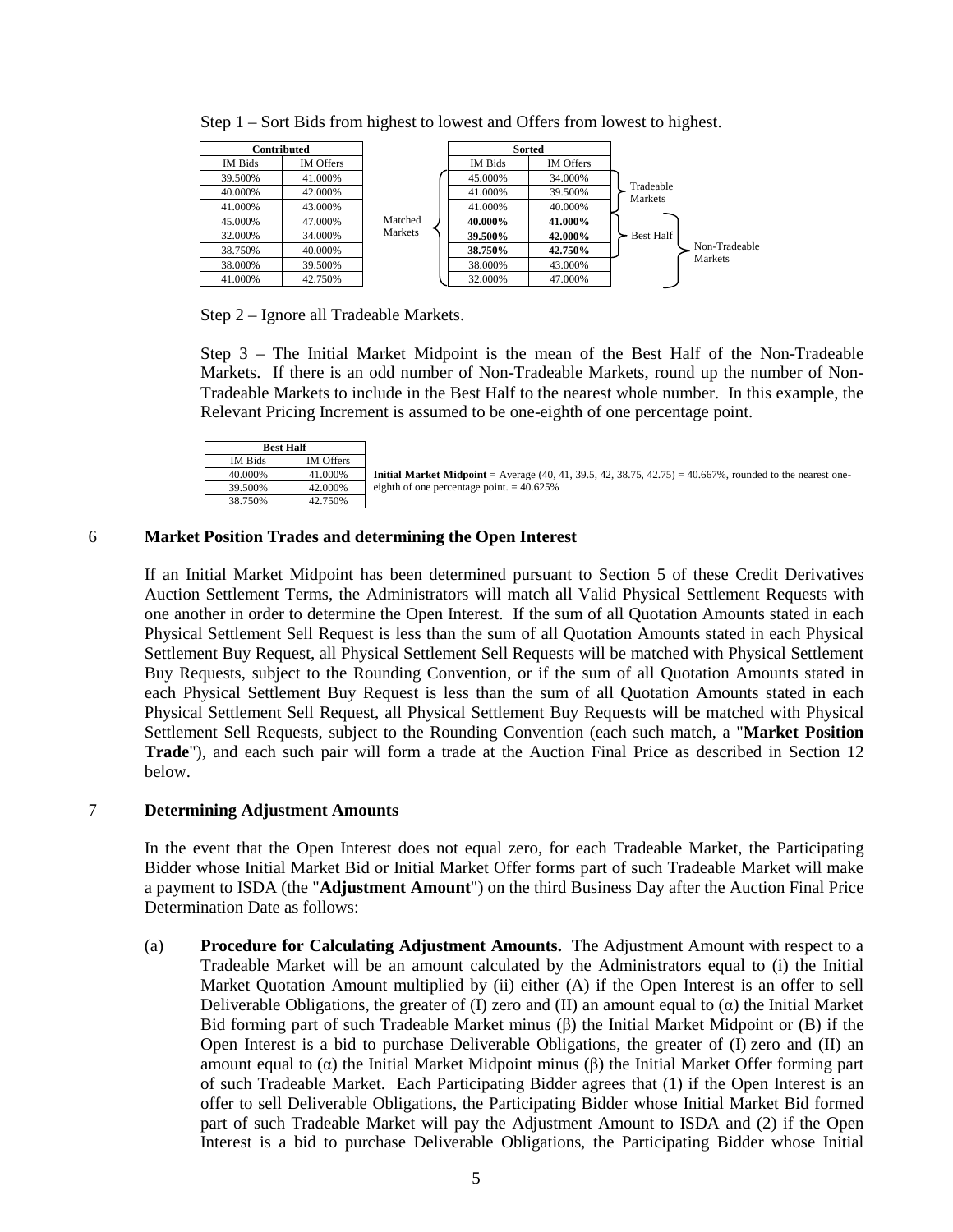Market Offer formed part of such Tradeable Market will pay the Adjustment Amount to ISDA. Any payments of Adjustment Amounts shall be used by ISDA to defray any costs related to any auction that ISDA has coordinated (including the Auction), or that ISDA will in the future coordinate, for purposes of settlement of Credit Derivative Transactions. To the extent that ISDA determines at any time that the aggregate of all such payments received by ISDA (and not previously applied by ISDA to defray auction-related costs) up to and including such time exceeds the costs (including future costs as determined by ISDA) of such auctions, ISDA may in its sole discretion distribute any such excess among all entities that have previously acted as participating bidders in any prior auction proportionately, based upon participation as a participating bidder in such prior auctions. Payments of Adjustment Amounts will not be conducted or effected by, or through, any Administrator.

(b) **Example Calculation of Adjustment Amount.** The steps described in Section 7(a) of these Credit Derivatives Auction Settlement Terms are illustrated in the following example (which is not intended to reflect indicative prices for the Deliverable Obligations):

Step 1 – Consider only Tradeable Markets.

| <b>Tradeable Markets</b> |                  |  |
|--------------------------|------------------|--|
| <b>IM Bids</b>           | <b>IM</b> Offers |  |
| 45.000%                  | 34.000%          |  |
| 41.000%                  | 39.500%          |  |
| 41.000%                  | 40.000 %         |  |

Step 2 – Calculate the Adjustment Amount for each Tradeable Market by (i) if the Open Interest is (A) an offer to sell Deliverable Obligations, determining the greater of (I) zero and (II) an amount equal to (α) the Initial Market Bid forming part of such Tradeable Market minus (β) the Initial Market Midpoint or (B) a bid to purchase Deliverable Obligations, determining the greater of (I) zero and (II) an amount equal to ( $\alpha$ ) the Initial Market Midpoint minus ( $\beta$ ) the Initial Market Offer forming part of such Tradeable Market and (ii) multiplying the resulting amount by the Initial Market Quotation Amount.

Example calculation of Adjustment Amount if the Open Interest is an offer to sell Deliverable Obligations:

|                |            | <b>Adjustment Amount</b>                                 |
|----------------|------------|----------------------------------------------------------|
| <b>IM Bids</b> | <b>IMM</b> | (as a percentage of the Initial Market Quotation Amount) |
| 45.000%        | $40.625\%$ | 4.375%                                                   |
| 41.000%        | $40.625\%$ | 0.375%                                                   |
| 41.000%        | 40.625%    | 0.375%                                                   |

Example calculation of Adjustment Amount if the Open Interest is a bid to purchase Deliverable Obligations:

|            |                  | <b>Adjustment Amount</b>                                 |
|------------|------------------|----------------------------------------------------------|
| <b>IMM</b> | <b>IM Offers</b> | (as a percentage of the Initial Market Quotation Amount) |
| 40.625%    | 34.000%          | 6.625%                                                   |
| 40.625%    | 39.500%          | .125%                                                    |
| 40.625%    | 40.000%          | 0.625%                                                   |

#### 8 **Publication of Initial Bidding Information**

At or prior to the Initial Bidding Information Publication Time, on any day on which the Initial Bidding Period has successfully concluded, each Administrator will publish on its website the following information:

(a) the size and direction of the Open Interest;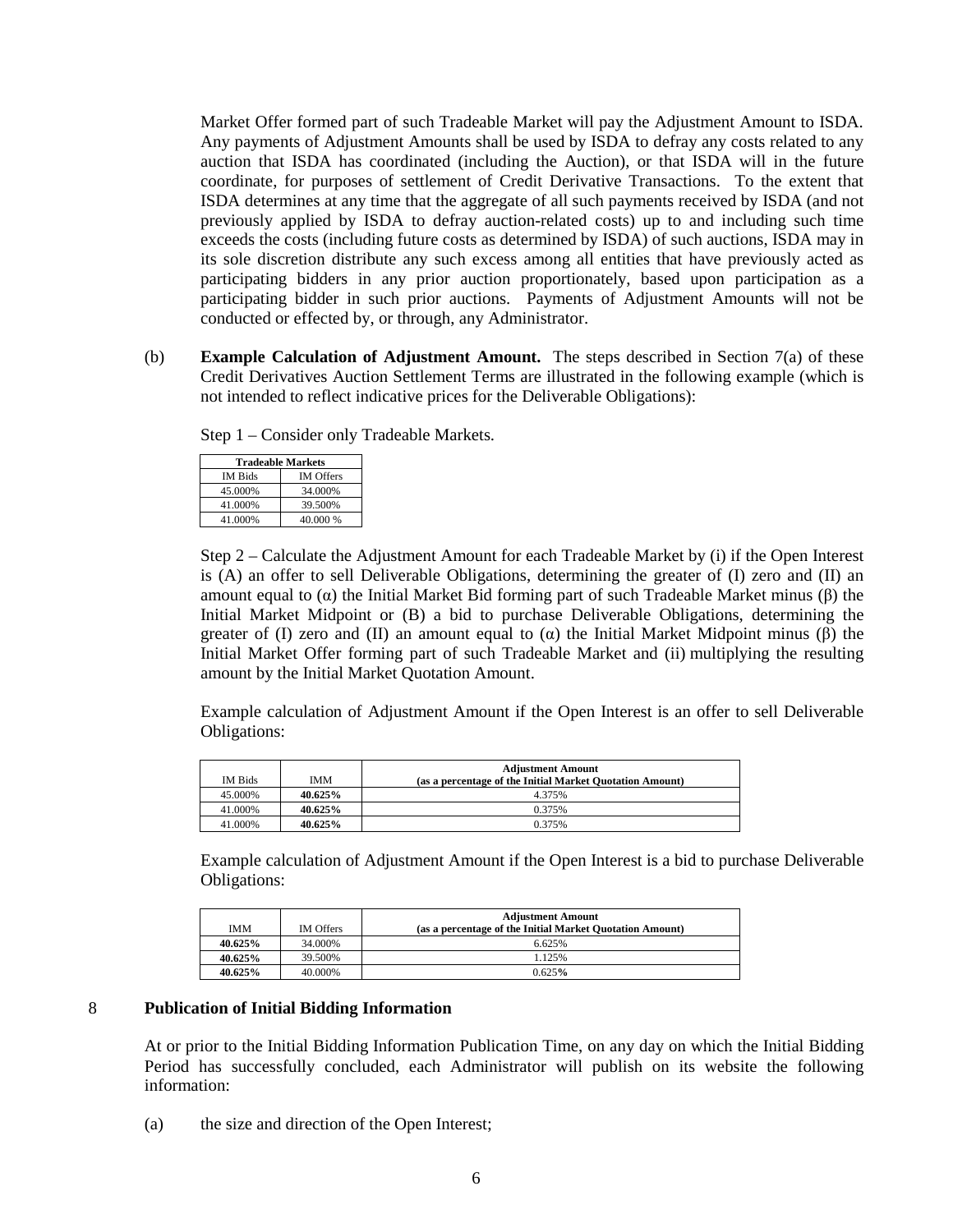- (b) the Initial Market Midpoint; and
- (c) the details of any Adjustment Amounts,

(such information with respect to such successfully concluded Initial Bidding Period, the "**Initial Bidding Information**"). In addition, if any Other Initial Bidding Period has successfully concluded on such day, each Administrator will, at the same time that it publishes the Initial Bidding Information, also publish on its website equivalent information with respect to such Other Initial Bidding Period(s).

If (i) for any reason, (A) the Initial Bidding Period lasts longer, or occurs later, than the Originally Scheduled Initial Bidding Period or (B) a relevant Other Initial Bidding Period lasts longer, or occurs later, than the related Other Originally Scheduled Initial Bidding Period, or (ii) as of the time on the relevant day at which the Administrators would otherwise publish the Initial Bidding Information, (A) a Materiality Event has been declared pursuant to Section 13(a) of these Credit Derivatives Auction Settlement Terms or (B) an event has occurred or exists that is considered by any two or more Participating Bidders to be a Potential Materiality Event and it remains to be determined whether such Potential Materiality Event will result in the declaration of a Materiality Event, the Administrators may delay the Subsequent Bidding Period until, and publish the Initial Bidding Information on their respective websites at, such time as they determine (in their sole and absolute discretion) in order to preserve the integrity of the Auction (except that in the case of the declaration of a Materiality Event under Section 13(a) of these Credit Derivatives Auction Settlement Terms, the Administrators shall refrain from publishing the Initial Bidding Information with respect to such Initial Bidding Period).

#### 9 **If the Open Interest is Zero**

In the event that the Open Interest is zero, no Subsequent Bidding Period will be conducted by the Administrators, no Adjustment Amounts will be due and the Initial Market Midpoint, published in accordance with Section 8 of these Credit Derivatives Auction Settlement Terms, will be the Auction Final Price.

#### 10 **Customer Limit Order Submissions**

In the event that the Open Interest does not equal zero, a Subsequent Bidding Period will be conducted by the Administrators. Any Customer Limit Order Submission must be submitted to, and received by, the relevant Participating Bidder during the period from and including the time at which the Initial Bidding Information is published to and including the time at which the Subsequent Bidding Period concludes; provided that in the case where the Subsequent Bidding Period is extended by the Administrators (whether such Subsequent Bidding Period is the Originally Scheduled Subsequent Bidding Period or a postponed Subsequent Bidding Period), no Customer Limit Order Submission may be submitted to the relevant Participating Bidder after the time at which such Subsequent Bidding Period was originally scheduled to conclude. Each Customer Limit Order Submission submitted to a Participating Bidder must be on the opposite side of the market from the Open Interest and, to the best of the customer's knowledge and belief, (when aggregated with all other Customer Limit Order Submissions, if any, submitted by such customer to one or more Participating Bidders) not in excess of the size of the Open Interest. The Participating Bidder may, but is not obliged to, take into account in one or more of its Limit Order Submissions any Customer Limit Order Submission submitted to it in accordance with this Section 10 of these Credit Derivatives Auction Settlement Terms, provided that if a Participating Bidder, for any reason, decides not to accept a Customer Limit Order Submission from a customer, such Participating Bidder shall promptly notify such customer of such decision.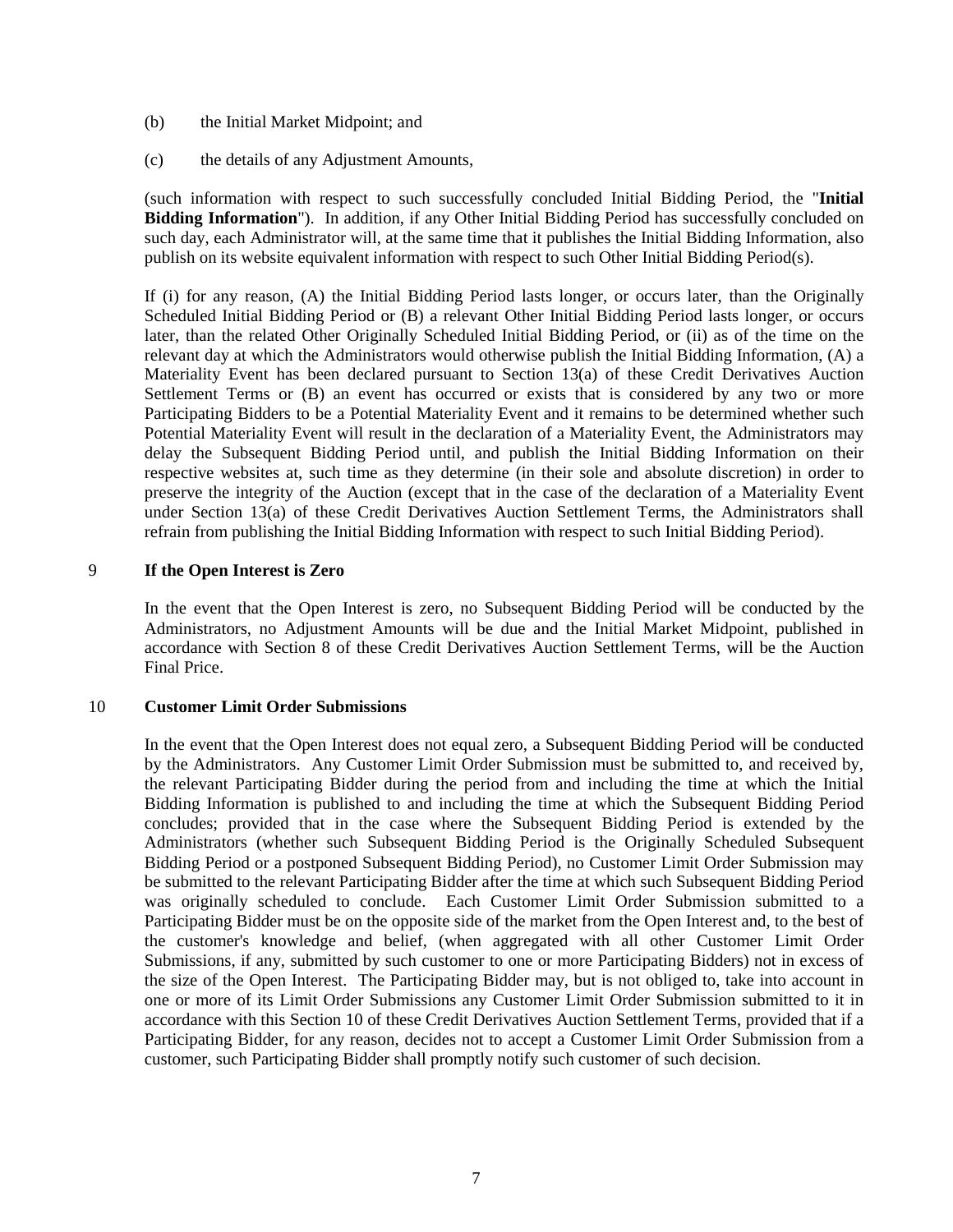#### 11 **Participating Bidder Limit Order Submissions and Unmatched Limit Orders**

During the Subsequent Bidding Period, each Participating Bidder may submit Limit Order Submissions that are on the opposite side of the market from the Open Interest. Any Initial Market Bid (if the Open Interest is an offer to sell Deliverable Obligations) or Initial Market Offer (if the Open Interest is a bid to purchase Deliverable Obligations), as applicable, submitted during the Initial Bidding Period (regardless of whether such Initial Market Bid or Initial Market Offer, as applicable, forms part of a Tradeable Market) will, together with any Limit Bid (if the Open Interest is an offer to sell Deliverable Obligations) or Limit Offer (if the Open Interest is a bid to purchase Deliverable Obligations), as applicable, be considered an "**Unmatched Limit Order**", however any Initial Market Bid that forms part of a Tradeable Market and is higher than the Initial Market Midpoint and any Initial Market Offer that forms part of a Tradeable Market and is lower than the Initial Market Midpoint will, in each case, be deemed to be equal to the Initial Market Midpoint for purposes of serving as an Unmatched Limit Order. The sum of (a) the excess, if any, of (i) the aggregate Quotation Amount of a Participating Bidder's Valid Limit Order Submissions over (ii) the portion of such aggregate Quotation Amount attributable to any Customer Limit Order Submissions received by such Participating Bidder that are taken into account in such Participating Bidder's Valid Limit Order Submissions and (b) such Participating Bidder's Initial Market Bid or Initial Market Offer, as applicable, that is on the same side of the market as its Valid Limit Order Submissions must be, to the best of such Participating Bidder's knowledge and belief, not in excess of the size of the Open Interest. If the Open Interest is an offer to sell Deliverable Obligations, then any Limit Bid that would otherwise be at a price above the Initial Market Midpoint plus the Cap Amount shall be deemed to be at a price equal to the Initial Market Midpoint plus the Cap Amount. If the Open Interest is a bid to purchase Deliverable Obligations, then any Limit Offer that would otherwise be at a price below the Initial Market Midpoint minus the Cap Amount shall be deemed to be at a price equal to the Initial Market Midpoint minus the Cap Amount.

# 12 **Matching the Open Interest Against Unmatched Limit Orders and determining the Auction Final Price**

After the conclusion of the Subsequent Bidding Period, the Administrators will match the Open Interest against the corresponding Unmatched Limit Orders.

- (a) **Matching Offers or Bids.** If the Open Interest is a bid to purchase Deliverable Obligations, the Open Interest will be matched against the Unmatched Limit Orders that are Offers. If the Open Interest is an offer to sell Deliverable Obligations, the Open Interest will be matched against the Unmatched Limit Orders that are Bids.
- (b) **Filling or Not Filling the Open Interest.** The Open Interest will be matched against each applicable Unmatched Limit Order, beginning with the Unmatched Limit Order that is the lowest Offer or the highest Bid, as applicable, and moving to the next remaining lowest (in the case of Offers) or next remaining highest (in the case of Bids) until:
	- (i) the full amount of the Open Interest has been matched against Unmatched Limit Orders totaling the same size as the Open Interest; or
	- (ii) all of the Unmatched Limit Orders of the relevant direction (i.e. Offers, if the Open Interest is a bid to purchase Deliverable Obligations or Bids, if the Open Interest is an offer to sell Deliverable Obligations) have been matched to the Open Interest.
- (c) **Matched Limit Orders and Matched Limit Order Trades.** Each Unmatched Limit Order that is matched to the Open Interest under Section  $12(b)(i)$  or  $12(b)(ii)$  of these Credit Derivatives Auction Settlement Terms is a "**Matched Limit Order**", and each such match between a Matched Limit Order and a Valid Physical Settlement Request is a "**Matched Limit**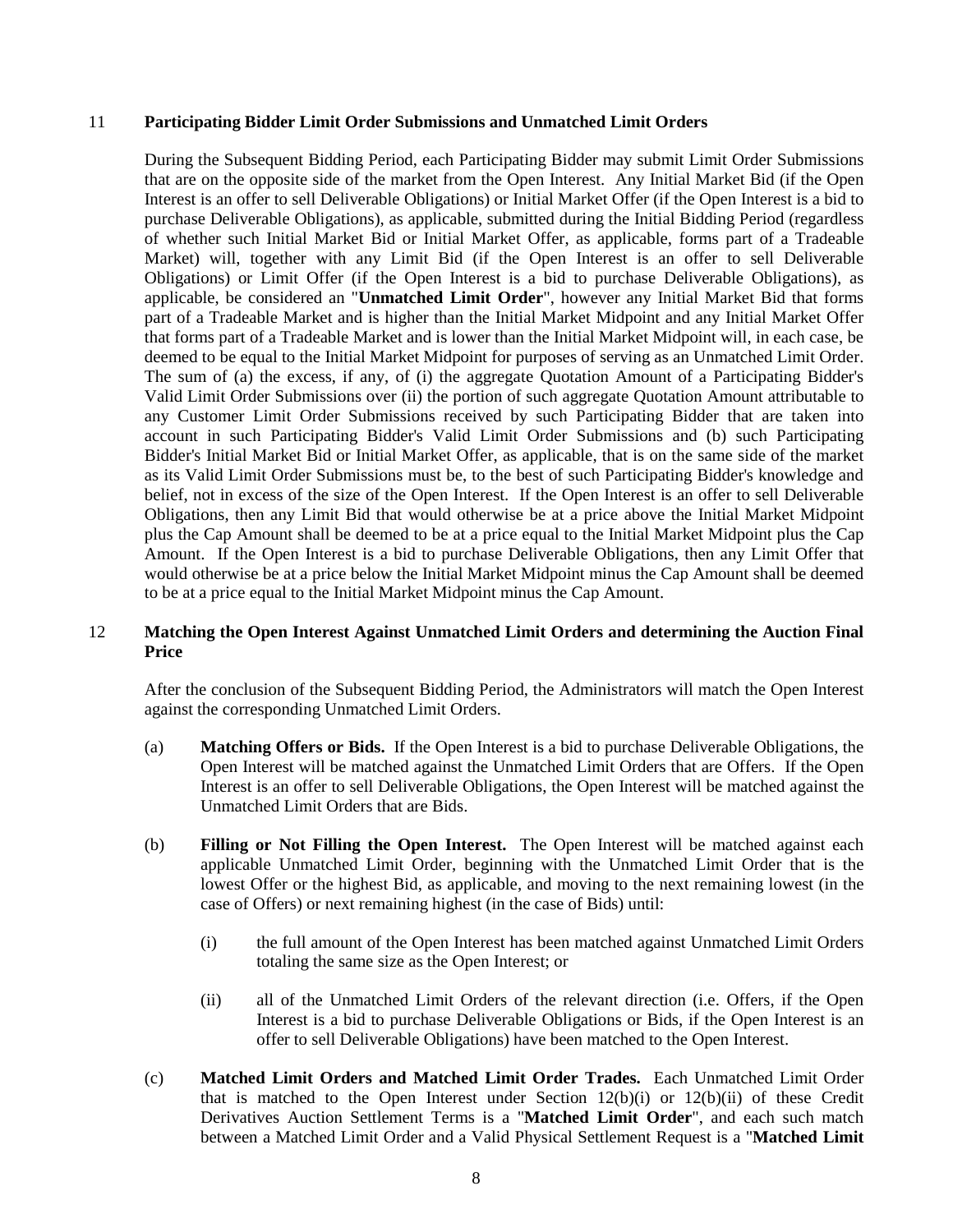**Order Trade**". If (i) the final matching of the Open Interest against the applicable Unmatched Limit Orders occurs pursuant to Section 12(b)(i) of these Credit Derivatives Auction Settlement Terms, (ii) there are multiple Unmatched Limit Orders stating the same price and (iii) each such Unmatched Limit Order stating the same price could be the final Unmatched Limit Order to be matched to the Open Interest, then each such potentially final Unmatched Limit Order stating the same price will be filled Pro Rata against the remaining Open Interest, subject to the Rounding Convention.

- (d) **Auction Final Price when the Open Interest is Filled.** If the final matching of the Open Interest against the applicable Unmatched Limit Orders occurs pursuant to Section 12(b)(i) of these Credit Derivatives Auction Settlement Terms, the Auction Final Price will be the price associated with the Matched Limit Order that is the highest Offer or the lowest Bid, as applicable, provided that (i) if the Open Interest is a bid to purchase Deliverable Obligations and the Initial Market Midpoint exceeds the price associated with the highest Matched Limit Order by more than the Cap Amount, then the Auction Final Price will be the Initial Market Midpoint minus the Cap Amount and (ii) if the Open Interest is an offer to sell Deliverable Obligations and the price associated with the lowest Matched Limit Order exceeds the Initial Market Midpoint by more than the Cap Amount, then the Auction Final Price will be the Initial Market Midpoint plus the Cap Amount. If the Open Interest is zero, the Auction Final Price will be the Initial Market Midpoint.
- (e) **Auction Final Price when the Open Interest is Not Filled.** If the final matching of the Open Interest against the applicable Unmatched Limit Orders occurs pursuant to Section 12(b)(ii) of these Credit Derivatives Auction Settlement Terms, the Auction Final Price will be (i) if the Open Interest is a bid to purchase Deliverable Obligations, the greater of (A) 100 percent and (B) the highest Offer received or (ii) if the Open Interest is an offer to sell Deliverable Obligations, zero. In such case, notwithstanding Sections 6 or 12(b) of these Credit Derivatives Auction Settlement Terms, all Valid Physical Settlement Requests on the same side of the market as the Open Interest (e.g., bids to purchase or offers to sell) will be matched Pro Rata, subject to the Rounding Convention, against the Valid Limit Order Submissions and Valid Physical Settlement Requests on the opposite side of the market to form Market Position Trades or Matched Limit Order Trades, as applicable.
- (f) **100 Percent Cap to Auction Final Price.** In all cases, if the Auction Final Price determined pursuant to these Credit Derivatives Auction Settlement Terms is greater than 100 percent, then, for purposes of settling the Auction Covered Transactions only, the Auction Final Price will be deemed to be 100 percent.
- (g) **Deemed Bilateral Agreement between Participating Bidders.** Each Participating Bidder whose Valid Physical Settlement Request or Matched Limit Order, as applicable, forms part of either a Market Position Trade or a Matched Limit Order Trade will be deemed to have entered into a bilateral agreement on terms equivalent to the Representative Auction-Settled Transaction for which (i) the Floating Rate Payer Calculation Amount is equal to the Quotation Amount with respect to the relevant Market Position Trade or Matched Limit Order Trade, as applicable, and (ii) (A) Seller is the Participating Bidder whose Physical Settlement Buy Request forms part of such Market Position Trade or whose Physical Settlement Buy Request, Limit Bid or Initial Market Bid, as applicable, forms part of such Matched Limit Order Trade and (B) Buyer is the Participating Bidder whose Physical Settlement Sell Request forms part of such Market Position Trade or whose Physical Settlement Sell Request, Limit Offer or Initial Market Offer, as applicable, forms part of such Matched Limit Order Trade; provided that, (I) in the case of the Matched Limit Order Trades containing the highest Offer or the lowest Bid, as applicable, the Quotation Amount will, if necessary, be reduced to reflect the size of the remaining Open Interest, and (II) in the event that there are multiple Matched Limit Orders stating the highest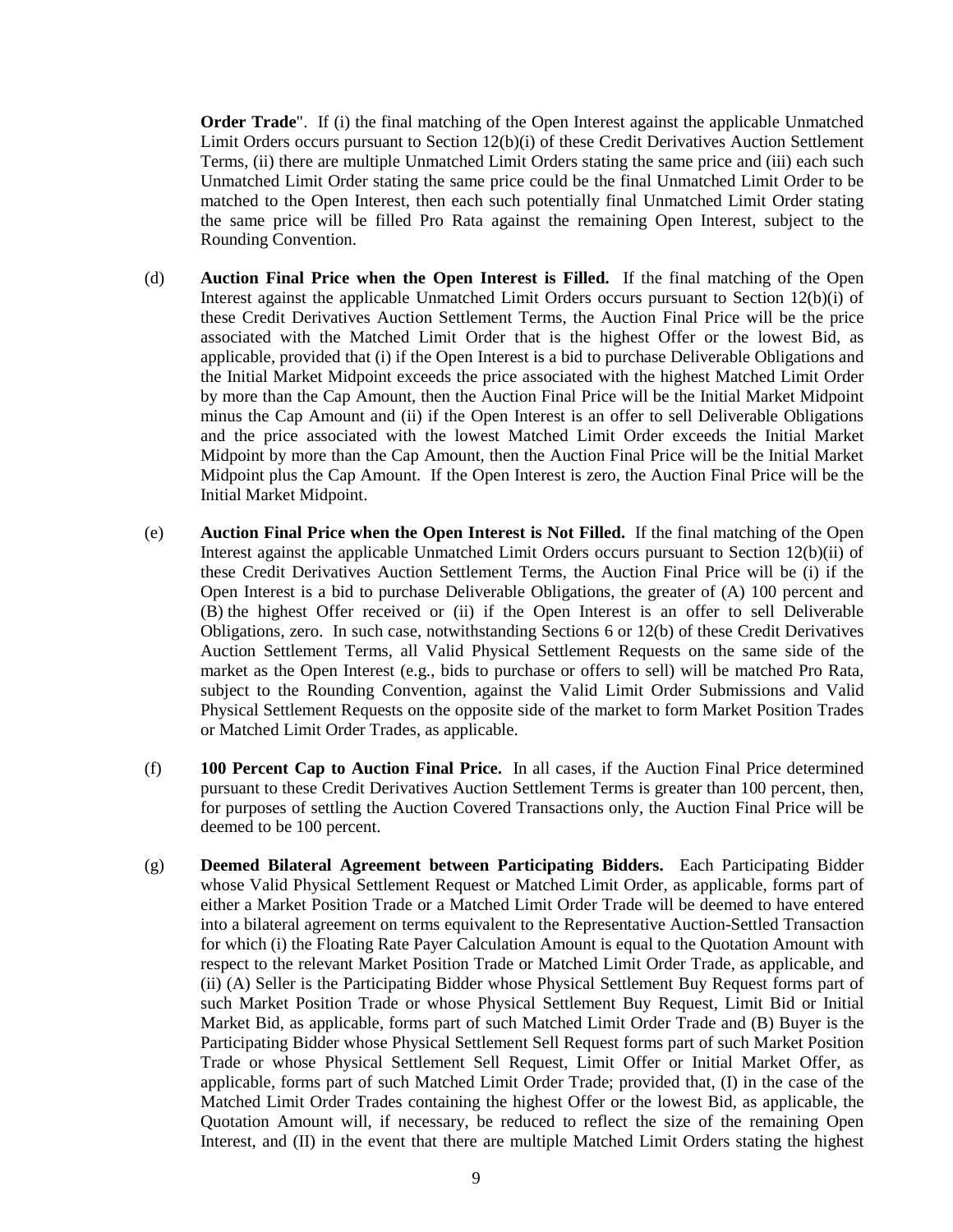Offer or lowest Bid, as applicable, then such Matched Limit Orders will be filled Pro Rata against the remaining Open Interest, subject to the Rounding Convention. Participating Bidders whose Valid Physical Settlement Request or Matched Limit Order, as applicable, forms part of a Market Position Trade or Matched Limit Order Trade will be matched with one another by the Administrators in their sole and absolute discretion so as to minimize, to the extent reasonably practicable, first, the number of Representative Auction-Settled Transactions for which the Floating Rate Payer Calculation Amount will be either smaller than the Initial Market Quotation Amount or not an integral multiple of the RAST Notional Amount Increment and second, the number of Representative Auction-Settled Transactions to be entered into; provided that, prior to such matching, the Quotation Amounts with respect to Matched Limit Orders or Valid Physical Settlement Requests, as applicable, submitted by the same Participating Bidder will be matched with each other, to the extent possible. Transactions entered into by and between Participating Bidders pursuant to Market Position Trades or Matched Limit Order Trades will not be conducted or effected by, or through, any Administrator.

#### 13 **Delayed Auction Provisions**

The Auction timing may be adjusted under the relevant following circumstances:

(a) **Materiality Event Delayed Auction Date.** If at any time on or after the Business Day prior to the Auction Date but before the conclusion of the Subsequent Bidding Period on the Auction Final Price Determination Date, an event occurs or exists that is determined by any two or more Participating Bidders to be a Potential Materiality Event, then such Participating Bidders shall have a right to require the DC Secretary to call a vote of the Participating Bidders to determine whether such Potential Materiality Event is a Materiality Event, which vote will take place, if such Potential Materiality Event is identified prior to the commencement of the Initial Bidding Period, before the conclusion of such Initial Bidding Period, and otherwise before the conclusion of such Subsequent Bidding Period. If a simple majority of all the Participating Bidders votes that such Potential Materiality Event is a Materiality Event, then such Initial Bidding Period and, if applicable, such Subsequent Bidding Period will be deemed to have been cancelled, annulled or postponed, as applicable, and the auction procedure contemplated by these Credit Derivatives Auction Settlement Terms shall recommence as if the Auction had originally been scheduled to take place on the next Business Day, unless, prior to the commencement of the Initial Bidding Period on such next Business Day, the DC Secretary holds a vote of the Participating Bidders, and a simple majority of all the Participating Bidders votes that the news of the Materiality Event has not yet been sufficiently widely disseminated or another Materiality Event has occurred or exists, in which case the auction procedure contemplated by these Credit Derivatives Auction Settlement Terms shall recommence as if the Auction had originally been scheduled to take place on the following Business Day (i.e., the second Business Day after the later of the original vote establishing the occurrence of a Materiality Event and the Auction Date), or, if necessary, on each following Business Day thereafter, but in no event later than the fifth Business Day after the Auction Date (any such delayed date on which a new Initial Bidding Period actually occurs following a particular Materiality Event, a "**Materiality Event Delayed Auction Date**"). The Administrators will publish the results of any vote of the Participating Bidders with respect to the declaration of a Materiality Event (including the vote cast by each Participating Bidder participating in such vote) on their respective websites.

In the event of the occurrence of a Materiality Event Delayed Auction Date, (i) each previously submitted Customer Physical Settlement Request and Dealer Physical Settlement Request shall be deemed to be revoked and must be re-submitted pursuant to Section 3 or 4, as applicable, of these Credit Derivatives Auction Settlement Terms as if the Auction had originally been scheduled to take place on the relevant Materiality Event Delayed Auction Date and (ii) the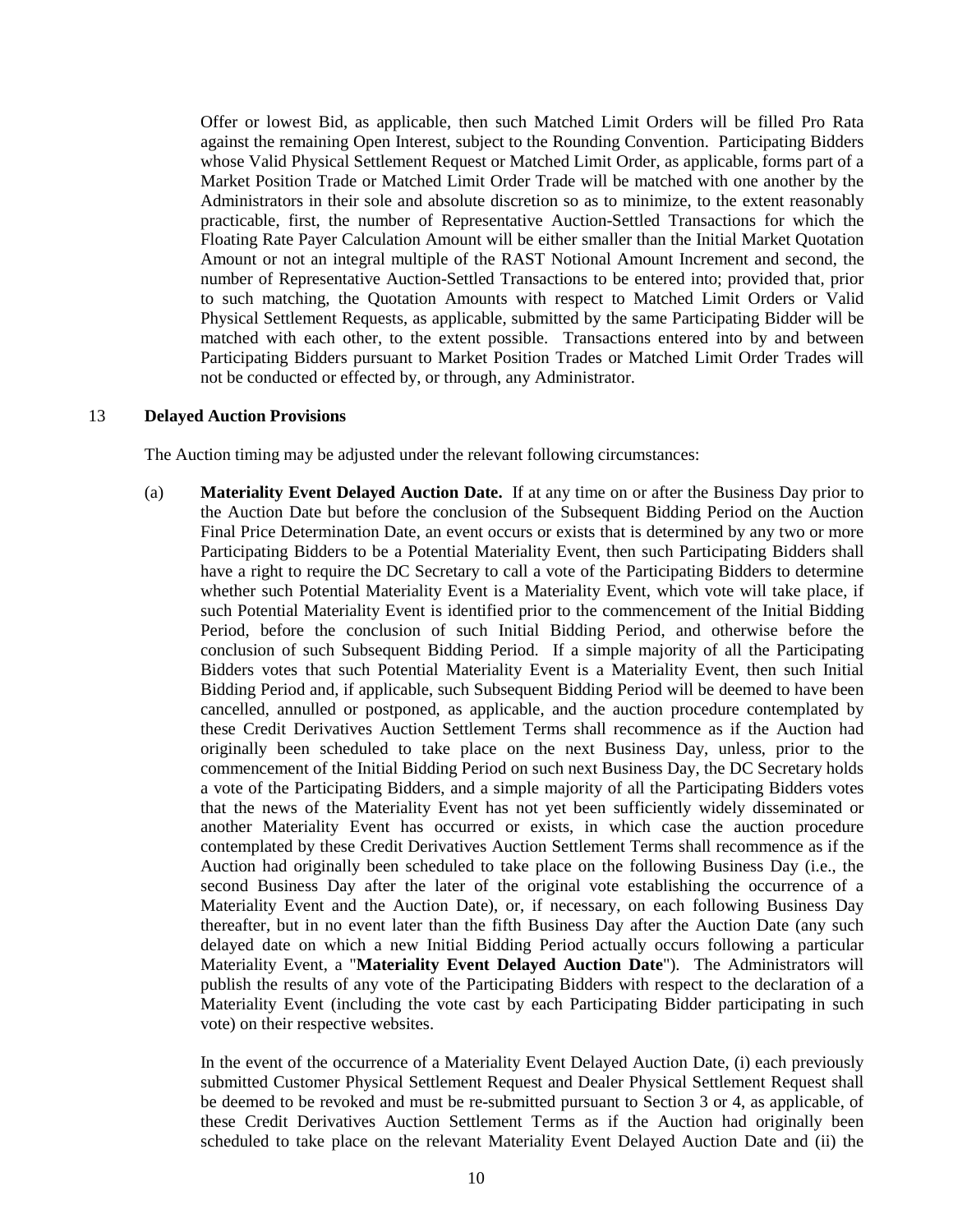Auction Currency Fixing Date shall mean with respect to a Relevant Transaction Type included in (A) the Americas, the Business Day prior to the Materiality Event Delayed Auction Date and (B) any Region other than the Americas, two Business Days prior to the Materiality Event Delayed Auction Date, and the steps set forth in Section 2 of these Credit Derivatives Auction Settlement Terms will be repeated with respect to each Relevant Pairing (regardless of whether an Auction Currency Rate was previously determined with respect to any Relevant Pairing) as of such newly designated Auction Currency Fixing Date.

- (b) **Currency Rate Delayed Auction Date**. If the Administrators are unable to determine an Auction Currency Rate on an Auction Currency Fixing Date (the "**Relevant Auction Currency Fixing Date**") with respect to each Relevant Pairing, the steps set forth in Section 2 of these Credit Derivatives Auction Settlement Terms will be repeated with respect to each Relevant Pairing (regardless of whether an Auction Currency Rate was previously determined with respect to any Relevant Pairing) on the Business Day following such Relevant Auction Currency Fixing Date, and (if necessary) the second Business Day following such Relevant Auction Currency Fixing Date, but in no event later than the second Business Day following the Relevant Auction Currency Fixing Date, and the date on which the Auction is held will be, in the case of a Relevant Transaction Type included in (i) the Americas, the date that is one Business Day following the newly designated Auction Currency Fixing Date and (ii) any Region other than the Americas, the date that is two Business Days following the newly designated Auction Currency Fixing Date (any such delayed date on which an Initial Bidding Period actually occurs following a particular newly designated Auction Currency Fixing Date, a "**Currency Rate Delayed Auction Date**"). In the event of the occurrence of a Currency Rate Delayed Auction Date, each previously submitted Customer Physical Settlement Request and Dealer Physical Settlement Request shall be deemed to be revoked and must be re-submitted pursuant to Section 3 or 4, as applicable, of these Credit Derivatives Auction Settlement Terms as if the Auction had originally been scheduled to take place on the relevant Currency Rate Delayed Auction Date.
- (c) **Administratively Delayed Auction Date.** If the auction procedure described in these Credit Derivatives Auction Settlement Terms does not result in an Auction Final Price for any reason (including, but not limited to, the failure to receive the Minimum Number of Valid Initial Market Submissions) other than the reasons described in Sections 13(a) and 13(b) of these Credit Derivatives Auction Settlement Terms, the relevant steps will be repeated on the Auction Date with the auction procedure described in these Credit Derivatives Auction Settlement Terms recommencing at such time(s) specified by the Administrators. If an Auction Final Price cannot be determined on any such subsequent attempt(s) on the Auction Date itself for any reason other than the reasons described in Sections 13(a) and 13(b) of these Credit Derivatives Auction Settlement Terms, the relevant steps will be repeated according to a schedule to be determined by the Administrators on the Business Day following the Auction Date, and if necessary, the second Business Day following the Auction Date, but in no event later than the second Business Day following the Auction Date (any such delayed date on which a new Initial Bidding Period actually occurs, an "**Administratively Delayed Auction Date**").

In the event of the occurrence of an Administratively Delayed Auction Date, (i) each previously submitted Customer Physical Settlement Request and Dealer Physical Settlement Request shall be deemed to be revoked and must be re-submitted pursuant to Section 3 or 4, as applicable, of these Credit Derivatives Auction Settlement Terms as if the Auction had originally been scheduled to take place on the relevant Administratively Delayed Auction Date and (ii) the Auction Currency Fixing Date shall mean with respect to a Relevant Transaction Type included in (A) the Americas, the Business Day prior to the Administratively Delayed Auction Date and (B) any Region other than the Americas, two Business Days prior to the Administratively Delayed Auction Date, and the steps set forth in Section 2 of these Credit Derivatives Auction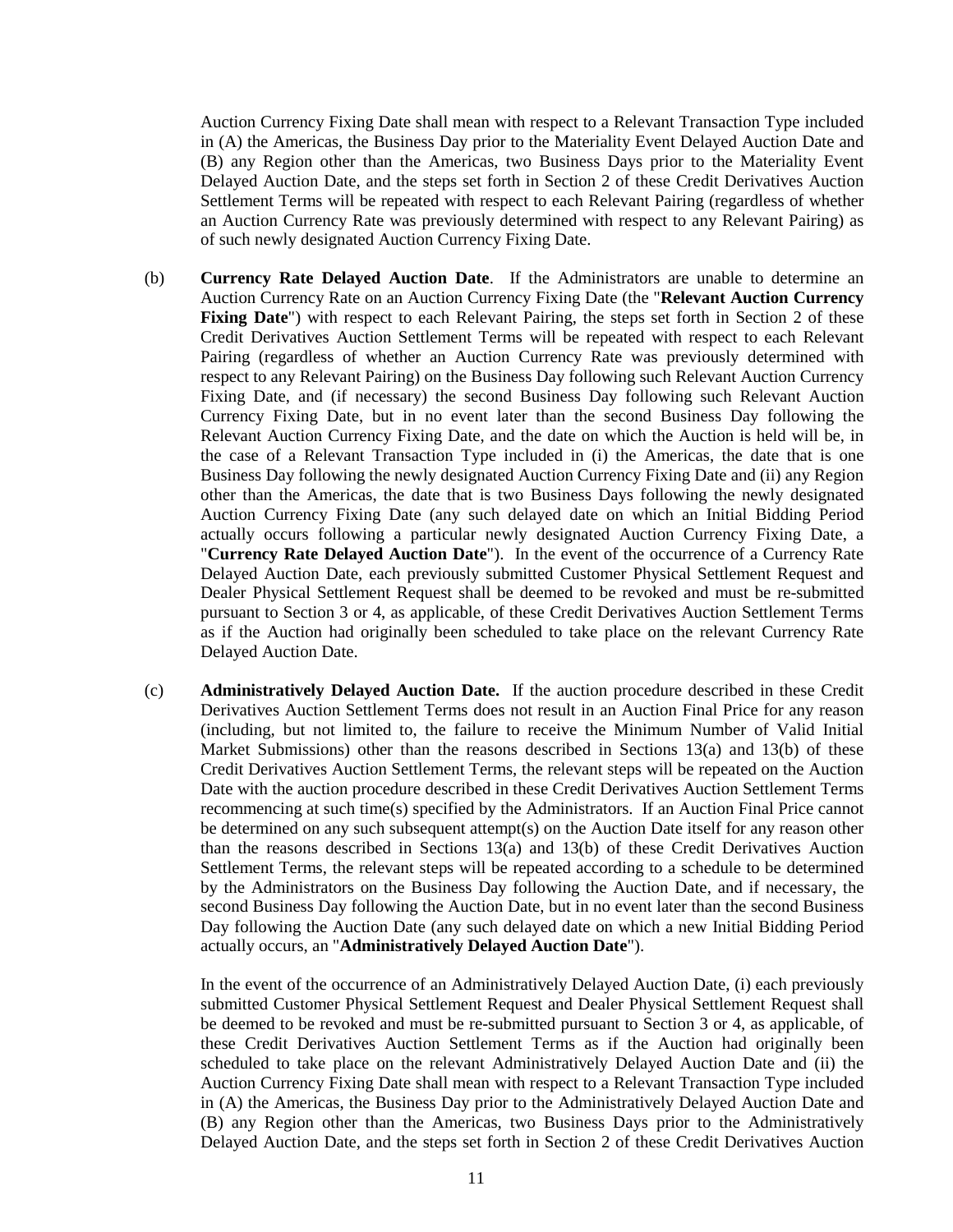Settlement Terms will be repeated with respect to each Relevant Pairing (regardless of whether an Auction Currency Rate was previously determined with respect to any Relevant Pairing) as of such newly designated Auction Currency Fixing Date.

- (d) **Combination of Materiality Event Delayed Auction Date, Currency Rate Delayed Auction Date and/or Administratively Delayed Auction Date.** In the event that the Auction must be held on a later date as a result of any combination of the events described in Sections 13(a), 13(b) and/or 13(c) of these Credit Derivatives Auction Settlement Terms, (i) the Administrators shall (A) adjust the Auction Currency Fixing Date and (B) reschedule the date on which the Auction will be held in their sole and absolute discretion in order to preserve the integrity of the Auction, provided that such rescheduled Auction shall be held no later than five Business Days after the Auction Date and (ii) each previously submitted Customer Physical Settlement Request and Dealer Physical Settlement Request shall be deemed to be revoked and must be resubmitted pursuant to Section 3 or 4, as applicable, of these Credit Derivatives Auction Settlement Terms as if the Auction had originally been scheduled to take place on the relevant date determined by the Administrators to be the date on which the rescheduled Auction is to be held.
- (e) **Auction Cancellation Date.** If an Auction Final Price has not been determined on or prior to (i) the fifth Business Day following the Auction Date, if Section 13(a) or 13(d) of these Credit Derivatives Auction Settlement Terms is applicable or (ii) the second Business Day following the Auction Date, if Section 13(b) or 13(c) of these Credit Derivatives Auction Settlement Terms is applicable, then the Auction will be deemed to have been cancelled (the date of such cancellation, an "**Auction Cancellation Date**"). The Administrators and ISDA will announce the occurrence of an Auction Cancellation Date on their respective websites.

#### 14 **Publication of Subsequent Bidding Information**

At or prior to the Subsequent Bidding Information Publication Time on any day on which the Subsequent Bidding Period has successfully concluded, each Administrator will publish on its website the following information:

- (a) the Auction Final Price;
- (b) the names of the Participating Bidders who submitted Bids, Offers and Valid Physical Settlement Requests, together with the details of all such Bids, Offers and Valid Physical Settlement Requests submitted by each (e.g., the identity of the Participating Bidders and the size of the Quotation Amounts); and
- (c) the details and size of all Market Position Trades or Matched Limit Order Trades,

(such information with respect to such successfully concluded Subsequent Bidding Period, the "**Subsequent Bidding Information**"). In addition, if any Other Subsequent Bidding Period has successfully concluded on such day, each Administrator will, at the same time that it publishes the Subsequent Bidding Information, also publish on its website equivalent information with respect to such Other Subsequent Bidding Period(s).

If, for any reason, (i) the Subsequent Bidding Period lasts longer, or occurs later, than the Originally Scheduled Subsequent Bidding Period or (ii) a relevant Other Subsequent Bidding Period lasts longer, or occurs later than, the related Other Originally Scheduled Subsequent Bidding Period, the Administrators will publish the Subsequent Bidding Information on their respective websites at such time as they determine (in their sole and absolute discretion) in order to preserve the integrity of the Auction. If, as of the conclusion of the Subsequent Bidding Period, it has been determined that the auction procedures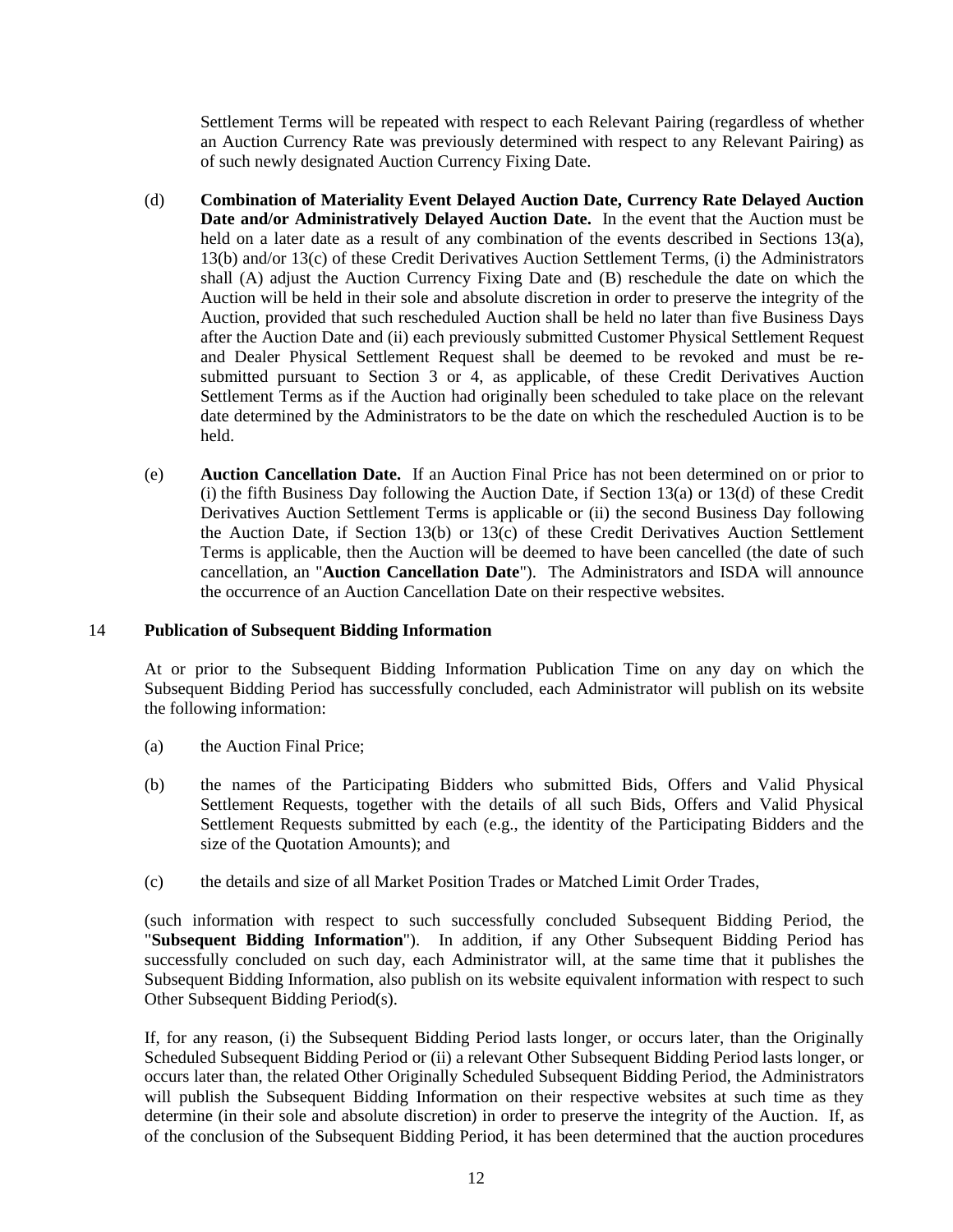contemplated by these Credit Derivatives Auction Settlement Terms must be repeated pursuant to Section 13 of these Credit Derivatives Auction Settlement Terms, the Administrators will not publish on their respective websites the Subsequent Bidding Information with respect to such Subsequent Bidding Period.

# 15 **Rules Concerning Amendments and Corrections to Valid Initial Market Submissions, Valid Physical Settlement Requests and Valid Limit Order Submissions**

The following rules will apply to Valid Initial Market Submissions, Valid Physical Settlement Requests and Valid Limit Order Submissions submitted by any Participating Bidder:

- (a) **No Post-Bidding Period Amendments to Valid Initial Market Submissions or Valid Limit Order Submissions.** No Valid Initial Market Submission or Valid Limit Order Submission may be amended either by the Participating Bidder or the Administrators after the conclusion of the Initial Bidding Period or Subsequent Bidding Period, as applicable, even if the relevant Valid Initial Market Submission or Valid Limit Order Submission, as applicable, is a mistake, and all Participating Bidders will be required to comply with the terms of the Matched Limit Order Trade, if any, of which the relevant Initial Market Bid, Initial Market Offer, Limit Bid or Limit Offer, as applicable, forms a part.
- (b) **Amendments to Valid Physical Settlement Requests.** If a Participating Bidder's Valid Physical Settlement Request (without regard to the Customer Physical Settlement Requests that formed a part of such Participating Bidder's Valid Physical Settlement Request) is on the same side of the market as, but less than or equal to, such Participating Bidder's Market Position, such Valid Physical Settlement Request may not be amended by either the Participating Bidder or the Administrators after the conclusion of the Initial Bidding Period, even if such Valid Physical Settlement Request is a mistake, and all Participating Bidders will be required to comply with the terms of the Market Position Trade or Matched Limit Order Trade, as applicable, if any, of which such Valid Physical Settlement Request forms a part.

If a Participating Bidder becomes aware that its Valid Physical Settlement Request (without regard to the Customer Physical Settlement Requests that formed a part of such Participating Bidder's Valid Physical Settlement Request) is on the opposite side of the market from, or is greater than, such Participating Bidder's Market Position, such Participating Bidder will immediately notify the Administrators and will submit a corrected Physical Settlement Request.

If the Administrators become aware of a corrected Valid Physical Settlement Request, if any, at least thirty minutes prior to the beginning of the Subsequent Bidding Period, the Administrators will determine the Open Interest based on the corrected Valid Physical Settlement Request and publish the corrected Initial Bidding Information no later than fifteen minutes prior to the beginning of the Subsequent Bidding Period. Otherwise, the Administrators will not recalculate the Open Interest or the Auction Final Price, all Auction Covered Transactions will settle according to the Auction Final Price published by the Administrators, and all Participating Bidders will be required to comply with the terms of the Market Position Trade or Matched Limit Order Trade, as applicable, if any, of which the relevant Valid Physical Settlement Request forms a part.

# 16 **Limitations on Liability of Administrators**

Each Auction Party that is not a Participating Bidder agrees that neither Administrator will be liable to any party for any form of damages, whether direct, indirect, special or consequential, arising in connection with the performance of the relevant Administrator's duties under the auction procedures contemplated by these Credit Derivatives Auction Settlement Terms, and agrees to waive any claim that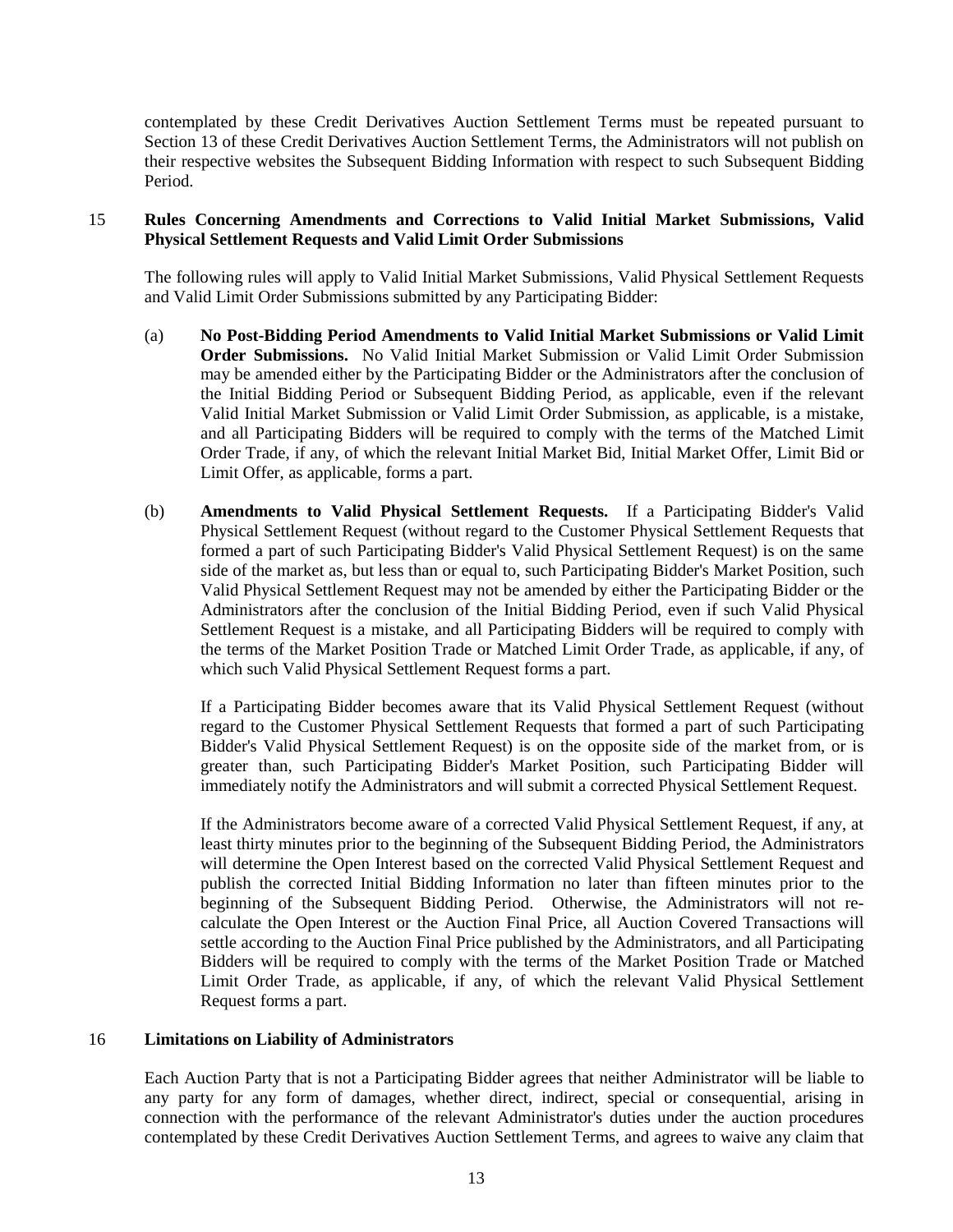may arise against either Administrator in connection with the performance of the relevant Administrator's duties under these auction procedures, except in the case of fraud or wilful misconduct on the part of the relevant Administrator.

#### 17 **Limitations on Liability of DC Parties, ISDA and its Advisors**

Each Auction Party agrees that (a) no DC Party will be liable to any party for any form of damages, whether direct, indirect, special or consequential, arising as a result of the publication of an Auction Final Price (or any other result of the procedures contemplated by these Credit Derivatives Auction Settlement Terms), and agrees to waive any claim that may arise against any DC Party, in each case except in the case of fraud or wilful misconduct on the part of such DC Party and (b) none of ISDA, its advisors, or any DC Party will be liable to any party for any form of damages, whether direct, indirect, special or consequential, arising in connection with the inclusion or exclusion of any obligation in or from the Final List, and, without limiting any otherwise applicable waivers, each Auction Party agrees to waive any claim that may arise against any such party in connection with the development of such Final List, except in the case of fraud or wilful misconduct on the part of such party.

# 18 **Deemed Bilateral Agreement between Participating Bidders and Customers**

Each Participating Bidder and each customer that submits either (a) a Customer Physical Settlement Request or (b) a Customer Limit Order Submission that is, in each case, accepted by such Participating Bidder agrees that any such Customer Physical Settlement Request and any such Customer Limit Order Submission will be treated by such customer and Participating Bidder as if such customer and such Participating Bidder had, on the Auction Final Price Determination Date, entered into a bilateral agreement on terms equivalent to the Representative Auction-Settled Transaction,

- (i) which, notwithstanding the definition of Representative Auction-Settled Transaction, shall be deemed to be governed by the Governing Master Agreement and any credit support arrangements executed or otherwise in place between the customer and the Participating Bidder or, if no such Governing Master Agreement has been executed or is otherwise in place, by a deemed master agreement (including any credit support arrangements) between the Participating Bidder and the customer on substantially the same terms as the Governing Master Agreement and credit support arrangements in place between the customer and the Affiliate of the Participating Bidder that is such customer's normal trading counterparty,
- (ii) for which the Floating Rate Payer Calculation Amount is equal to the Quotation Amount with respect to the relevant Customer Physical Settlement Request or Customer Limit Order Submission, as applicable,
- (iii) for which (A) the customer will be the Seller if the relevant Customer Physical Settlement Request is a Physical Settlement Buy Request or if the relevant Customer Limit Order Submission is a Limit Bid and (B) the customer will be the Buyer if the relevant Customer Physical Settlement Request is a Physical Settlement Sell Request or if the relevant Customer Limit Order Submission is a Limit Offer; provided that (I) in the case of a Customer Limit Order Submission, one or more related Limit Order Submissions of the Participating Bidder are matched in order to form a Matched Limit Order Trade and (II) in the event that the Valid Physical Settlement Request or one or more Valid Limit Order Submissions, as applicable, of the Participating Bidder are matched in order to form a Matched Limit Order Trade that contains the highest Offer or the lowest Bid, as applicable, the Quotation Amount of the Customer Physical Settlement Request or Customer Limit Order Submission, as applicable, will, if necessary, be reduced to reflect the size of the remaining Open Interest or (III) if the final matching of the Open Interest against the applicable Unmatched Limit Orders occurs pursuant to Section 12(b)(ii) of these Credit Derivatives Auction Settlement Terms, all Valid Physical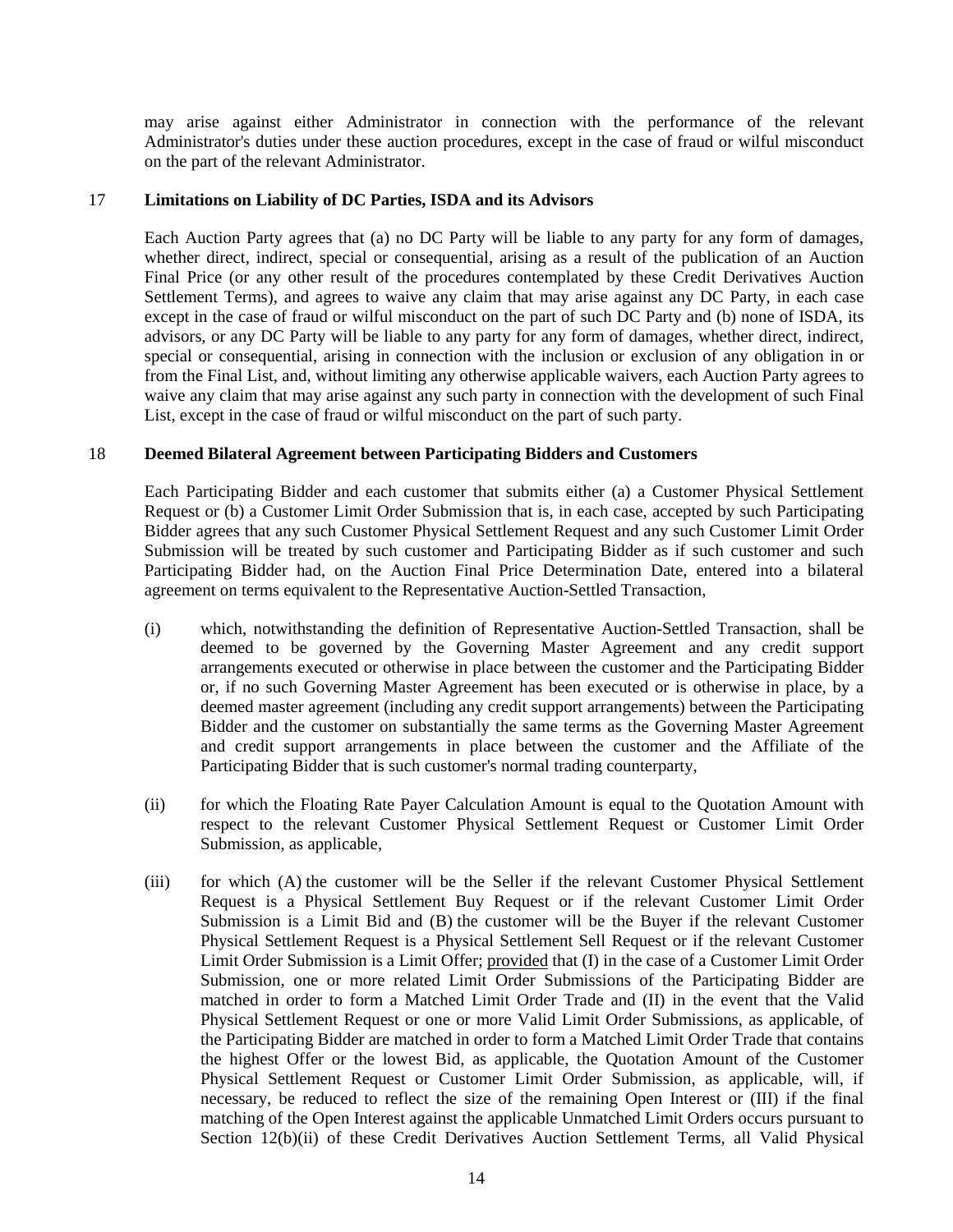Settlement Requests on the same side of the market as the Open Interest (e.g., bids to purchase or offers to sell) will be matched Pro Rata, subject to the Rounding Convention, against the Valid Limit Order Submissions and Valid Physical Settlement Requests on the opposite side of the market to form Market Position Trades or Matched Limit Order Trades, as applicable,

- (iv) pursuant to which, in the case of a Customer Limit Order Submission and notwithstanding the definition of Representative Auction-Settled Transaction, such customer shall be deemed to represent and agree, to the best of such customer's knowledge and belief, that such Customer Limit Order Submission (when aggregated with all other Customer Limit Order Submissions, if any, submitted by such customer to one or more Participating Bidders) is not in excess of the size of the Open Interest, and
- (v) pursuant to which, in the case of a Customer Limit Order Submission and notwithstanding the definition of Representative Auction-Settled Transaction, such customer shall be deemed to represent and agree that either (A) such customer is not, as of the date of such Customer Limit Order Submission, subject to any requirement that would make it impossible or illegal for such customer to Deliver or accept Delivery of any of the Deliverable Obligations or (B) if such customer is, as of the date of such Customer Limit Order Submission, subject to any requirement that would make it impossible or illegal to Deliver or accept Delivery of any of the Deliverable Obligations, such customer will procure a designee to whom such Participating Bidder consents, and for whom it is not impossible or illegal to Deliver or accept Delivery of the relevant Deliverable Obligations, provided that such Participating Bidder will not unreasonably withhold its consent to such designation and provided further that such consent will be deemed given in the case where the relevant designee is a Participating Bidder for whom it is not impossible or illegal to Deliver or accept Delivery of the relevant Deliverable Obligations.

Transactions entered into by and between customers and Participating Bidders with respect to Market Position Trades or Matched Limit Order Trades will not be conducted or effected by, or through, any Administrator.

#### 19 **Fixed Rate Accrual Amendments**

The provisions of the relevant documentation that govern the accrual of Fixed Rates and the payment of Fixed Amounts under each Auction Covered Transaction shall be amended in accordance with the terms of Schedule 2 to these Credit Derivatives Auction Settlement Terms.

#### 20 **Governing Law**

These Credit Derivatives Auction Settlement Terms and any non-contractual obligations arising out of them will be governed by and construed in accordance with New York law.

#### 21 **Definitions**

Each of the following terms, when used in these Credit Derivatives Auction Settlement Terms, including in any of the amendments to the 2014 Definitions provided for by these Credit Derivatives Auction Settlement Terms, shall have the meaning given to the relevant term below:

"**2003 Definitions**" means the 2003 ISDA Credit Derivatives Definitions as supplemented by either (i) the 2009 ISDA Credit Derivatives Determinations Committees and Auction Settlement Supplement to the 2003 ISDA Credit Derivatives Definitions published on March 12, 2009 or (ii) the 2009 ISDA Credit Derivatives Determinations Committees, Auction Settlement and Restructuring Supplement to the 2003 ISDA Credit Derivatives Definitions published on July 14, 2009, as applicable (each as published by ISDA).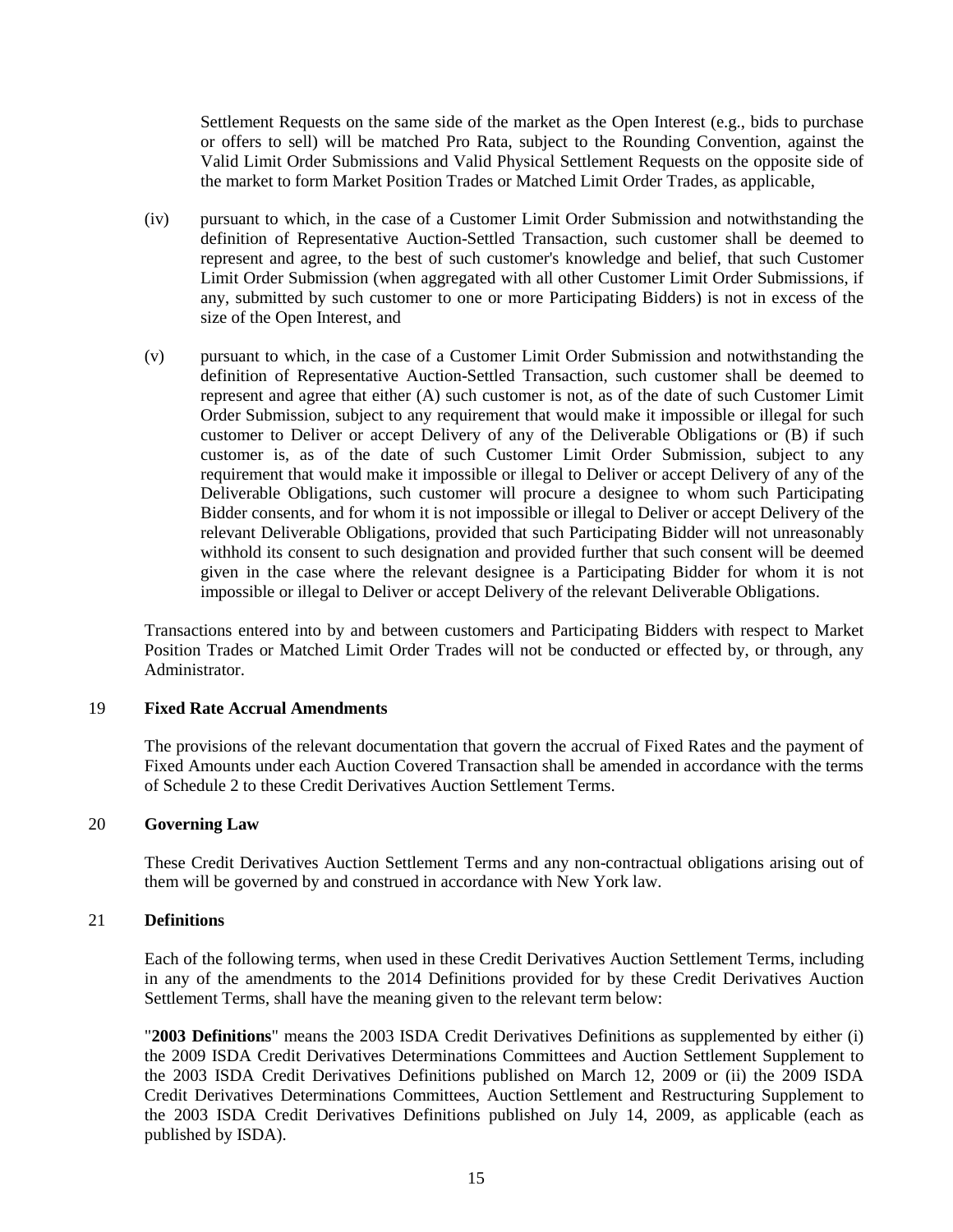"**2014 Definitions**" has the meaning set forth in the introduction to these Credit Derivatives Auction Settlement Terms.

"**Adjustment Amount**" has the meaning set forth in Section 7 of these Credit Derivatives Auction Settlement Terms.

"**Administratively Delayed Auction Date**" has the meaning set forth in Section 13(c) of these Credit Derivatives Auction Settlement Terms.

"**Administrators**" means both Markit Group Limited and the Relevant Creditex Entity, acting together, or such other entities as may be appointed to perform the role of the Administrators by ISDA from time to time.

"**Affected Portion**" means, in respect of an Auction Covered Transaction, the portion of such Auction Covered Transaction (or, in respect of a Single Name Swaption or Portfolio Swaption, the portion of the related Underlying CDS) attributable to the Affected Reference Entity.

"**Affected Reference Entity**" has the meaning set forth in Schedule 1 to these Credit Derivatives Auction Settlement Terms.

"**Auction**" has the meaning set forth in the introduction to these Credit Derivatives Auction Settlement Terms.

"**Auction Cancellation Date**" has the meaning set forth in Section 13(e) of these Credit Derivatives Auction Settlement Terms.

"**Auction Covered Transaction**" means a Covered Swaption Transaction or a Covered Non-Swaption Transaction, as applicable.

"**Auction Currency Fixing Date**" means, with respect to a Relevant Transaction Type included in (a) the Americas, the Business Day prior to the Auction Date and (b) any other Region, two Business Days prior to the Auction Date; and in each case as set forth as being the Originally Scheduled Auction Currency Fixing Date, unless (and, in which case, as) adjusted by operation of Section 13 of these Credit Derivatives Auction Settlement Terms.

"**Auction Currency Rate**" has the meaning set forth in Section 2 of these Credit Derivatives Auction Settlement Terms.

"**Auction Date**" has the meaning set forth in Schedule 1 to these Credit Derivatives Auction Settlement Terms.

"**Auction Final Price**" means the price, if any, determined to be the Auction Final Price pursuant to Section 12 of these Credit Derivatives Auction Settlement Terms (expressed as a percentage, in increments equal to the Relevant Pricing Increment, of the outstanding principal balance, rather than the face amount, of Deliverable Obligations).

"**Auction Final Price Determination Date**" means the date, if any, on which the Auction Final Price is determined.

"**Auction-Linked Cash Settled Transaction**" means, with respect to a Participating Bidder or a customer, any Credit Derivative Transaction (other than (a) an Auction Covered Transaction, (b) any of the Credit Derivative Transactions specified in (b) through (f) (inclusive) of the definition of Excluded Non-Index Transaction in this Section 21 of these Credit Derivatives Auction Settlement Terms or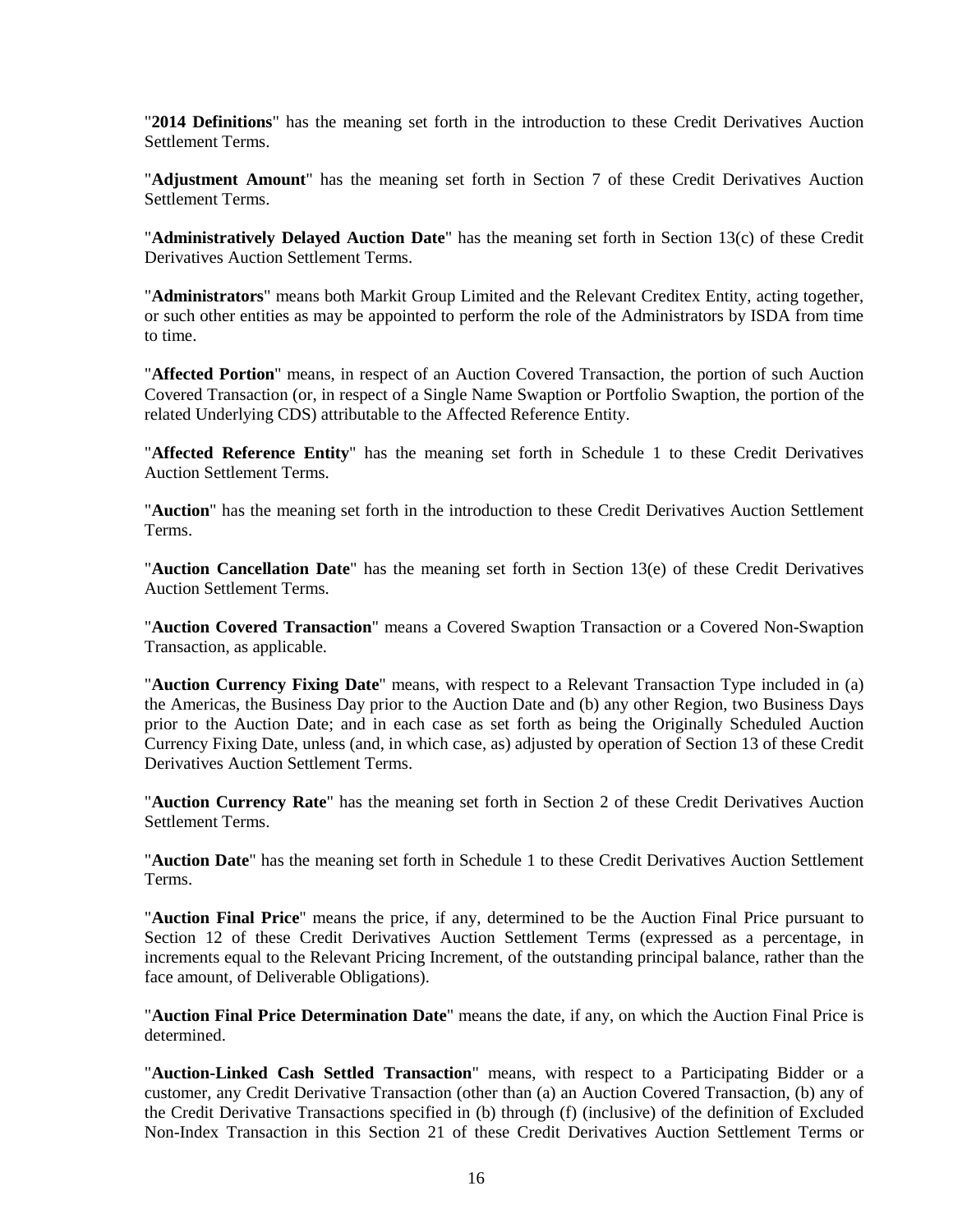(c) any of the Credit Derivative Transactions specified in the definition of Excluded Index Transaction in this Section 21 of these Credit Derivatives Auction Settlement Terms) (i) all or any portion of which is linked to the Affected Reference Entity, (ii) to which such Participating Bidder, or any Affiliate of such Participating Bidder, as applicable, or such customer, or any Affiliate of such customer, as applicable, is a party and (iii) for which the parties thereto have agreed that settlement will occur by payment of an amount calculated by reference to the Auction Final Price.

"**Auction Party**" means any party to an Auction Covered Transaction, any party to an Auction-Linked Cash Settled Transaction or any customer whose Customer Physical Settlement Request or Customer Limit Order Submission is taken into account in a Participating Bidder's Valid Physical Settlement Request or Valid Limit Order Submission.

"**Auction Settlement Date**" has the meaning set forth in Schedule 1 to these Credit Derivatives Auction Settlement Terms.

"**Bespoke Portfolio Transaction**" means a Credit Derivative Transaction that references more than one Reference Entity but that is not any type of Auction Covered Transaction (other than a Bespoke Portfolio Transaction).

"**Best Half**" means the group of Matched Markets that are Non-Tradeable Markets determined pursuant to Section 5(c) of these Credit Derivatives Auction Settlement Terms.

"**Bid**" means an Initial Market Bid or a Limit Bid, as applicable.

"**Business Day**" means a day on which commercial banks and foreign exchange markets are generally open to settle payments in the Relevant City.

"**Cap Amount**" has the meaning set forth in Schedule 1 to these Credit Derivatives Auction Settlement Terms.

"**Covered Non-Swaption Transaction**" means a Credit Derivative Transaction that is not an Excluded Index Transaction or an Excluded Non-Index Transaction, and for which:

- (a) the Affected Reference Entity is a Reference Entity;
- (b) "Auction Settlement" is the applicable Settlement Method;
- (c) an Event Determination Date has occurred with respect to the Affected Reference Entity on or prior to the Business Day immediately preceding the Auction Final Price Determination Date as a result of the Relevant Credit Event;
- (d) the Deliverable Obligation Provisions are identical to one set of the Deliverable Obligation Terms determined by the relevant Convened DC to be applicable to the Auction; and
- (e) in circumstances where the Auction is held to settle Credit Derivative Transactions with respect to which a Restructuring has occurred and for which a Designated Range of Scheduled Termination Dates is applicable, either (i) the Scheduled Termination Date falls within the Designated Range of Scheduled Termination Dates (provided that (A) in circumstances where the Event Determination Date has occurred pursuant to delivery by Seller of a Credit Event Notice where, (1) in the case of a Credit Derivative Transaction incorporating the 2003 Definitions, "Restructuring Maturity Limitation and Fully Transferable Obligation" or "Modified Restructuring Maturity Limitation and Conditionally Transferable Obligation" or (2) in the case of a Credit Derivative Transaction incorporating the 2014 Definitions, "Mod R" or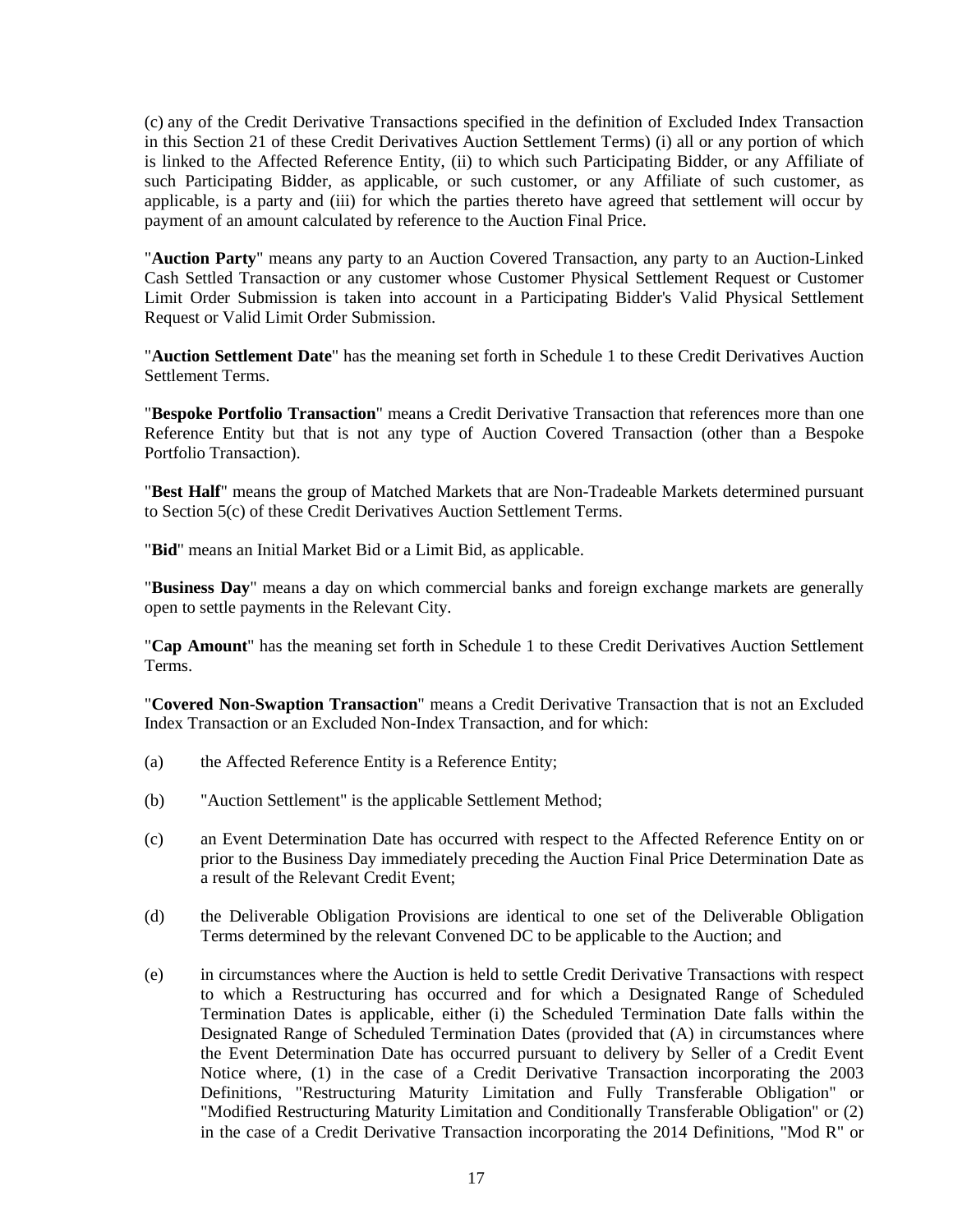"Mod Mod R", is specified in the related Confirmation as being applicable to the Affected Reference Entity (other than in circumstances where Section 2.32(a) or 2.33(a) of the 2003 Definitions or Section 3.31(a) or 3.32(a) of the 2014 Definitions (as applicable) is amended so as to be applicable in circumstances where a Credit Event Notice is delivered by Seller, such as in a Recovery Lock Credit Derivative Transaction (each such trade, a "**Seller M(M)R Trade**")) or (B) in circumstances where neither, (1) in the case of a Credit Derivative Transaction incorporating the 2003 Definitions, "Restructuring Maturity Limitation and Fully Transferable Obligation" nor "Modified Restructuring Maturity Limitation and Conditionally Transferable Obligation" or (2) in the case of a Credit Derivative Transaction incorporating the 2014 Definitions, "Mod R" nor "Mod Mod R", is specified in the related Confirmation as being applicable to the Affected Reference Entity, the Scheduled Termination Date will be deemed to fall within the Final Maturity Bucket) or (ii) one of the parties has elected for the Credit Derivative Transaction to be covered by these Credit Derivatives Auction Settlement Terms by valid exercise of the Movement Option.

"**Covered Portfolio Swaption**" means a Portfolio Swaption for which:

- (a) the Affected Reference Entity is a Reference Entity under the Underlying CDS;
- (b) "Auction Settlement" is the applicable Settlement Method under the Underlying CDS;
- (c) the Swaption Trade Date is on or prior to the Auction Final Price Determination Date;
- (d) the Expiration Date is after the Auction Final Price Determination Date;
- (e) the Deliverable Obligation Provisions in the Underlying CDS are identical to one set of the Deliverable Obligation Terms determined by the relevant Convened DC to be applicable to the Auction; and
- (f) in circumstances where the Auction is held to settle Credit Derivative Transactions with respect to which a Restructuring has occurred and for which a Designated Range of Scheduled Termination Dates is applicable, either (i) the Scheduled Termination Date in the Underlying CDS falls within the Designated Range of Scheduled Termination Dates (provided that (A) in circumstances where the Event Determination Date has occurred pursuant to delivery by Seller of a Credit Event Notice where, (1) in the case of a Credit Derivative Transaction incorporating the 2003 Definitions, "Restructuring Maturity Limitation and Fully Transferable Obligation" or "Modified Restructuring Maturity Limitation and Conditionally Transferable Obligation" or (2) in the case of a Credit Derivative Transaction incorporating the 2014 Definitions, "Mod R" or "Mod Mod R", is specified in the related Confirmation as being applicable to the Affected Reference Entity (other than Seller M(M)R Trades) or (B) in circumstances where neither, (1) in the case of a Credit Derivative Transaction incorporating the 2003 Definitions, "Restructuring Maturity Limitation and Fully Transferable Obligation" nor "Modified Restructuring Maturity Limitation and Conditionally Transferable Obligation" or (2) in the case of a Credit Derivative Transaction incorporating the 2014 Definitions, "Mod R" nor "Mod Mod R", is specified in the related Confirmation as being applicable to the Affected Reference Entity, the Scheduled Termination Date will be deemed to fall within the Final Maturity Bucket) or (ii) one of the parties has elected for the Underlying CDS to be covered by these Credit Derivatives Auction Settlement Terms by valid exercise of the Movement Option.

"**Covered Single Name Swaption**" means a Single Name Swaption for which:

(a) the Affected Reference Entity is a Reference Entity under the Underlying CDS;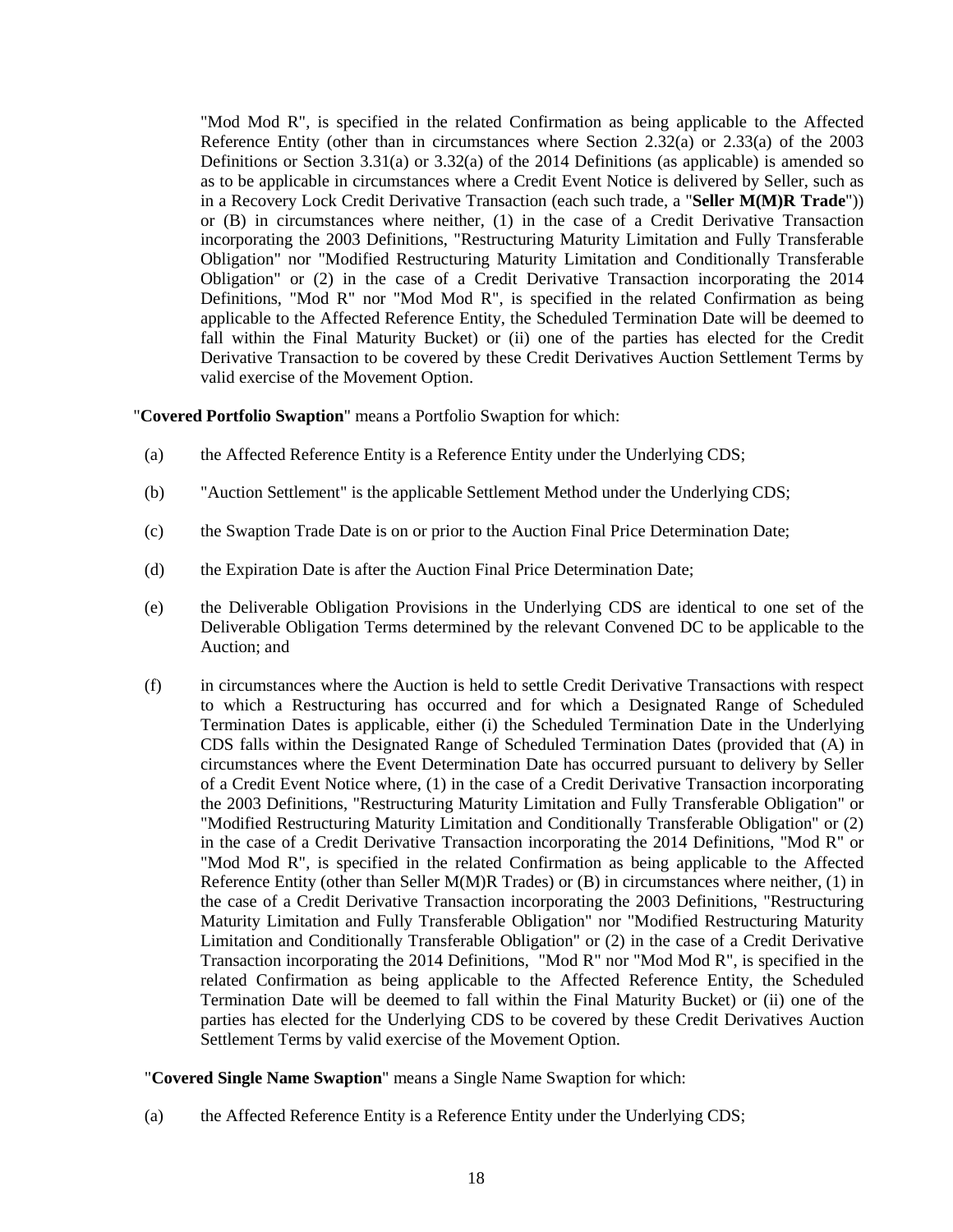- (b) "Auction Settlement" is the applicable Settlement Method under the Underlying CDS;
- (c) the Swaption Trade Date is on or prior to the Event Determination Date;
- (d) the Expiration Date is on or after the date of the occurrence of the Relevant Credit Event as specified in the relevant DC Resolution;
- (e) the Deliverable Obligation Provisions in the Underlying CDS are identical to one set of the Deliverable Obligation Terms determined by the relevant Convened DC to be applicable to the Auction; and
- (f) in circumstances where the Auction is held to settle Credit Derivative Transactions with respect to which a Restructuring has occurred and for which a Designated Range of Scheduled Termination Dates is applicable, either (i) the Scheduled Termination Date in the Underlying CDS falls within the Designated Range of Scheduled Termination Dates (provided that (A) in circumstances where the Event Determination Date has occurred pursuant to delivery by Seller of a Credit Event Notice where, (1) in the case of a Credit Derivative Transaction incorporating the 2003 Definitions, "Restructuring Maturity Limitation and Fully Transferable Obligation" or "Modified Restructuring Maturity Limitation and Conditionally Transferable Obligation" or (2) in the case of a Credit Derivative Transaction incorporating the 2014 Definitions, "Mod R" or "Mod Mod R", is specified in the related Confirmation as being applicable to the Affected Reference Entity (other than Seller M(M)R Trades) or (B) in circumstances where neither, (1) in the case of a Credit Derivative Transaction incorporating the 2003 Definitions, "Restructuring Maturity Limitation and Fully Transferable Obligation" nor "Modified Restructuring Maturity Limitation and Conditionally Transferable Obligation" or (2) in the case of a Credit Derivative Transaction incorporating the 2014 Definitions, "Mod R" nor "Mod Mod R", is specified in the related Confirmation as being applicable to the Affected Reference Entity, the Scheduled Termination Date will be deemed to fall within the Final Maturity Bucket) or (ii) one of the parties has elected for the Underlying CDS to be covered by these Credit Derivatives Auction Settlement Terms by valid exercise of the Movement Option.

"**Covered Swaption Transaction**" means either a Covered Single Name Swaption or a Covered Portfolio Swaption, as applicable.

"**Credit Derivative Transaction**" means any credit derivative transaction that incorporates either (a) the 2003 Definitions or (b) the 2014 Definitions.

"**Credit Derivatives Auction Settlement Terms**" has the meaning set forth in the introduction to these Credit Derivatives Auction Settlement Terms.

"**Credit Event Resolution Request Date**" has the meaning set forth in Schedule 1 to these Credit Derivatives Auction Settlement Terms.

"**Crossing Market**" means any Matched Market for which the Initial Market Bid is higher than the Initial Market Offer.

"**Currency Rate Delayed Auction Date**" has the meaning set forth in Section 13(b) of these Credit Derivatives Auction Settlement Terms.

"**Customer Limit Order Submission**" means a submission from a customer of a Participating Bidder to such Participating Bidder consisting of either a Limit Bid or a Limit Offer (expressed as a percentage, in increments equal to the Relevant Pricing Increment, of the outstanding principal balance, rather than the face amount, of Deliverable Obligations (but not less than 0.00%)) and stating a Quotation Amount.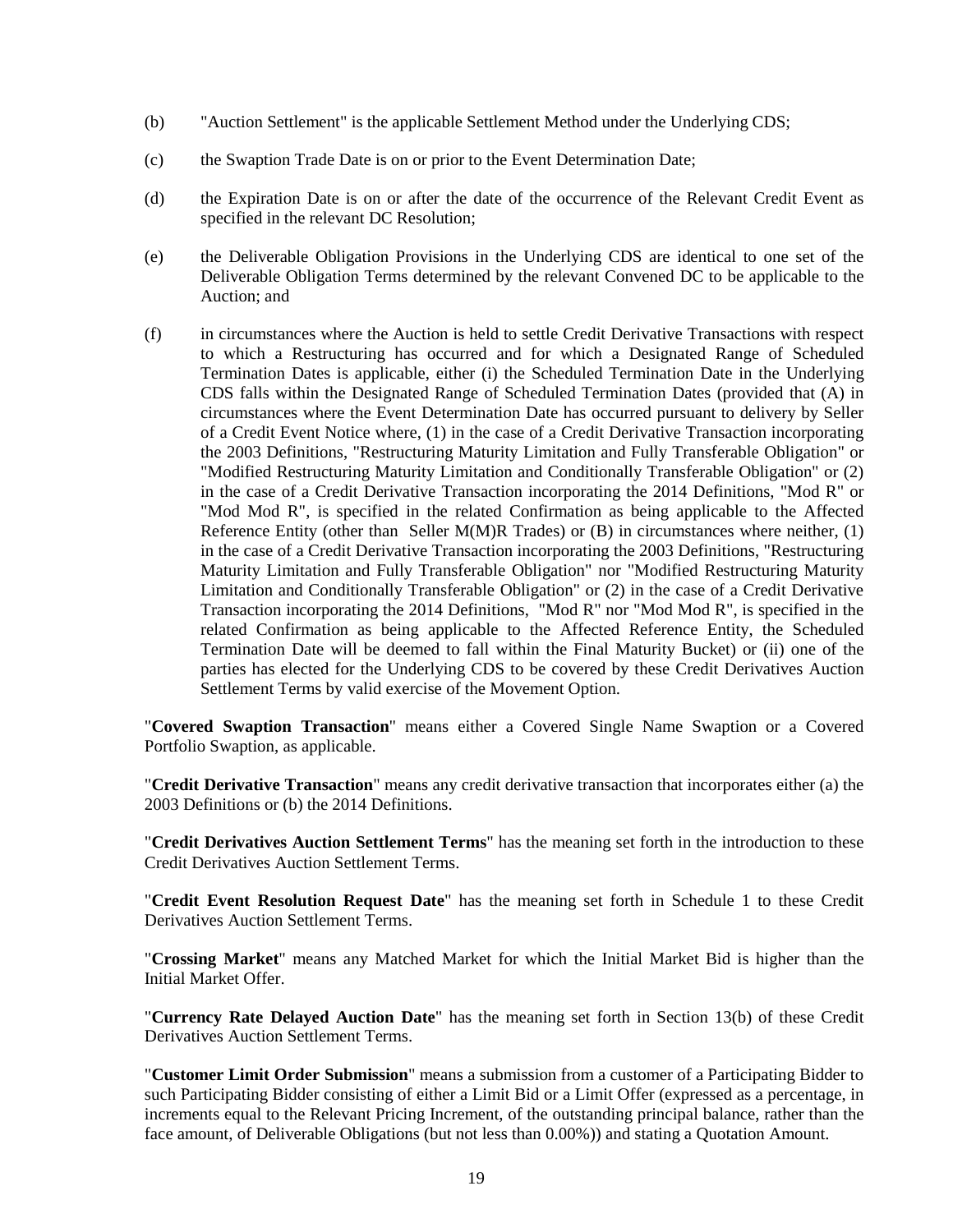"**Customer Physical Settlement Request**" means the Physical Settlement Buy Request or Physical Settlement Sell Request, as applicable, specified by a customer of a Participating Bidder in the Customer Physical Settlement Request Letter submitted by such customer and accepted by such Participating Bidder.

"**Customer Physical Settlement Request Letter**" means a letter agreement, substantially in the form of Exhibit 2 to these Credit Derivatives Auction Settlement Terms, executed and delivered to the relevant Participating Bidder no later than 5:00 p.m. Relevant City Time on the Business Day prior to the Auction Final Price Determination Date (or such later time prior to the commencement of the Initial Bidding Period as the relevant Participating Bidder may agree in its sole discretion).

"**Dealer Physical Settlement Request**" means, with respect to a Participating Bidder, a Physical Settlement Buy Request or Physical Settlement Sell Request, which is, to the best of such Participating Bidder's knowledge and belief, on the same side of the market as, and not in excess of, the Market Position of it and its Affiliates.

"**Dealer-Specific Market Position**" means, with respect to a customer and a Participating Bidder, such customer's Market Position, calculated by such customer in good faith, with respect to all Auction Covered Transactions (excluding those Auction Covered Transactions for which the Trade Date is the Auction Final Price Determination Date) and Auction-Linked Cash Settled Transactions, in each case, (a) to which such customer, or any Affiliate of such customer, as applicable, and such Participating Bidder, or any Affiliate of such Participating Bidder, as applicable, are party (in aggregate), or (b) in respect of which such customer, or any Affiliate of such customer, as applicable, and such Participating Bidder, or any Affiliate of such Participating Bidder, as applicable, have a contractual relationship pursuant to which such customer, or such Affiliate of such customer, as applicable, has cleared such Auction Covered Transactions and/or Auction-Linked Cash Settled Transactions, as applicable, via such Participating Bidder, or such Affiliate of such Participating Bidder, as applicable, with a central counterparty that acts as a clearinghouse for Credit Derivative Transactions.

"**Deliverable Obligation(s)**" means each of the obligations set out on the Final List published by ISDA on its Website with respect to these Credit Derivatives Auction Settlement Terms.

"**Deliverable Obligation Provisions**" means, with respect to a Credit Derivative Transaction, the provisions therein that set forth the criteria for establishing what obligations may constitute Deliverable Obligations plus any additional restrictions as set out in Section 2.32 or 2.33 of the 2003 Definitions or Section 3.31 or 3.32 of the 2014 Definitions (as applicable) or the provisions therein that set forth the criteria for establishing what obligations may be valued to determine a Final Price, as applicable.

"**Deliverable Obligation Terms**" means any set of Deliverable Obligation Terms determined by the relevant Convened DC and set forth in Schedule 1 to these Credit Derivatives Auction Settlement Terms.

"**Designated Range of Scheduled Termination Dates**" means the range of dates as specified in Schedule 1 to these Credit Derivatives Auction Settlement Terms (provided that each such Designated Range of Scheduled Termination Dates so specified shall be construed to appear in a separate Schedule 1 to a separate set of Credit Derivatives Auction Settlement Terms).

"**EUR**" means the lawful currency of the member states of the European Union that adopt the single currency in accordance with the treaty establishing the European Community (signed in Rome on March 25, 1957), as amended by the Treaty on European Union (signed in Maastricht on February 7, 1992), the Treaty of Amsterdam (signed in Amsterdam on October 2, 1997), the Treaty of Nice (signed in Nice on February 26, 2001) and the Treaty of Lisbon (signed in Lisbon on December 13, 2007).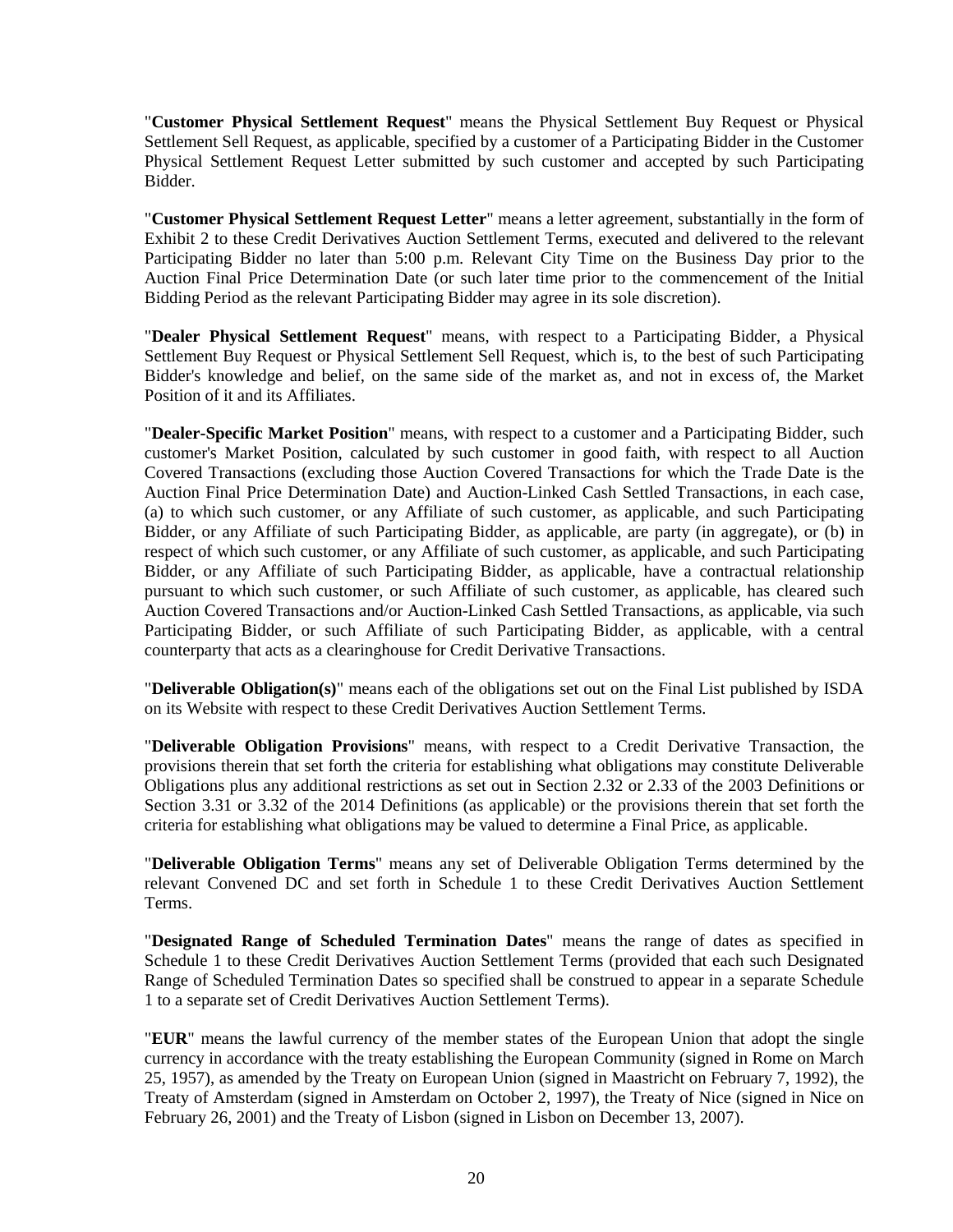"**Excluded Index Transaction**" means any back-to-back Credit Derivative Transaction between any two of Citigroup Global Markets Limited, Credit Suisse First Boston International, Deutsche Bank AG, Goldman Sachs International, JP Morgan Chase Bank, Merrill Lynch International, Morgan Stanley Capital Services Inc. and UBS AG London Branch relating to trust certificates linked to any Dow Jones CDX.NA.HY Index or CDX.NA.HY Index.

"**Excluded Non-Index Transaction**" means (a) any Credit Derivative Transaction (i) that references one or more Reference Entities that are substantially identical to the Reference Entity or Reference Entities, as applicable, referenced with respect to any series of credit-linked notes, trust certificates or other similar instruments and (ii) the documentation for which expressly states that the final price is linked to such credit linked notes, trust certificates or other similar instruments, as applicable, (b) any Reference Obligation Only Transaction, (c) any Loan Only Transaction, (d) any Preferred CDS Transaction, (e) any Fixed Recovery Transaction and (f) any Credit Derivative Transaction that (i) by its terms expressly states that the provisions relating to settlement therein shall not be amended or modified by any Credit Derivatives Auction Settlement Terms or any documentation with respect to an auction published by ISDA and (ii) would, but for such express terms, be an Auction Covered Transaction.

"**Final List**" means the final list of Deliverable Obligations published by ISDA on its Website with respect to these Credit Derivatives Auction Settlement Terms.

"**Final Maturity Bucket**" has the meaning set forth in Schedule 1 to these Credit Derivatives Auction Settlement Terms.

"**Fixed Recovery Transaction**" means a Credit Derivative Transaction in respect of which the Final Price or final settlement amount is pre-determined and specified in the relevant documentation.

"**Governing Master Agreement**" means, with respect to an Auction Covered Transaction or an Auction-Linked Cash Settled Transaction, the ISDA Master Agreement or other form of similar master agreement, if any, governing such Auction Covered Transaction or Auction-Linked Cash Settled Transaction, as applicable, and of which such Auction Covered Transaction or Auction-Linked Cash Settled Transaction, as applicable, forms part, whether executed by the parties thereto or incorporated by reference in the confirmation relating to such Auction Covered Transaction or Auction-Linked Cash Settled Transaction, as applicable; provided, however, that if no ISDA Master Agreement or other form of similar agreement exists with respect to an Auction Covered Transaction or an Auction-Linked Cash Settled Transaction, as applicable, the term "Governing Master Agreement" shall mean the ISDA Master Agreement or other form of similar agreement, if any, governing any Credit Derivative Transaction between the parties, whether executed by the parties thereto or incorporated by reference in the confirmation relating to such Credit Derivative Transaction.

"**Initial Bidding Information**" has the meaning set forth in Section 8 of these Credit Derivatives Auction Settlement Terms.

"**Initial Bidding Information Publication Time**" has the meaning set forth in Schedule 1 to these Credit Derivatives Auction Settlement Terms.

"**Initial Bidding Period**" means (a) the Originally Scheduled Initial Bidding Period, (b) such period that lasts longer, or occurs later, than such Originally Scheduled Initial Bidding Period, as the Administrators may prescribe if they determine (in their sole and absolute discretion) that such modified period is required to preserve the integrity of the Auction or (c), if the auction procedure described in Sections 4 and 5(a) and 5(c) of these Credit Derivatives Auction Settlement Terms must be repeated pursuant to Section 13 of these Credit Derivatives Auction Settlement Terms, the time period (whether less than, equal to or longer than the Originally Scheduled Initial Bidding Period, as the Administrators may prescribe, in their sole and absolute discretion, to preserve the integrity of the Auction) occurring (i) at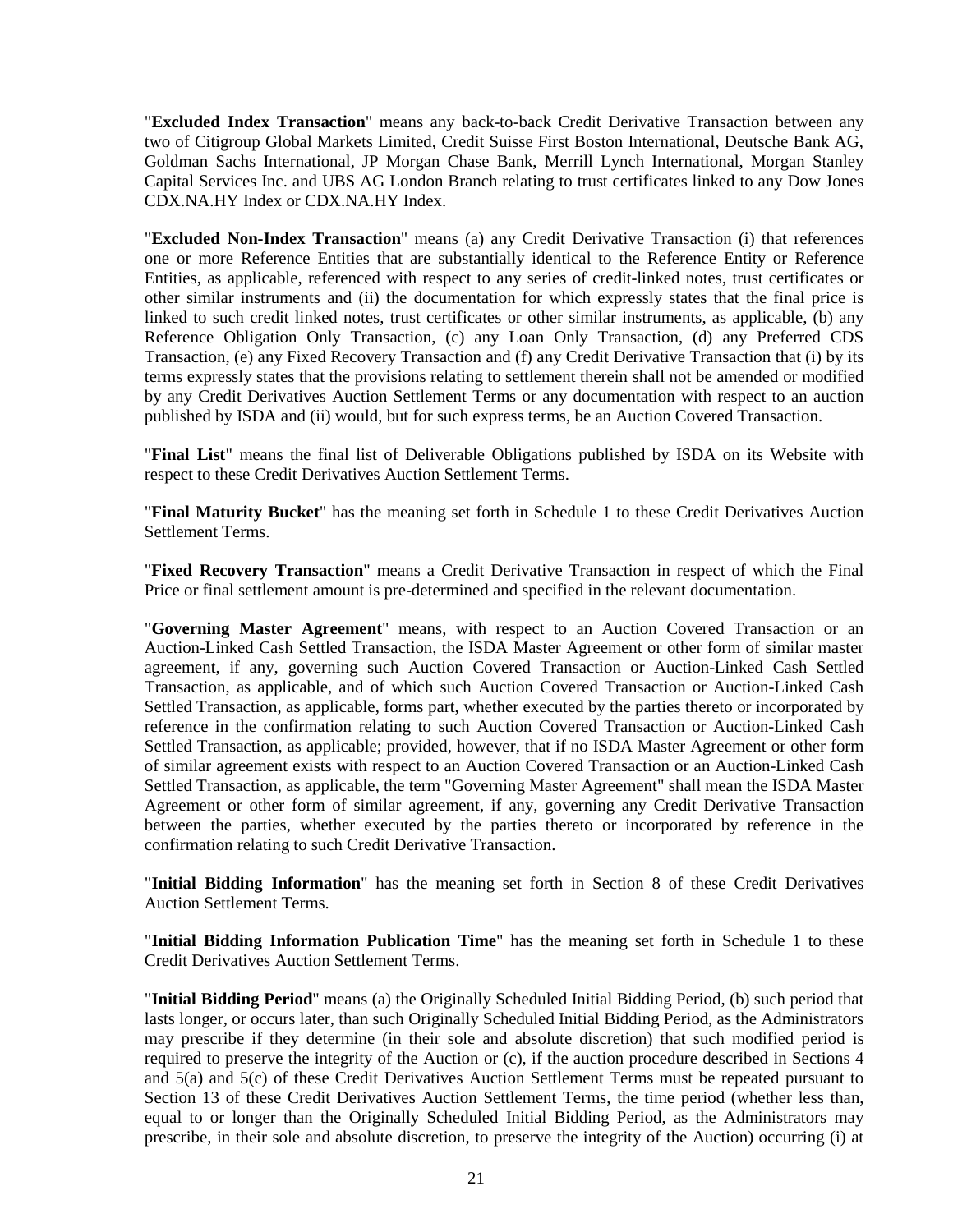such time(s) specified by the Administrators after such Originally Scheduled Initial Bidding Period on the Auction Date or (ii) at such time(s) specified by the Administrators on a subsequent Business Day, as applicable, pursuant to Section 13 of these Credit Derivatives Auction Settlement Terms, until the earlier of the Auction Final Price Determination Date or the occurrence of an Auction Cancellation Date.

"**Initial Market Bid**" means a firm commitment by a Participating Bidder, submitted as part of a Valid Initial Market Submission, to enter as Seller (i.e., the party that has an obligation to accept delivery of Deliverable Obligations) into an agreement on terms equivalent to the Representative Auction-Settled Transaction for which the Floating Rate Payer Calculation Amount is the Initial Market Quotation Amount and, subject to Section 11 of these Credit Derivatives Auction Settlement Terms, at the Reference Price stated in the Valid Initial Market Submission.

"**Initial Market Midpoint**" means the price determined to be the Initial Market Midpoint pursuant to Section 5 of these Credit Derivatives Auction Settlement Terms.

"**Initial Market Offer**" means a firm commitment by a Participating Bidder, submitted as part of a Valid Initial Market Submission, to enter as Buyer (i.e., the party that would deliver Deliverable Obligations) into an agreement on terms equivalent to the Representative Auction-Settled Transaction for which the Floating Rate Payer Calculation Amount is the Initial Market Quotation Amount and, subject to Section 11 of these Credit Derivatives Auction Settlement Terms, at the Reference Price stated in the Valid Initial Market Submission.

"**Initial Market Quotation Amount**" has the meaning set forth in Schedule 1 to these Credit Derivatives Auction Settlement Terms.

"**Initial Market Submission**" means a submission from a Participating Bidder consisting of both an Initial Market Bid and an Initial Market Offer (each expressed as a percentage, in increments equal to the Relevant Pricing Increment, of the outstanding principal balance, rather than the face amount, of Deliverable Obligations (but not less than 0.00%)) which do not differ from one another by more than the Maximum Initial Market Bid-Offer Spread, and for which the Initial Market Bid is not greater than or equal to the Initial Market Offer.

"**ISDA**" has the meaning set forth in the introduction to these Credit Derivatives Auction Settlement Terms.

"**ISDA Master Agreement**" means any of the following: (a) the 2002 ISDA Master Agreement; (b) the 1992 ISDA Master Agreement (Multicurrency – Cross Border); and (c) the 1992 ISDA Master Agreement (Local Currency – Single Jurisdiction).

"**JPY**" means the lawful currency of Japan.

"**Limit Bid**" means a firm commitment by a Participating Bidder or a customer, as applicable, submitted as part of a Limit Order Submission or a Customer Limit Order Submission, as applicable, to enter as Seller (i.e., the party that has an obligation to accept delivery of Deliverable Obligations) into an agreement on terms equivalent to a Representative Auction-Settled Transaction for which the Floating Rate Payer Calculation Amount is the Quotation Amount stated in such Limit Order Submission or Customer Limit Order Submission, as applicable, and at the Reference Price stated in such Limit Order Submission or Customer Limit Order Submission, as applicable.

"**Limit Offer**" means a firm commitment by a Participating Bidder or a customer, as applicable, submitted as part of a Limit Order Submission or a Customer Limit Order Submission, as applicable, to enter as Buyer (i.e., the party that would deliver Deliverable Obligations) into an agreement on terms equivalent to a Representative Auction-Settled Transaction for which the Floating Rate Payer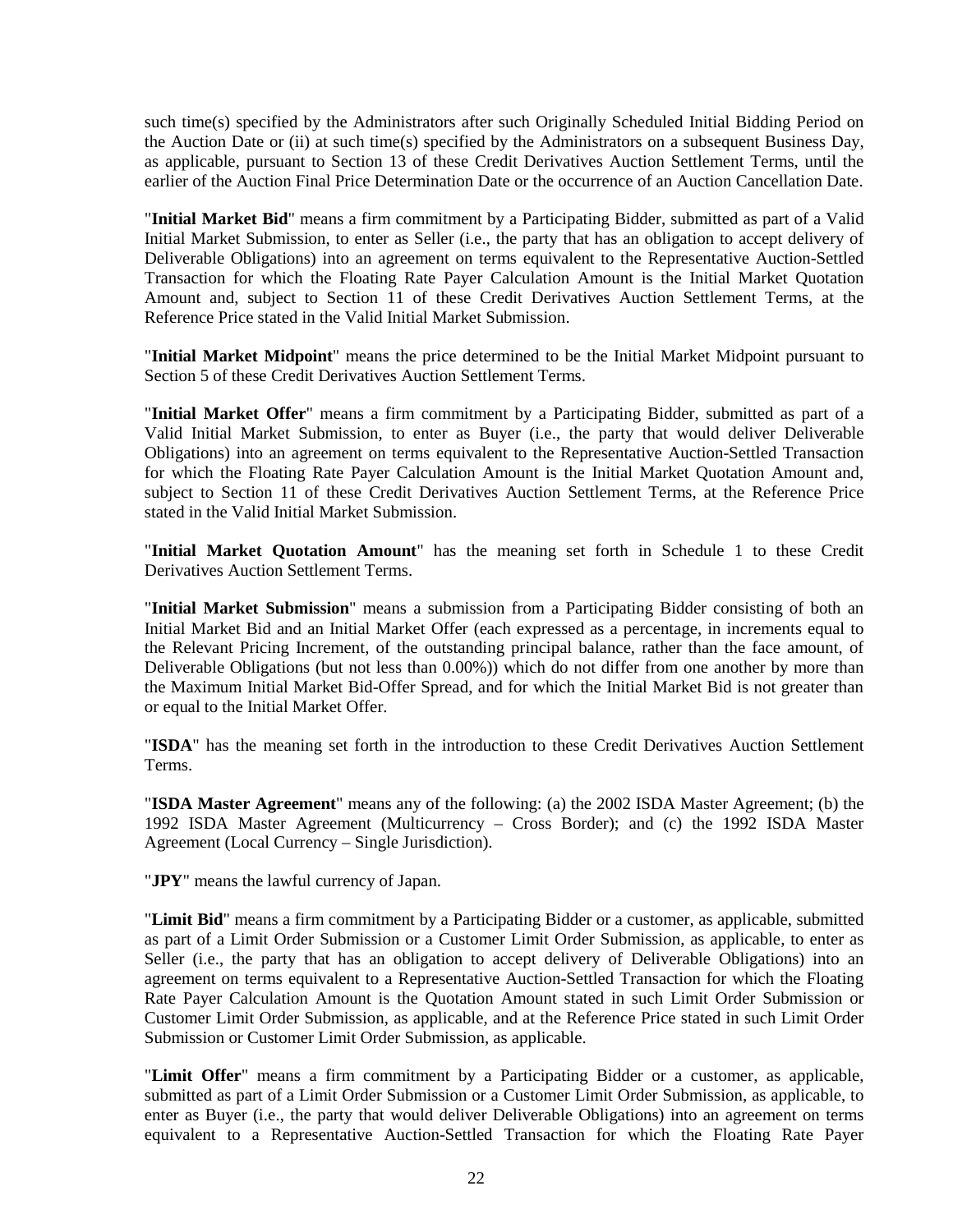Calculation Amount is the Quotation Amount stated in such Limit Order Submission or Customer Limit Order Submission, as applicable, and at the Reference Price stated in such Limit Order Submission or Customer Limit Order Submission, as applicable.

"**Limit Order Submission**" means a submission from a Participating Bidder consisting of either a Limit Bid or a Limit Offer (expressed as a percentage, in increments equal to the Relevant Pricing Increment, of the outstanding principal balance, rather than the face amount, of Deliverable Obligations (but not less than 0.00%)) and stating a Quotation Amount.

"**Loan Only Transaction**" means a Credit Derivative Transaction in respect of which "Loan" is specified as the only Deliverable Obligation Category or a Credit Derivative Transaction pursuant to which the Reference Obligations (which are required to be Loans) and certain other Loans (or Borrowed Money obligations other than Bonds) are the only Deliverable Obligations.

"**Market Position**" means, with respect to a Participating Bidder or customer, as applicable, the aggregate amount of Deliverable Obligations that the relevant Participating Bidder or customer, as applicable, would have to buy or sell in order to obtain an identical risk profile after the Auction Settlement Date compared to its risk profile prior to the Auction Settlement Date with respect to all Auction Covered Transactions (excluding those Auction Covered Transactions for which the Trade Date is the Auction Final Price Determination Date) and all Auction-Linked Cash Settled Transactions, in each case, to which such Participating Bidder, or any Affiliate of such Participating Bidder, as applicable, or such customer, or any Affiliate of such customer, as applicable, is a party, such risk profile to be determined without regard to whether the original transactions were documented as cash settled or physically settled transactions.

"**Market Position Trade**" has the meaning set forth in Section 6 of these Credit Derivatives Auction Settlement Terms.

"**Matched Limit Order**" has the meaning set forth in Section 12(c) of these Credit Derivatives Auction Settlement Terms.

"**Matched Limit Order Trade**" has the meaning set forth in Section 12(c) of these Credit Derivatives Auction Settlement Terms.

"**Matched Market**" has the meaning set forth in Section 5(a) of these Credit Derivatives Auction Settlement Terms.

"**Materiality Event**" means a Potential Materiality Event that has been determined to be a Materiality Event pursuant to Section 13(a) of these Credit Derivatives Auction Settlement Terms.

"**Materiality Event Delayed Auction Date**" has the meaning set forth in Section 13(a) of these Credit Derivatives Auction Settlement Terms.

"**Maximum Initial Market Bid-Offer Spread**" has the meaning set forth in Schedule 1 to these Credit Derivatives Auction Settlement Terms.

"**Minimum Number of Valid Initial Market Submissions**" has the meaning set forth in Schedule 1 to these Credit Derivatives Auction Settlement Terms.

"**Non-Tradeable Market**" means any Matched Market that is not a Tradeable Market.

"**Notice of Physical Settlement Date**" means the Business Day following the Auction Final Price Determination Date.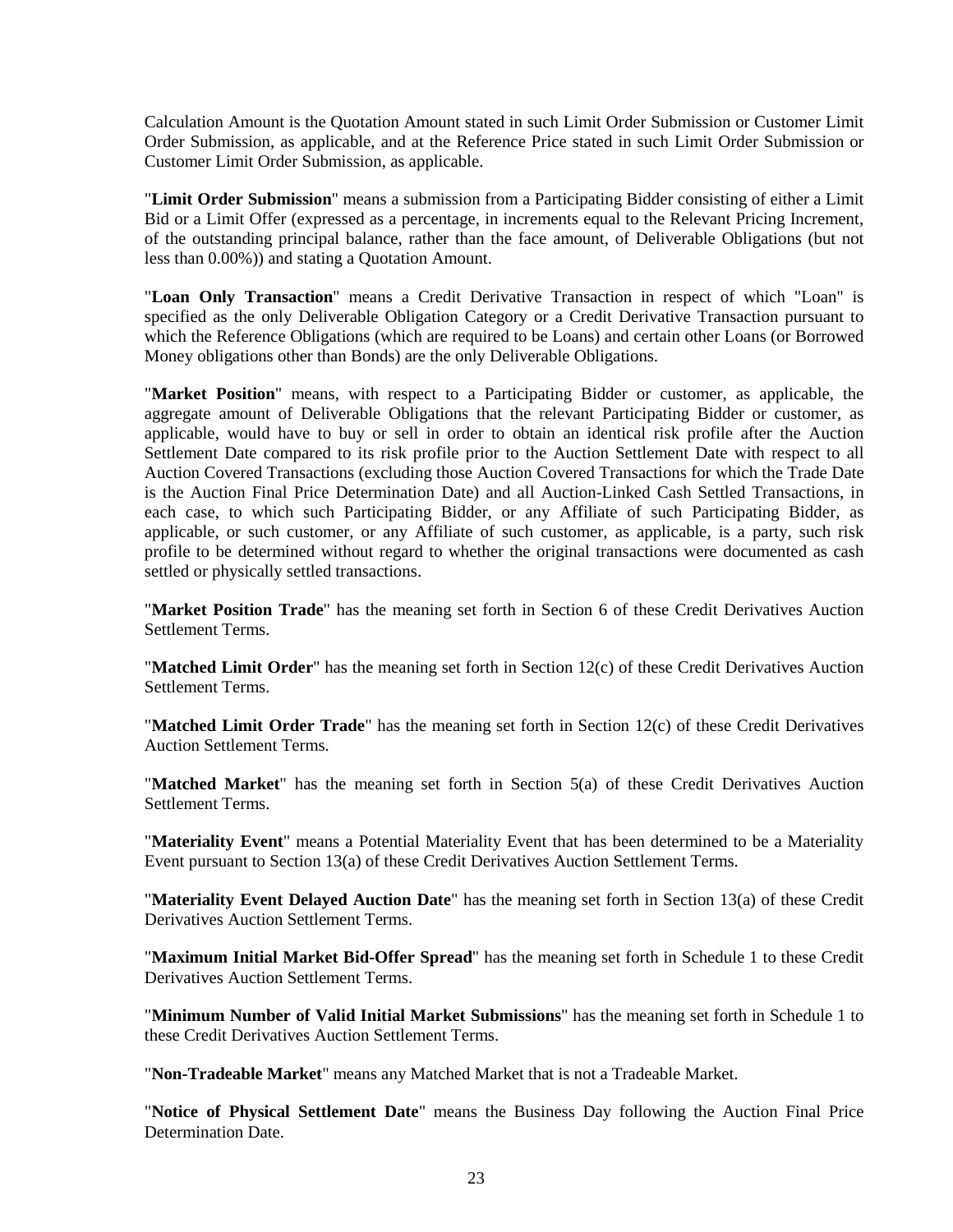"**Nth to Default Transaction**" means a Credit Derivative Transaction that references more than one Reference Entity pursuant to which Cash Settlement Amounts or Physical Settlement Amounts, as applicable, will only be paid to Buyer after the Conditions to Settlement have been satisfied in respect of any of the relevant Reference Entities that is the nth Reference Entity in respect of which an Event Determination Date has occurred, where "**n**" is a number specified for such purpose in the documentation in respect of the relevant Credit Derivative Transaction.

"**Offer**" means any Limit Offer or any Initial Market Offer, as applicable.

"**Open Interest**" means the difference between (a) the sum of all Quotation Amounts stated in each Physical Settlement Buy Request that is a Valid Physical Settlement Request and (b) the sum of all Quotation Amounts stated in each Physical Settlement Sell Request that is a Valid Physical Settlement Request.

"**Originally Scheduled Auction Currency Fixing Date**" has the meaning set forth in Schedule 1 to these Credit Derivatives Auction Settlement Terms.

"**Originally Scheduled Initial Bidding Period**" has the meaning set forth in Schedule 1 to these Credit Derivatives Auction Settlement Terms.

"**Originally Scheduled Subsequent Bidding Period**" has the meaning set forth in Schedule 1 to these Credit Derivatives Auction Settlement Terms.

"**Other Initial Bidding Period(s)**" has the meaning set forth in Schedule 1 to these Credit Derivatives Auction Settlement Terms.

"**Other Originally Scheduled Initial Bidding Period(s)**" has the meaning set forth in Schedule 1 to these Credit Derivatives Auction Settlement Terms.

"**Other Originally Scheduled Subsequent Bidding Period(s)**" has the meaning set forth in Schedule 1 to these Credit Derivatives Auction Settlement Terms.

"**Other Subsequent Bidding Period(s)**" has the meaning set forth in Schedule 1 to these Credit Derivatives Auction Settlement Terms.

"**Participating Bidder**" has the meaning set forth in Section 1 of these Credit Derivatives Auction Settlement Terms.

"**Participating Bidder Letter**" means a letter substantially in the form of Exhibit 1 to these Credit Derivatives Auction Settlement Terms.

"**Permissible Deliverable Obligation(s)**" means, if applicable, each of the obligations specified as such by ISDA on its Website with respect to these Credit Derivatives Auction Settlement Terms.

"**Physical Settlement Buy Request**" means (a) in respect of a customer, a firm commitment by such customer to enter, as Seller (i.e., the party that has an obligation to accept delivery of Deliverable Obligations), into an agreement on terms equivalent to the Representative Auction-Settled Transaction for which the Floating Rate Payer Calculation Amount (expressed as an outstanding principal balance rather than face amount of Deliverable Obligations) is the Quotation Amount stated in the request and (b) in respect of a Participating Bidder, a firm commitment by such Participating Bidder (which may take into account any Customer Physical Settlement Requests) to enter, as Seller (i.e., the party that has an obligation to accept delivery of Deliverable Obligations), into an agreement on terms equivalent to the Representative Auction-Settled Transaction for which the Floating Rate Payer Calculation Amount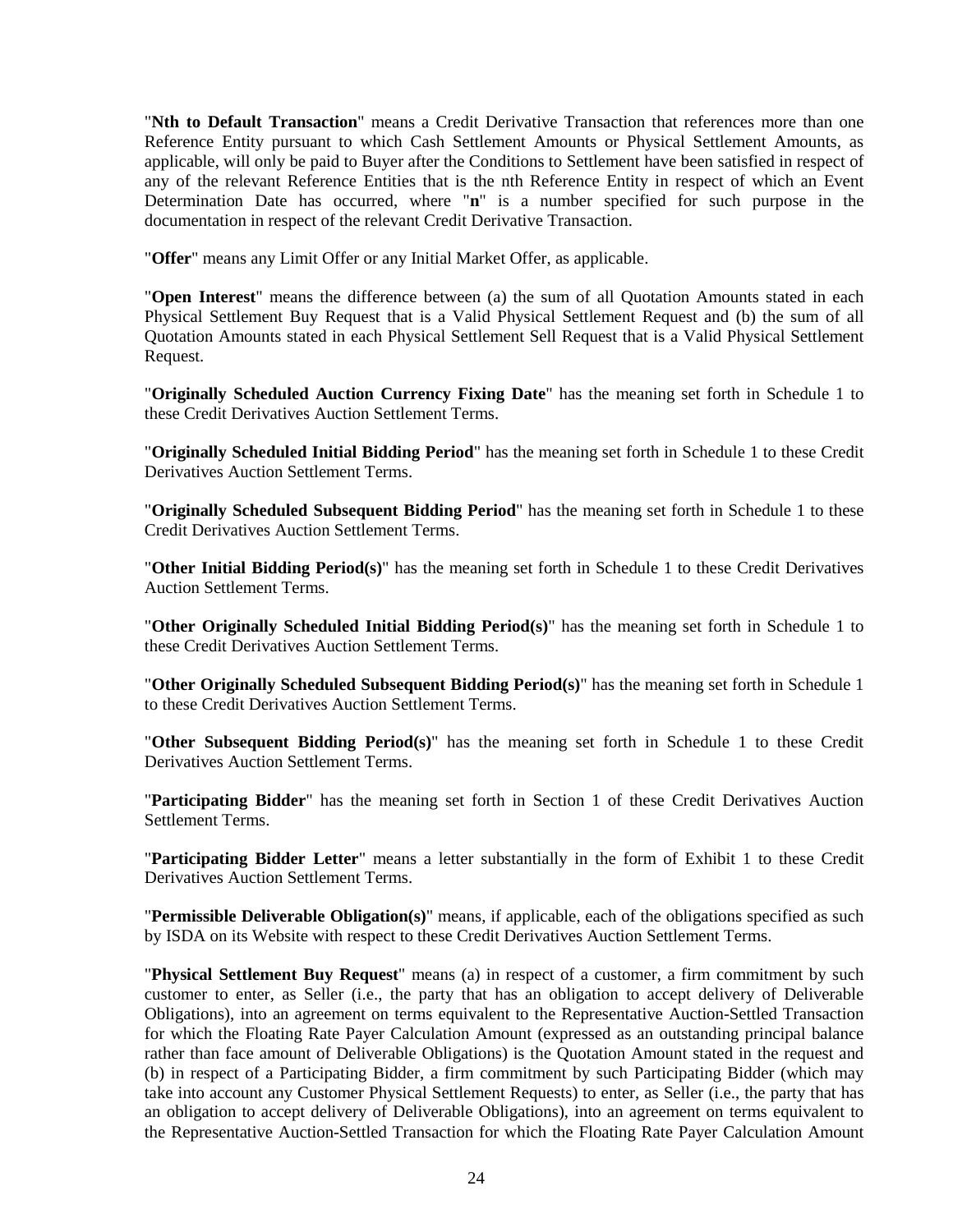(expressed as an outstanding principal balance rather than face amount of Deliverable Obligations) is the Quotation Amount stated in the request.

"**Physical Settlement Request**" means a request from a Participating Bidder consisting of a Physical Settlement Buy Request or a Physical Settlement Sell Request, as applicable, and which will equal the aggregate of the relevant Participating Bidder's Dealer Physical Settlement Request and all Customer Physical Settlement Requests, if any, that the relevant Participating Bidder receives and accepts from its customers pursuant to Section 3 of these Credit Derivatives Auction Settlement Terms.

"**Physical Settlement Sell Request**" means (a) in respect of a customer, a firm commitment by such customer to enter, as Buyer (i.e., the party that would deliver Deliverable Obligations), into an agreement on terms equivalent to the Representative Auction-Settled Transaction for which the Floating Rate Payer Calculation Amount (expressed as an outstanding principal balance rather than face amount of Deliverable Obligations) is the Quotation Amount stated in the request and (b) in respect of a Participating Bidder, a firm commitment by such Participating Bidder (which may take into account any Customer Physical Settlement Requests) to enter, as Buyer (i.e., the party that would deliver Deliverable Obligations), into an agreement on terms equivalent to the Representative Auction-Settled Transaction for which the Floating Rate Payer Calculation Amount (expressed as an outstanding principal balance rather than face amount of Deliverable Obligations) is the Quotation Amount stated in the request.

"**Portfolio Swaption**" means any unexercised option to enter into a Credit Derivative Transaction that is an Auction Covered Transaction (other than another Portfolio Swaption) that references more than one Reference Entity.

"**Potential Materiality Event**" means an event or news the occurrence of which has or could have a material effect on the Auction Final Price.

"**Preferred CDS Transaction**" means a Credit Derivative Transaction that references preferred securities or similar hybrid securities as Reference Obligations or Deliverable Obligations and which contains specific provisions pertaining thereto.

"**Pro Rata**" means that Participating Bidders' orders are matched proportionally with respect to the Quotation Amount of each such order and the total amount of orders that can be matched in the relevant part of the Auction.

"**Quotation Amount**" means the amount in the Relevant Currency stated as the notional amount with respect to a particular Limit Bid, Limit Offer, Initial Market Bid, Initial Market Offer, Physical Settlement Buy Request or Physical Settlement Sell Request in a Participating Bidder's Initial Market Submission, a Physical Settlement Request or Limit Order Submission, as applicable, which amount in each case will be an integral multiple of an amount equal to the Quotation Amount Increment.

"**Quotation Amount Increment**" has the meaning set forth in Schedule 1 to these Credit Derivatives Auction Settlement Terms.

"**RAST Notional Amount Increment**" has the meaning set forth in Schedule 1 to these Credit Derivatives Auction Settlement Terms.

"**Recovery Lock Transaction**" means a Credit Derivative Transaction in respect of which the Reference Price is specified in the relevant documentation as a price less than 100 percent and for which either Buyer or Seller can deliver a Notice of Physical Settlement.

"**Reference Auction Obligation**" means the obligation of the Affected Reference Entity by reference to which the Not Subordinated Deliverable Obligation Characteristic, if applicable, will be assessed, which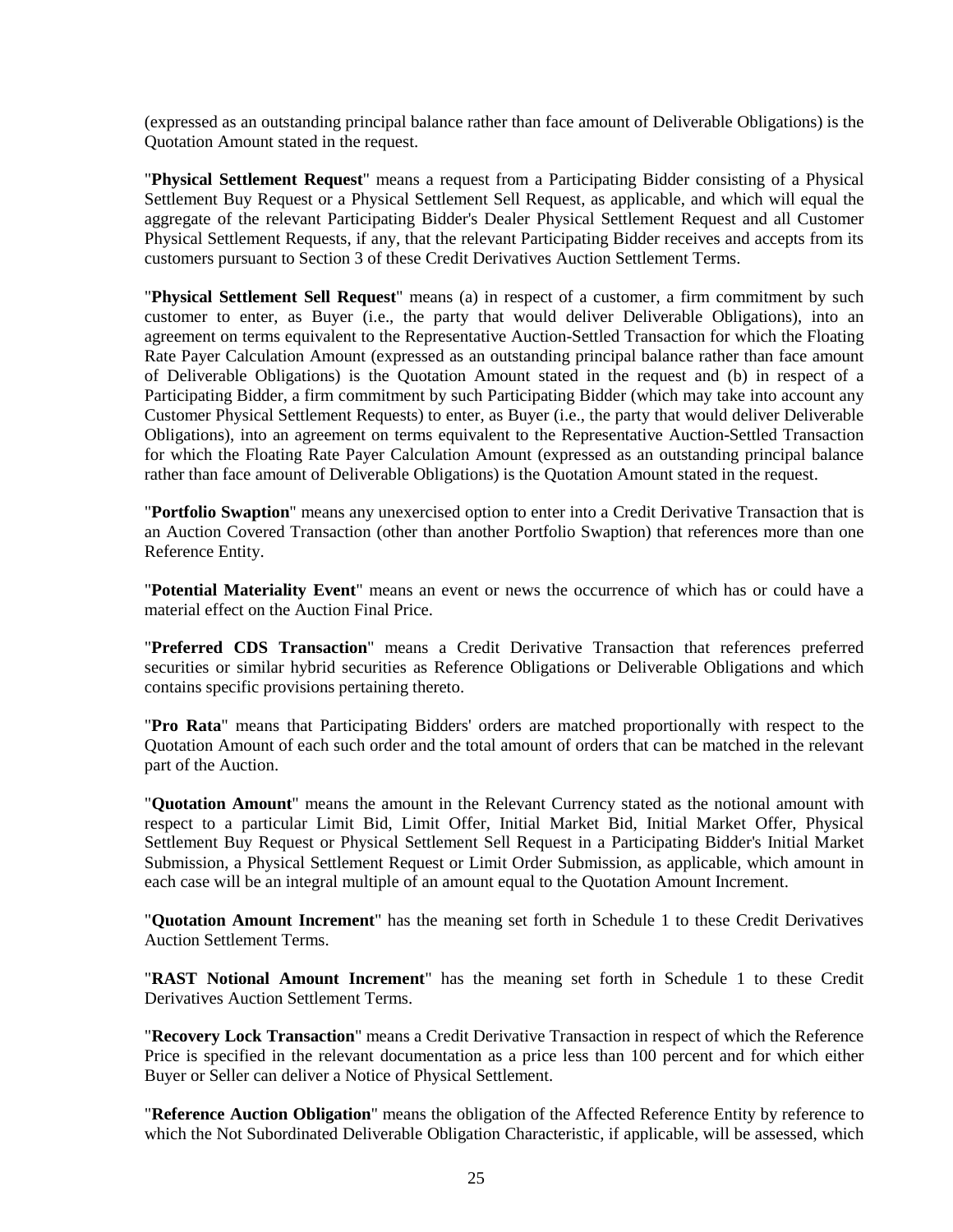obligation shall be the obligation specified as such in Schedule 1 to these Credit Derivatives Auction Settlement Terms or, if no such obligation is so specified, any unsubordinated Borrowed Money obligation of the Affected Reference Entity.

"**Reference Obligation Only Transaction**" means (a) a Credit Derivative Transaction in respect of which Physical Settlement is the applicable Settlement Method and "Reference Obligation Only" is specified as the Deliverable Obligation Category or (b) a Credit Derivative Transaction in respect of which Cash Settlement is the applicable Settlement Method and the relevant Confirmation specifies only one or more specifically identified Reference Obligations.

"**Relevant Auction Currency Fixing Date**" has the meaning set forth in Section 13(b) of these Credit Derivatives Auction Settlement Terms.

"**Relevant Credit Derivatives Physical Settlement Matrix**" has the meaning set forth in Schedule 1 to these Credit Derivatives Auction Settlement Terms.

"**Relevant Credit Event**" has the meaning set forth in Schedule 1 to these Credit Derivatives Auction Settlement Terms.

"**Relevant Creditex Entity**" means (a) with respect to a Relevant Transaction Type included in the Americas, Creditex Securities Corporation and (b) with respect to a Relevant Transaction Type included in any other Region, Creditex Brokerage LLP.

"**Relevant Currency**" has the meaning set forth in Schedule 1 to these Credit Derivatives Auction Settlement Terms.

"**Relevant Pairing**" has the meaning set forth in Section 2 of these Credit Derivatives Auction Settlement Terms.

"**Relevant Pricing Increment**" has the meaning set forth in Schedule 1 to these Credit Derivatives Auction Settlement Terms.

"**Relevant Transaction Type**" has the meaning set forth in Schedule 1 to these Credit Derivatives Auction Settlement Terms.

"**Representative Auction-Settled Transaction**" means a Credit Derivative Transaction incorporating the 2014 Definitions and (to the extent not inconsistent with the below) the terms applicable to the Relevant Transaction Type(s) pursuant to the Relevant Credit Derivatives Physical Settlement Matrix, which Credit Derivative Transaction shall supplement, form a part of, and be subject to, the Governing Master Agreement (including any credit support arrangements) executed or otherwise in place between the parties to such Credit Derivative Transaction (or if no such Governing Master Agreement has been executed or is otherwise in place between such parties, a deemed master agreement in the form of the 2002 ISDA Master Agreement as if the parties had executed such agreement in such form (but without any Schedule except for the election of the Relevant Governing Law (as defined in the Rules) as the governing law and the Relevant Currency as the Termination Currency)) on the Auction Final Price Determination Date and for which:

- (a) the Reference Entity is the Affected Reference Entity;
- (b) Physical Settlement is the applicable Settlement Method, as modified with respect to one or more Deliverable Obligations by any DC Resolution, Resolved by Supermajority, implementing the provisions of any market advisory published with respect to such Deliverable Obligation(s) by The Loan Market Association, The Loan Syndications and Trading Association, Inc. or any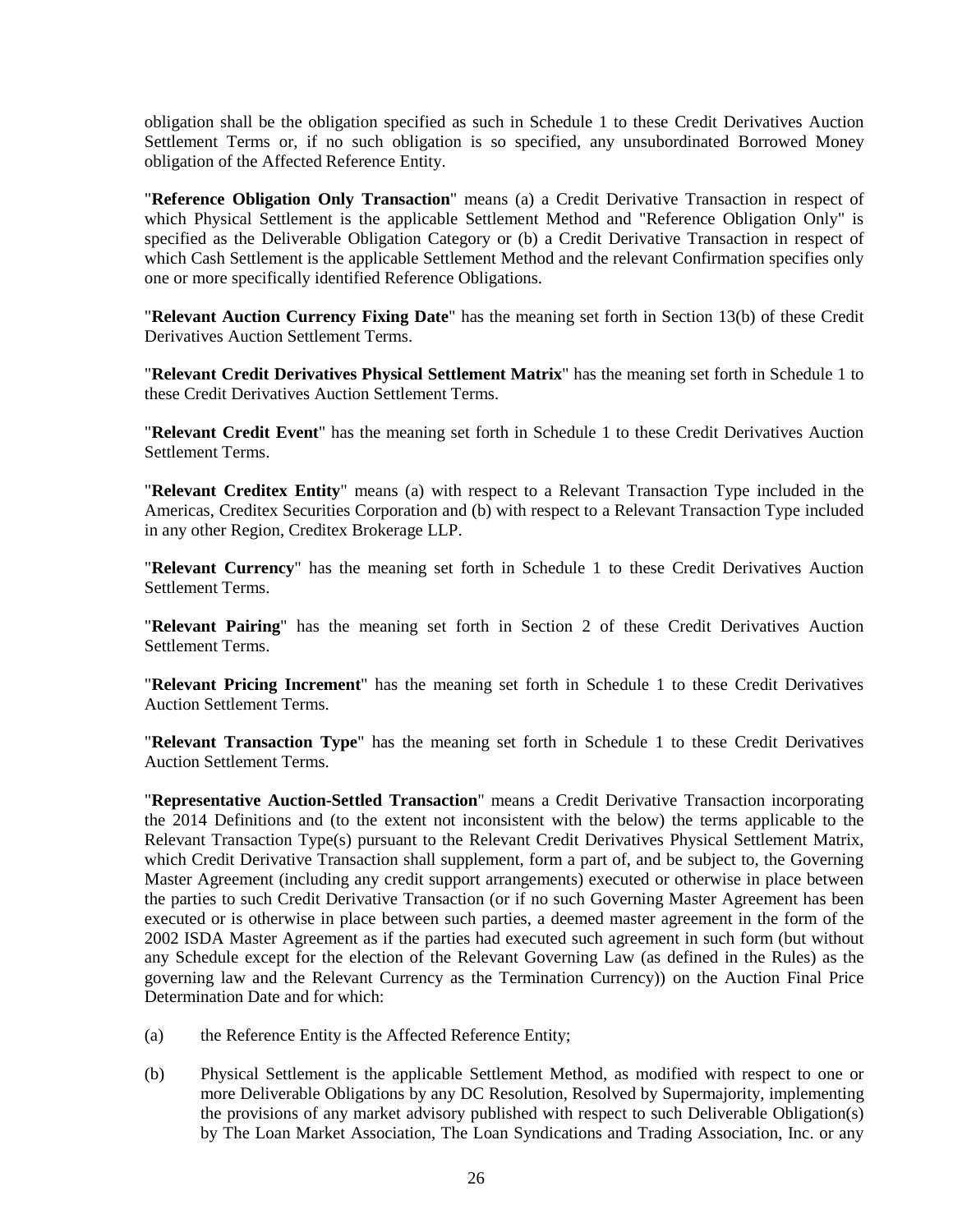other loan market trade association (any such advisory, the provisions of which are so implemented by a DC Resolution, a "**Loan Market Advisory**");

- (c) the Settlement Currency is the Relevant Currency;
- (d) the Calculation Agent City is the Relevant City;
- (e) the Event Determination Date is the Credit Event Resolution Request Date specified in Schedule 1 to these Credit Derivatives Auction Settlement Terms;
- (f) a Credit Event Notice and Notice of Publicly Available Information are deemed to have been effectively delivered on a timely basis;
- (g) all Fixed Amounts are deemed to have been paid when due;
- (h) the only Deliverable Obligations (as defined in the 2014 Definitions) applicable are either (i), in circumstances where the Auction is held to settle Credit Derivative Transactions with respect to which an M(M)R Restructuring has occurred, each of the Permissible Deliverable Obligations specified by ISDA on its Website or (ii), in all other circumstances, each of the Deliverable Obligations included in the Final List published by ISDA on its Website; provided that, with respect to each such Permissible Deliverable Obligation, in the case of (i), or each such Deliverable Obligation, in the case of (ii), as applicable, the relevant Credit Derivatives Determinations Committee has not Resolved as of the Delivery Date to remove such Permissible Deliverable Obligation or Deliverable Obligation, as applicable, from the Final List as a result of any material change to the terms of such Permissible Deliverable Obligation or Deliverable Obligation, as applicable, occurring following the publication of the Final List and on or prior to the Delivery Date;
- (i) the Reference Price is the Auction Final Price;
- (j) the Calculation Agent is (i) if both parties to the Representative Auction-Settled Transaction are Participating Bidders, Seller under such Representative Auction-Settled Transaction and (ii) if only one party to the Representative Auction-Settled Transaction is a Participating Bidder, such Participating Bidder;
- (k) with respect to any Deliverable Obligation that is a Loan, the Physical Settlement Period is 30 Business Days, and with respect to any Deliverable Obligation that is not a Loan, the Physical Settlement Period is as specified in the Relevant Credit Derivatives Physical Settlement Matrix; and
- (l) the following amendments are hereby made to the 2014 Definitions for purposes of the Representative Auction-Settled Transaction:
	- (i) Section 1.15 of the 2014 Definitions is hereby amended by:
		- (A) deleting the words "5.1 (*Settlement*),"; and
		- (B) inserting the words "Section 8.2 (*Notice of Physical Settlement*)," after "Section 7.2 (*Cash Settlement Date*),".
	- (ii) Section 2.1 of the 2014 Definitions is hereby amended by deleting the second sentence thereof.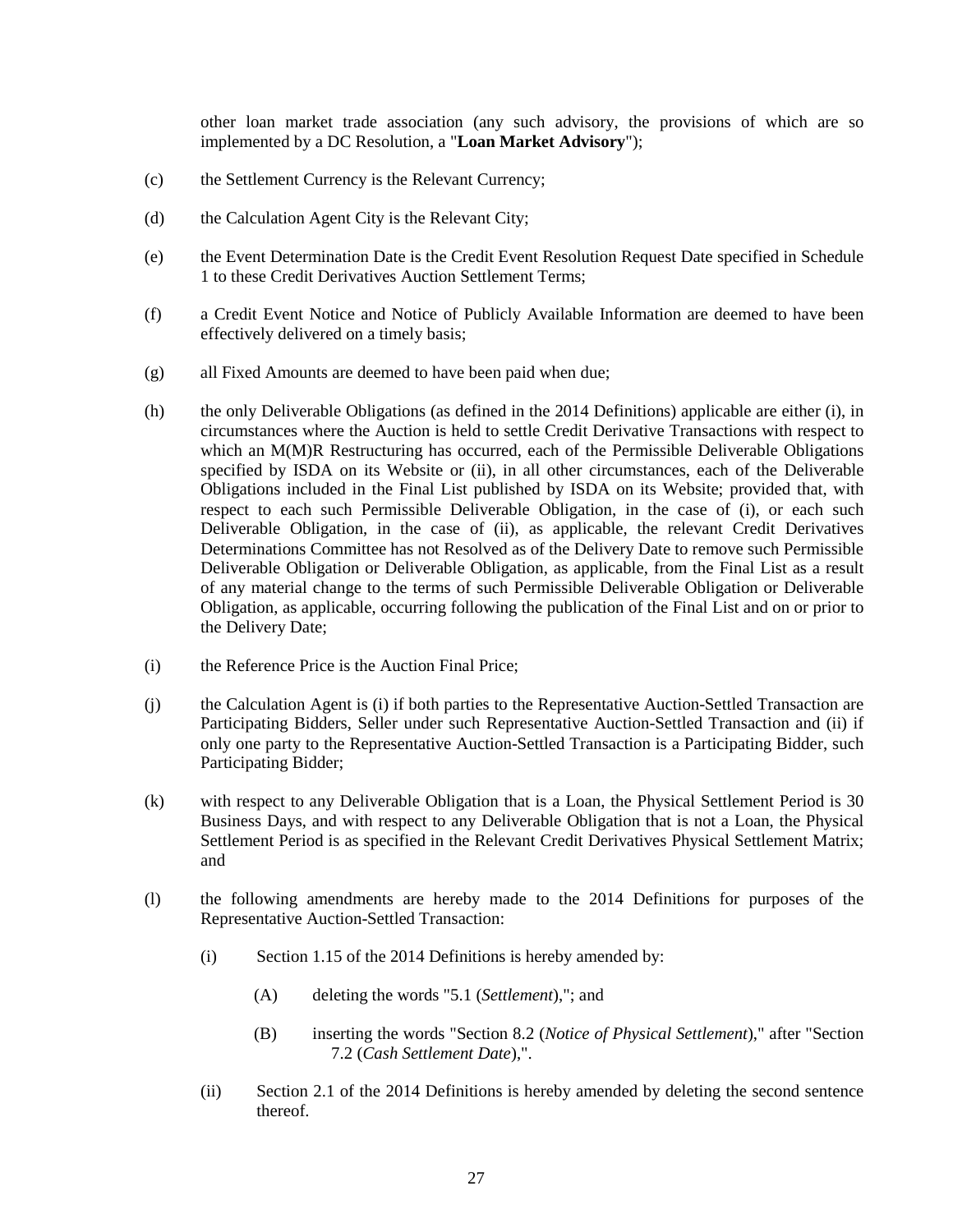- (iii) Section 2.2 of the 2014 Definitions is hereby deleted.
- (iv) Section 5.1 of the 2014 Definitions is hereby amended by:
	- (A) replacing the term "NOPS Cut-off Date" with the term "Notice of Physical Settlement Date"; and
	- (B) deleting the last sentence thereof.
- (v) Section 7.1 of the 2014 Definitions is hereby replaced in its entirety with the following:

"**Section 7.1. Cash Settlement.** If "Cash Settlement" is deemed to apply pursuant to Section 9.1 (*Partial Cash Settlement Due to Impossibility or Illegality*), 9.2 (*Partial Cash Settlement of Consent Required Loans*), 9.3 (*Partial Cash Settlement of Assignable Loans*) or 9.4 (*Partial Cash Settlement of Participations*), (a) if the Cash Settlement Amount is a positive number, Seller shall, subject to Section 5.1 (*Settlement*), pay the Cash Settlement Amount to Buyer on the Cash Settlement Date; and (b) if the Cash Settlement Amount is a negative number, Buyer shall, subject to Section 5.1 (*Settlement*), pay the absolute value of the Cash Settlement Amount to Seller on the Cash Settlement Date."

(vi) Section 8.1 of the 2014 Definitions is hereby amended by the deletion of the second paragraph thereof and the replacement thereof by the following:

"In the case of Deliverable Obligations that are (a) Borrowed Money, Buyer shall Deliver Deliverable Obligations with an Outstanding Principal Balance and (b) not Borrowed Money, Buyer shall Deliver Deliverable Obligations with a Due and Payable Amount (or, in the case of either (a) or (b), the equivalent Currency Amount of any such amount), in each case in the aggregate amount as of the relevant Delivery Dates that is equal to the Floating Rate Payer Calculation Amount; provided that Buyer may Deliver Deliverable Obligations with an Outstanding Principal Balance or Due and Payable Amount, as applicable, (or the equivalent Currency Amount of any such amount), in the aggregate amount as of the relevant Delivery Dates that is greater than the Floating Rate Payer Calculation Amount, in which case Seller shall not be required to pay more than the Physical Settlement Amount to Buyer, subject to Section 11.2(c)(ii) (*Additional Representations and Agreements for Physical Settlement*)."

(vii) Section 8.2 of the 2014 Definitions is hereby replaced in its entirety with the following:

"**Section 8.2. Notice of Physical Settlement.** "Notice of Physical Settlement" means a notice from Buyer to Seller that (a) confirms that Buyer intends to settle the Credit Derivative Transaction and requires performance in accordance with Physical Settlement, (b) contains a detailed description of each Deliverable Obligation that Buyer intends to Deliver to Seller, including, if available and applicable, the CUSIP or ISIN number (or, if such identifying number is not available or applicable, the rate and tenor) of each such Deliverable Obligation and (c) specifies the Outstanding Principal Balance or Due and Payable Amount, as applicable, or the equivalent amount in the Settlement Currency (in each case, the "**Outstanding Amount**") and, if different, the face amount, of each such Deliverable Obligation and the aggregate Outstanding Amount of all Deliverable Obligations specified in the Notice of Physical Settlement that Buyer intends to Deliver to Seller (the "**Aggregate Outstanding Amount**") of each such Deliverable Obligation and the information described in the Form of Notice of Physical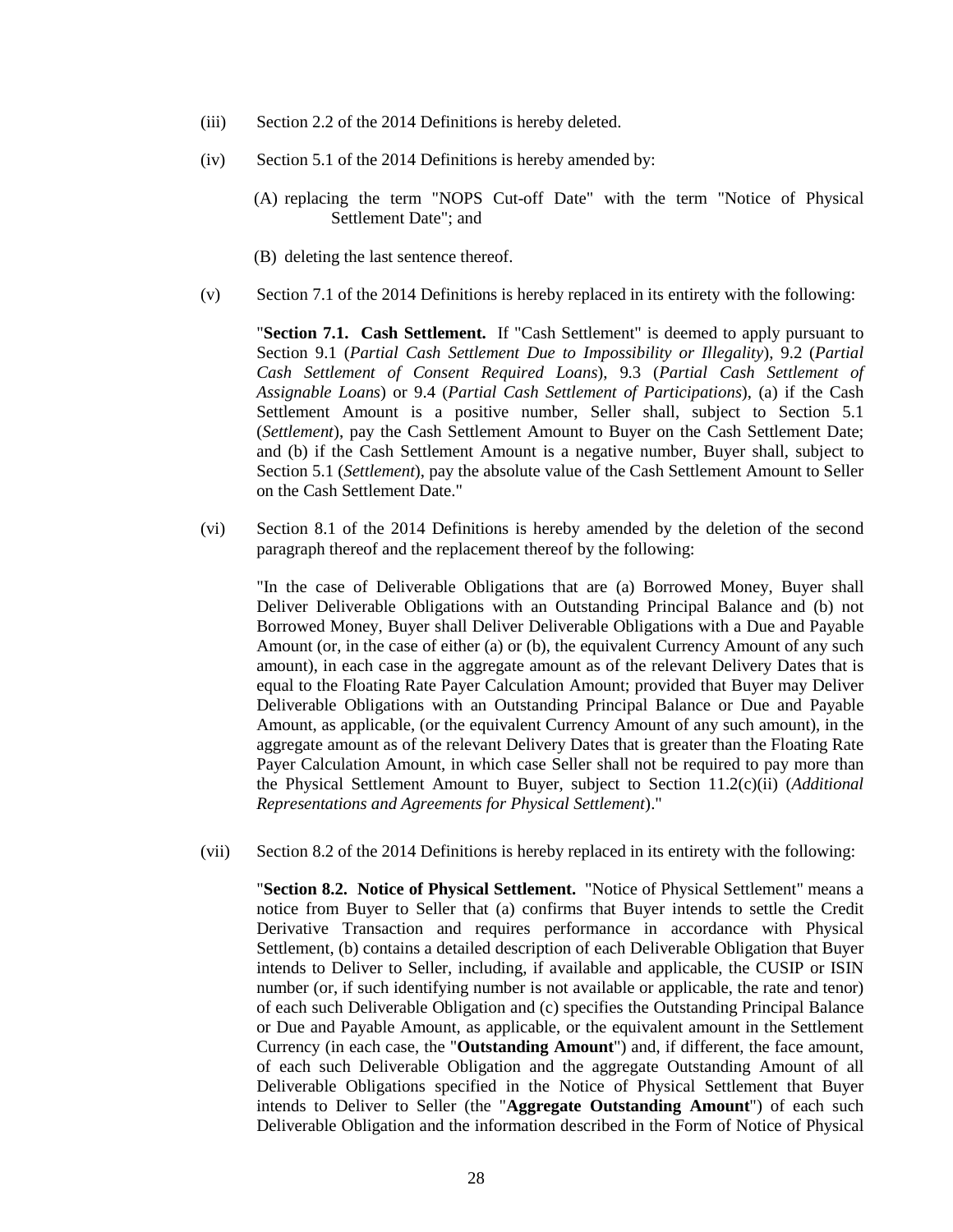Settlement attached as Exhibit 3 to the relevant Credit Derivatives Auction Settlement Terms.

Buyer may, from time to time, notify Seller in the manner specified above (each such notification, a "**NOPS Amendment Notice**") that Buyer is replacing, in whole or in part, one or more Deliverable Obligations specified in the Notice of Physical Settlement or a prior NOPS Amendment Notice, as applicable, (to the extent the relevant Deliverable Obligation has not been Delivered as of the date such NOPS Amendment Notice is effective). A NOPS Amendment Notice shall contain a revised detailed description of each replacement Deliverable Obligation that Buyer will Deliver to Seller (each, a "**Replacement Deliverable Obligation**") and shall also specify the Outstanding Amount of each Deliverable Obligation identified in the Notice of Physical Settlement or prior NOPS Amendment Notice, as applicable, that is being replaced (with respect to each such Deliverable Obligation, the "**Replaced Deliverable Obligation Outstanding Amount**"). The Outstanding Amount of each Replacement Deliverable Obligation identified in a NOPS Amendment Notice shall be determined by applying the Revised Currency Rate to the relevant Replaced Deliverable Obligation Outstanding Amount. The Outstanding Amount of the Replacement Deliverable Obligations specified in any NOPS Amendment Notice in aggregate with the Outstanding Amount of the Deliverable Obligations specified in the Notice of Physical Settlement or any earlier NOPS Amendment Notice which, in each case, are not being replaced must not be greater than the Aggregate Outstanding Amount. Each such NOPS Amendment Notice must be effective at or prior to 11:00 a.m. Relevant City Time (as defined in the Rules) on the Physical Settlement Date (determined without reference to any change resulting from such NOPS Amendment Notice).

Notwithstanding the foregoing, (i) Buyer may correct any errors or inconsistencies in the detailed description of each Deliverable Obligation contained in the Notice of Physical Settlement or any NOPS Amendment Notice, as applicable, by notice to Seller prior to the relevant Delivery Date and (ii) if Asset Package Delivery is applicable, Buyer shall on the NOPS Effective Date, or as soon as reasonably practicable thereafter (but in any case, prior to the Delivery Date), notify Seller of the detailed description of the Asset Package, if any, that it intends to Deliver to Seller in lieu of the Prior Deliverable Obligation or Package Observable Bond, if any, specified in the Notice of Physical Settlement or NOPS Amendment Notice, as applicable, it being understood in each case that such notice shall not constitute a NOPS Amendment Notice.

If Buyer fails to deliver an effective Notice of Physical Settlement on or before the first day following the Auction Final Price Determination Date on which commercial banks and foreign exchange markets are generally open to settle payments in the Relevant City (as defined in the Rules) (the "**Notice of Physical Settlement Date**"), Buyer will have no right thereafter to deliver a Notice of Physical Settlement. If Buyer has not delivered an effective Notice of Physical Settlement, Seller will have the right, from, but excluding, the Notice of Physical Settlement Date to, and including, the fifteenth calendar day after the Notice of Physical Settlement Date (subject to adjustment in accordance with the Following Business Day Convention) (the "**Final Notice of Physical Settlement Date**"), to deliver a notice to Buyer containing a detailed description of the Deliverable Obligations that Buyer will be required to Deliver to Seller, including the Outstanding Amount of each such Deliverable Obligation (provided that the aggregate of such Outstanding Amounts (or the equivalent Currency Amount, as applicable) shall be equal to or less than the Floating Rate Payer Calculation Amount).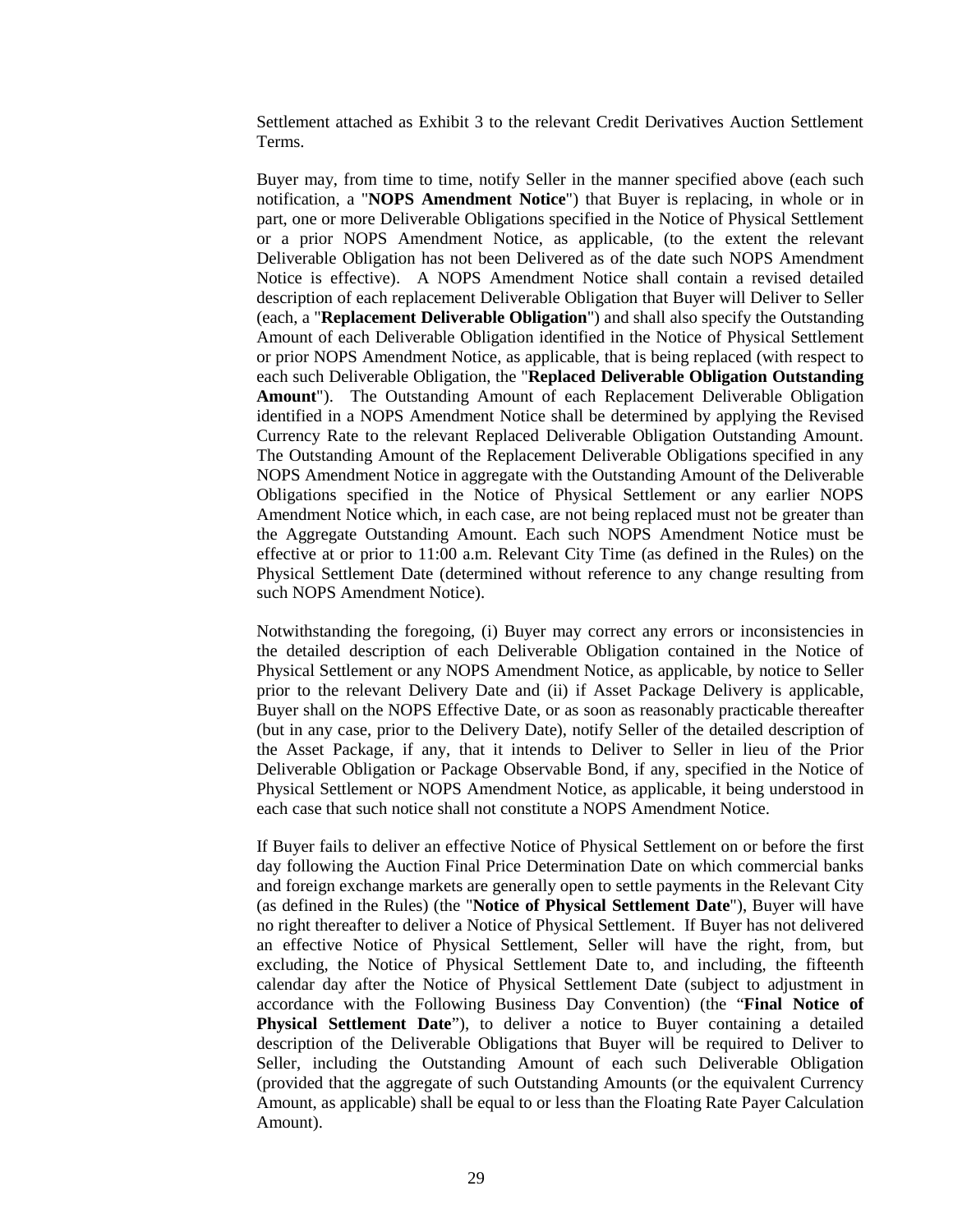If Buyer delivers an effective Notice of Physical Settlement on or before the Notice of Physical Settlement Date but such Notice of Physical Settlement (as amended or supplemented by any NOPS Amendment Notices delivered on or prior to the Notice of Physical Settlement Date) specifies Deliverable Obligations with an Outstanding Amount (or the equivalent Currency Amount, as applicable) that is less than the Floating Rate Payer Calculation Amount, Seller will have the right, from, but excluding, the Notice of Physical Settlement Date to, and including, the Final Notice of Physical Settlement Date, to deliver a notice to Buyer containing a detailed description of the additional Deliverable Obligations that Buyer will be required to Deliver to Seller, including the Outstanding Amount of each such Deliverable Obligation; provided that the aggregate specified Outstanding Amount (or the equivalent Currency Amount, as applicable) shall be equal to or less than the amount by which the Floating Rate Payer Calculation Amount exceeds the aggregate Outstanding Amount (or the equivalent Currency Amount, as applicable) of Deliverable Obligations specified in the Notice of Physical Settlement (as amended or supplemented by any NOPS Amendment Notices) delivered by Buyer.

Any notice delivered by Seller pursuant to this Section 8.2 will include the information described in the Form of Notice of Physical Settlement attached as Exhibit 3 to the relevant Credit Derivatives Auction Settlement Terms. The Outstanding Amount of each Deliverable Obligation identified in any such notice delivered by Seller shall be determined by applying the Revised Currency Rate to the relevant Outstanding Amount. Delivery of any such notice shall be deemed to constitute delivery of an effective Notice of Physical Settlement. Buyer may not change any such notice from Seller, other than to correct any errors or inconsistencies in the detailed description of each Deliverable Obligation in such notice.

If Buyer fails to deliver an effective Notice of Physical Settlement on or prior to the Notice of Physical Settlement Date, and Seller fails to deliver a notice described in this Section 8.2 to Buyer on or prior to the Final Notice of Physical Settlement Date, then such "Final Notice of Physical Settlement Date will be the Termination Date."

- (viii) Section 8.17 of the 2014 Definitions is hereby amended by replacing the term "NOPS Cut-off Date" with the term "Final Notice of Physical Settlement Date."
- (ix) Section 8.18 of the 2014 Definitions is hereby amended by the addition of the following at the end thereof:

"For the avoidance of doubt, no additional amount shall be due from Seller to Buyer in respect of any accrued interest on the Deliverable Obligation(s) as at the Delivery Date."

(x) Section 8.21 of the 2014 Definitions is hereby replaced in its entirety with the following:

"**Section 8.21. Currency Rate.** "Currency Rate" means with respect to (a) a Deliverable Obligation specified in a Notice of Physical Settlement or any NOPS Amendment Notice, as applicable, delivered by (i) Buyer, the Auction Currency Rate or (ii) Seller, the Revised Currency Rate and (b) a Replacement Deliverable Obligation specified in a NOPS Amendment Notice, the Revised Currency Rate."

(xi) Section 8.22 of the 2014 Definitions is hereby replaced in its entirety with the following: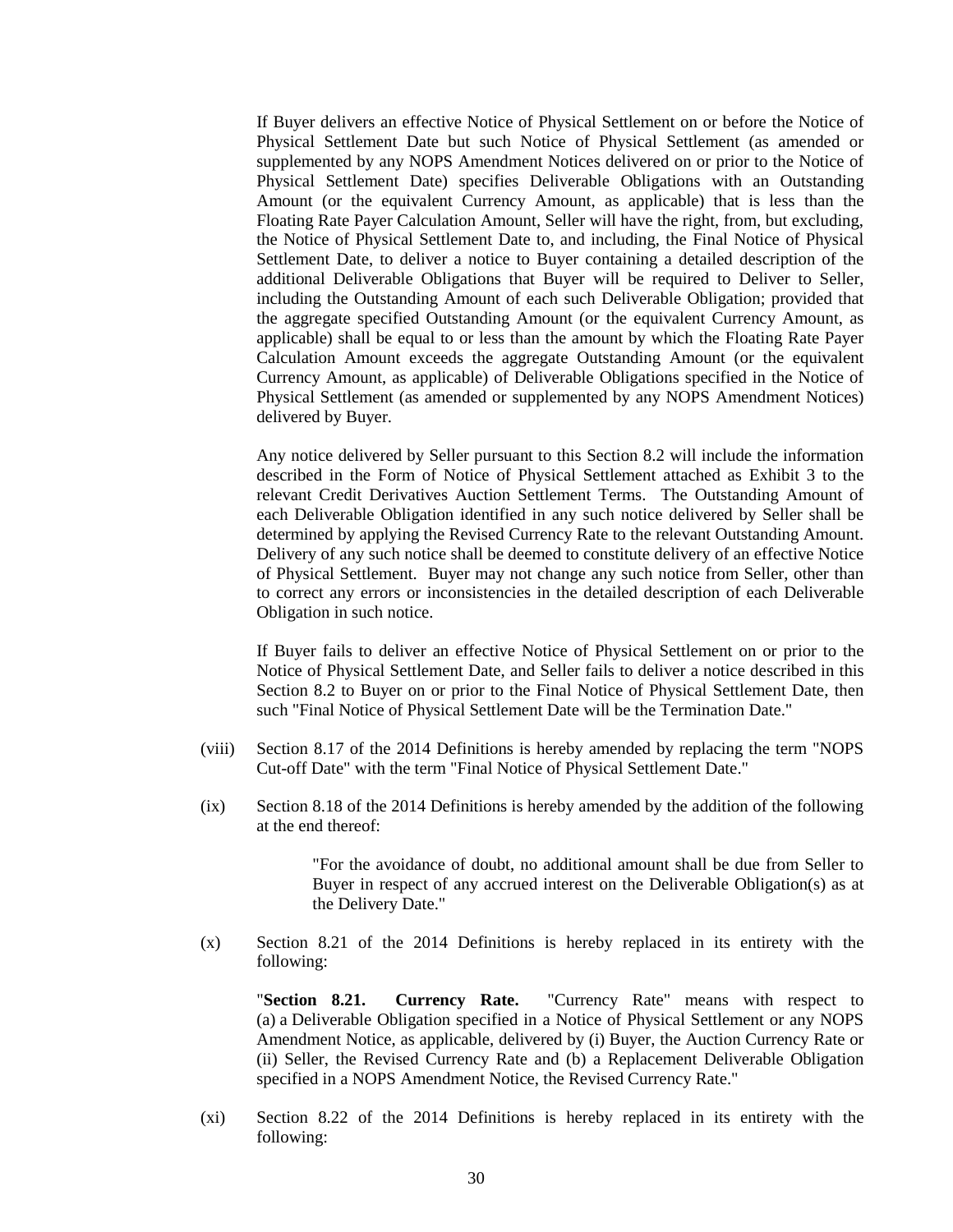"**Section 8.22. Revised Currency Rate.** "Revised Currency Rate" means, with respect to either (a) a Replacement Deliverable Obligation specified in a NOPS Amendment Notice or (b) a Deliverable Obligation specified in a Notice of Physical Settlement or any NOPS Amendment Notice, as applicable, delivered by Seller, the rate of conversion between the currency in which the Replaced Deliverable Obligation Outstanding Amount, in the case of a NOPS Amendment Notice, or the Outstanding Amount of the relevant Deliverable Obligation, in the case of a Notice of Physical Settlement delivered by Seller, as applicable, is denominated and the currency in which the Outstanding Amount of such Replacement Deliverable Obligation is denominated, in the case of a NOPS Amendment Notice, or the Settlement Currency, in the case of a Notice of Physical Settlement delivered by Seller, as applicable, that is determined either (i) by reference to the Currency Rate Source as at the Next Currency Fixing Time or (ii) if such rate is not available at such time, by the Calculation Agent in a commercially reasonable manner after consultation with the parties."

- (xii) Section 9.1 of the 2014 Definitions is hereby amended by:
	- (A) being renamed "Partial Cash Settlement of a Deliverable Obligation Due to Impossibility or Illegality; Partial Cash Settlement of a Deliverable Obligation which is a Loan Due to no Delivery";
	- (B) inserting "(i) Subject to (ii) below," at the beginning thereof; and
	- (C) inserting the following at the end thereof:
		- "(ii) If and to the extent that a Deliverable Obligation specified in the Notice of Physical Settlement (or NOPS Amendment Notice, as the case may be) is a Loan (other than any Loan which (i) is a Prior Deliverable Obligation which Buyer has notified Seller it intends to Deliver an Asset Package in lieu thereof, or (ii) forms part of an Asset Package which Buyer has notified Seller it intends to Deliver) and if and to the extent the Credit Derivative Transaction is not a Loan Settled Transaction, the relevant portion of such Credit Derivative Transaction shall, on the day that is five Business Days after the Physical Settlement Date, be a "**Failed Loan CDS Transaction**" and Cash Settlement pursuant to the Partial Cash Settlement Terms shall be deemed to apply to the relevant portion of the Credit Derivative Transaction with respect to such Deliverable Obligation that is a Loan and that has not been Delivered and such Deliverable Obligation shall be deemed to be an 'Undeliverable Obligation'."
- (xiii) Section 9.6(a) of the 2014 Definitions is hereby replaced in its entirety with the following:
	- "(a) "Cash Settlement Amount" is deemed to be, for each Undeliverable Obligation, Undeliverable Loan Obligation, Undeliverable Participation or Unassignable Obligation, the aggregate of (A) the Outstanding Amount, Due and Payable Amount or in each case, the equivalent Currency Amount, as applicable, of each Undeliverable Obligation, Undeliverable Loan Obligation, Undeliverable Participation or Unassignable Obligation multiplied by (B) the Reference Price minus the Final Price determined in accordance with the specified Valuation Method with respect to such Undeliverable Obligation, Undeliverable Loan Obligation, Undeliverable Participation or Unassignable Obligation."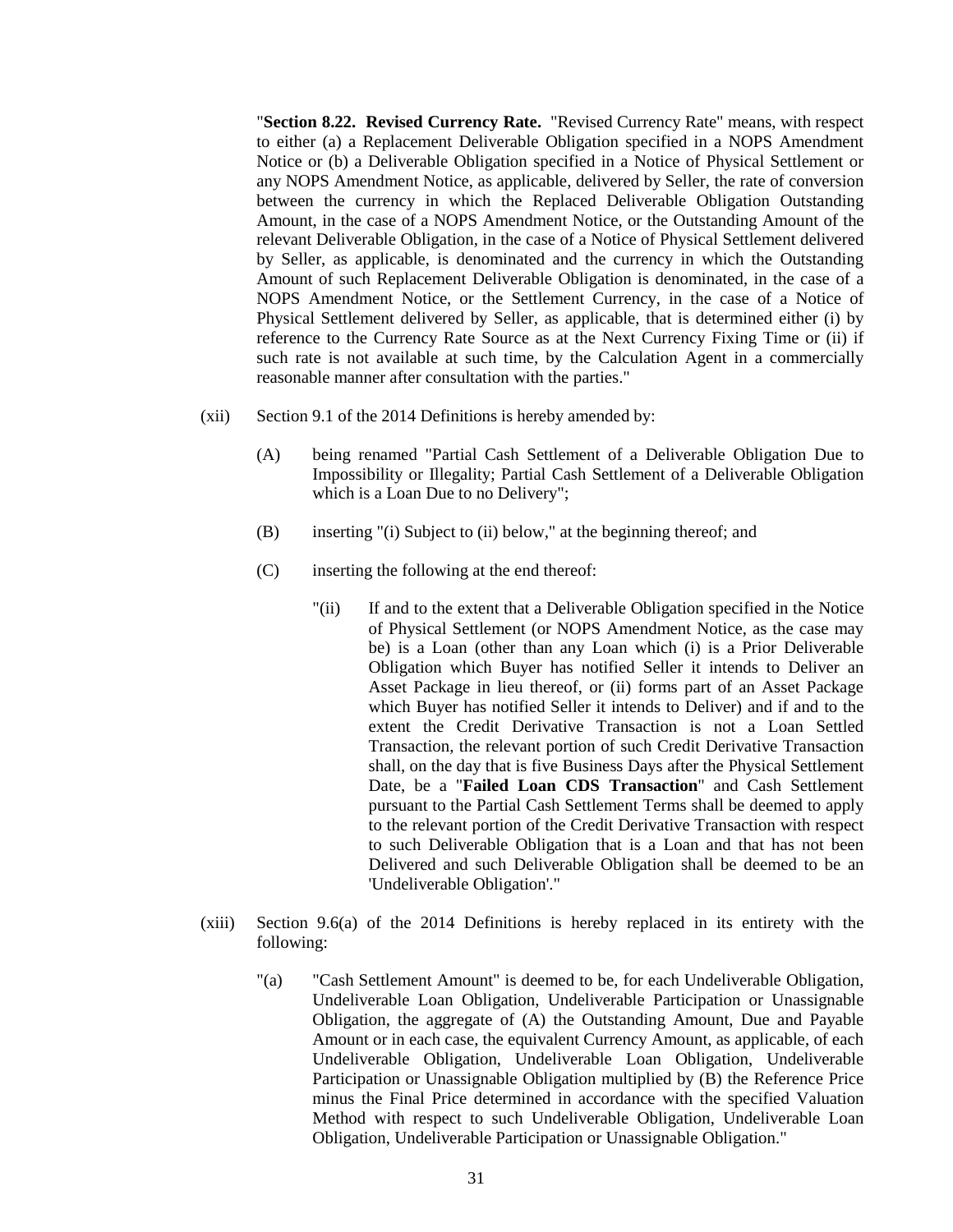- (xiv) Section 9.6(c) of the 2014 Definitions is hereby amended by deleting the words "and 'Reference Price' is deemed to be one hundred percent".
- (xv) Section 9.6(d) of the 2014 Definitions is hereby amended by inserting the following at the beginning thereof:

"If the Credit Derivative Transaction is a Failed Loan CDS Transaction, "Valuation Date" is deemed to be the day that is five Business Days after the Physical Settlement Date and otherwise,"

(xvi) Section 9.6(e) of the 2014 Definitions is hereby amended by inserting the following at the beginning thereof:

"If the Credit Derivative Transaction is a Failed Loan CDS Transaction, "Valuation Method" is deemed to be Highest, and otherwise,"

- (xvii) Section 9.6(g) of the 2014 Definitions is hereby amended by deleting the words "Outstanding Principal Balance or Due and Payable Amount" and replacing them with the words "Outstanding Amount".
- (xviii) Section 9.6(k) of the 2014 Definitions is hereby amended by inserting the following at the beginning thereof:

"If the Credit Derivative Transaction is a Failed Loan CDS Transaction, then "Quotation" means each Full Quotation obtained and expressed as a percentage of the Reference Obligation's Outstanding Principal Balance with respect to a Valuation Date in the manner that follows:

(i) In respect of (a) an Auction RAST and each Related RAST, (A) Buyer under the Customer Buy RAST (if any), (B) if and to the extent that such Customer Buy RAST is a Loan Settled Transaction or if there is no Customer Buy RAST, Buyer under the Auction RAST or (C) if and to the extent that such Auction RAST is also a Loan Settled Transaction, Buyer under the Customer Sell RAST (if any) or (b) otherwise, Buyer (in each case, such Buyer, the "**Relevant Buyer**") shall attempt to obtain Full Quotations (provided that for the purposes of this Section 9.6(k) (*Partial Cash Settlement Terms*) only, a Full Quotation shall be a quotation for an amount equal to the higher of the Quotation Amount and the relevant minimum transfer amount, if any, applicable pursuant to the terms of the Loan on the Valuation Date) with respect to each Valuation Date from (I) five or more Dealers which must, at a minimum, include each Seller under a Related RAST or the Auction RAST (if any) which, in each case, is not a Loan Settled Transaction provided that in the case of a Seller under a Customer Sell RAST which is a Related RAST, such Seller may designate another party to participate in the quotation process as a Dealer in its place (and for these purposes only, each such entity shall be deemed to be a Dealer for the purposes of Section 7.15 (*Dealer*)) and (II) any other additional person from whom the Relevant Buyer wishes to obtain Quotations (and for these purposes only, each such entity shall be deemed to be a Dealer for the purposes of Section 7.15 (*Dealer*)). In the case of an Auction RAST and each Related RAST, the Final Price shall not be determined until (i) the Relevant Buyer has attempted to obtain a Full Quotation from (A) Seller under the Customer Sell RAST (if any) or its designee for these purposes, (B) if and to the extent that such Customer Sell RAST is a Loan Settled Transaction or if there is no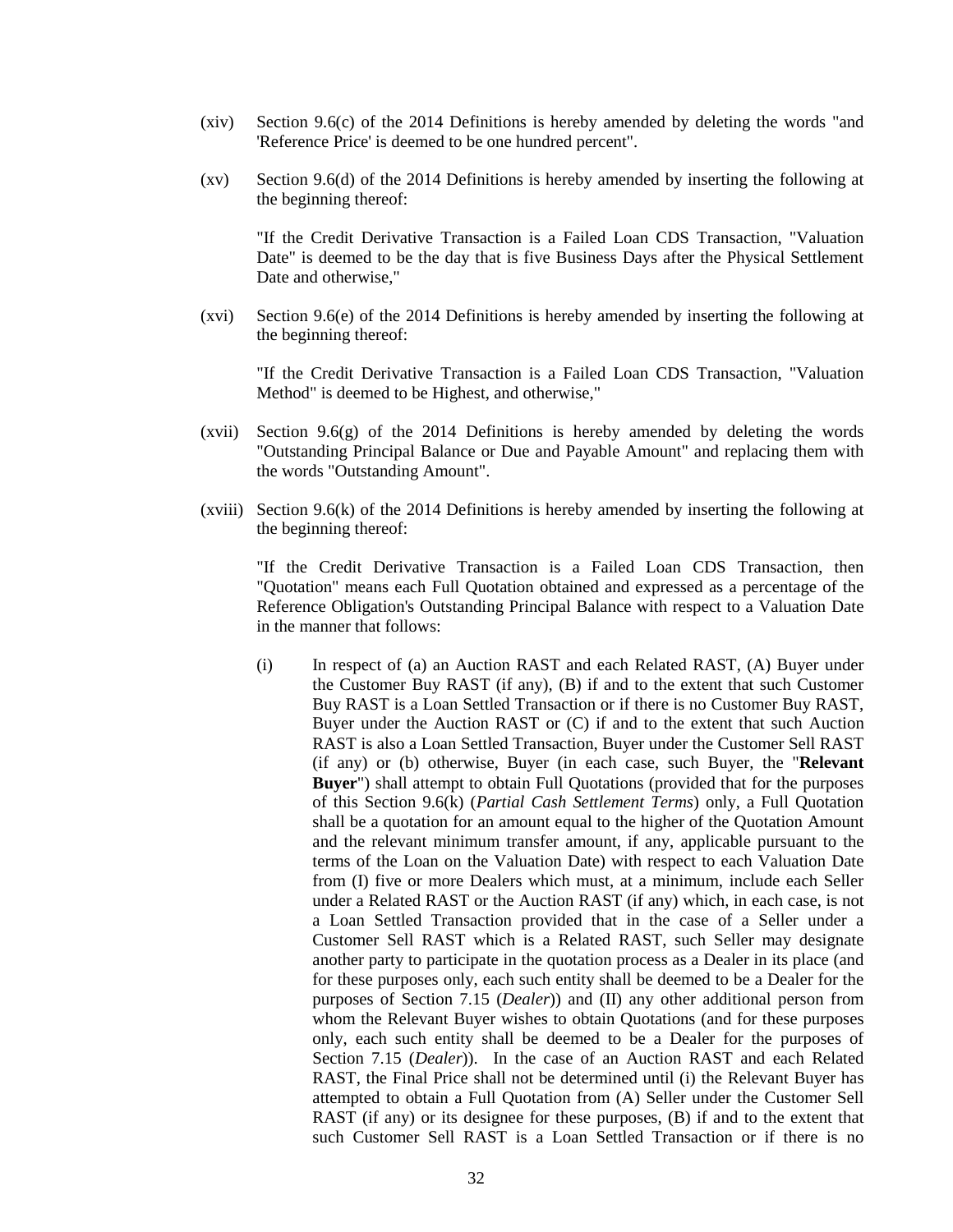Customer Sell RAST, Seller under the Auction RAST or (C) if and to the extent that such Auction RAST is also a Loan Settled Transaction, Seller under the Customer Buy RAST (if any) (such Seller, the "**Relevant Seller**") provided that at the time at which the Relevant Buyer attempts to obtain such Full Quotation, it shall inform the Relevant Seller of the highest Full Quotation obtained prior thereto and (ii) the Relevant Seller has declined to provide a higher Full Quotation than the current highest Full Quotation.

If the Relevant Buyer is unable to obtain one or more such Full Quotations on the same Business Day within five Business Days of a Valuation Date, then the Alternative Procedures Relating to Loans not Delivered shall apply as though such fifth Business Day is the Alternative Procedure Start Date. For the avoidance of doubt, if the Relevant Buyer is able to obtain one or more such Full Quotations on the same Business Day within five Business Days of a Valuation Date, the Final Price determined in accordance with the Valuation Method (and the provisions of the following paragraphs) shall apply to the Auction RAST and each Related RAST, in each case, to the extent that such Credit Derivative Transaction is not a Loan Settled Transaction.

For the purposes hereof, in addition to the requirements of Section 7.10, each firm Quotation shall:

- (A) be for a transaction with the Relevant Buyer in which, the Relevant Buyer agrees to Deliver the Deliverable Obligations that are Loans to the Dealer submitting the firm quotation (the "**Quoting Dealer**"), which transaction shall be governed by documentation that is consistent with market practice applicable to the sale and purchase of such Deliverable Obligations on the Valuation Date (which may be determined by the relevant Convened DC), including without limitation a representation that the Quoting Dealer has completed all "know your customer" or similar requirements under all applicable laws, regulations and internal compliance procedures relating to a transaction with the Relevant Buyer and on the Reference Entity;
- (B) be capable of acceptance by the Relevant Buyer and be open for acceptance to the relevant party for at least 30 minutes; and
- (C) be obtained on the basis that if the Relevant Buyer agrees to Deliver the Deliverable Obligations to such Quoting Dealer on the terms set forth herein, such Quoting Dealer agrees to pay the settlement amount (calculated and payable for this purpose in accordance with the relevant market standard documentation and based on the price so quoted) that would be payable for such Deliverable Obligations to the Relevant Buyer.

Furthermore, any firm Quotation which would otherwise constitute a Full Quotation shall be deemed not to have been obtained unless the Relevant Buyer has entered into an arms-length (without taking into account any other transaction or arrangement), binding contract to sell the relevant amount of such Deliverable Obligations, utilising a firm Quotation from a Quoting Dealer (which it may do in its sole and absolute discretion using any firm Quotation from any Quoting Dealer, which for the avoidance of doubt is not required to be the Quotation used in connection with the calculation of the Final Price); and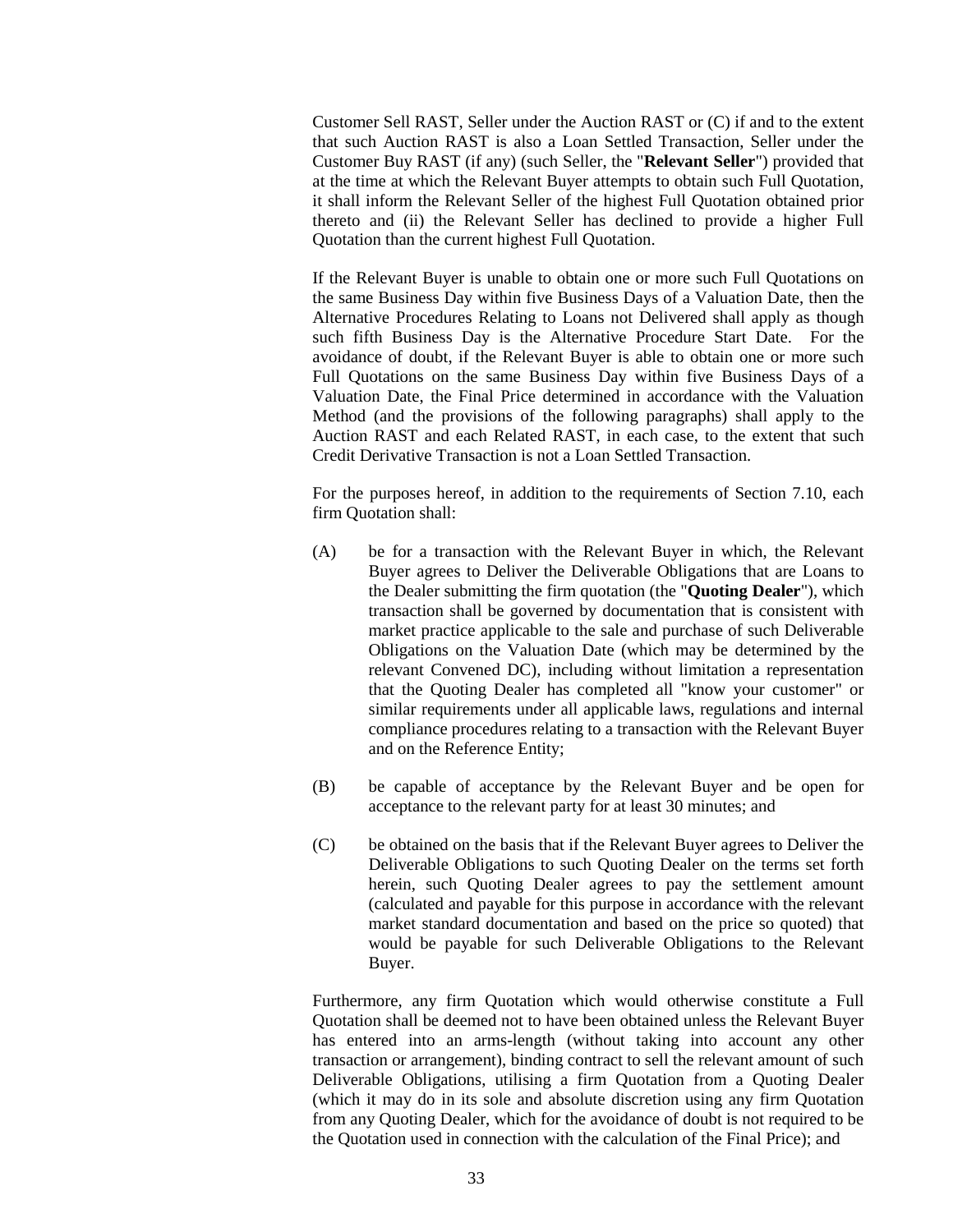- (ii) Otherwise,".
- (xix) Section 9.7 of the 2014 Definitions is hereby amended by deleting the second sentence of the penultimate paragraph thereof and replacing it with the following:

"On the third Business Day following such notice, Buyer will be deemed to have Delivered an Outstanding Principal Balance of the Deliverable Obligations specified in the Notice of Physical Settlement (or NOPS Amendment Notice, as applicable) for which a Buy-in Price was determined, and an amount equal to the product of (A) the Outstanding Principal Balance of the Deliverable Obligations specified in the Notice of Physical Settlement (or NOPS Amendment Notice, as applicable) and (B) in the case where the Buy-in Price is equal to or greater than the Auction Final Price, the excess, if any, of the Buy-in Price over the Auction Final Price (expressed as a positive amount) and otherwise the excess of the Auction Final Price over the Buy-in Price (expressed as a negative amount) plus (C) any reasonable brokerage costs incurred by Seller in connection with any purchases by it of the Relevant Bonds as part of the buy-in, if positive, will be payable by Buyer to Seller or, if negative, the absolute value thereof will be payable by Seller to Buyer."

(xx) Section 9.8 of the 2014 Definitions is hereby amended by deleting the first paragraph thereof and replacing it with the following:

"In the case of a Failed Loan CDS Transaction, if no Final Price has been determined pursuant to Section 9.6 (*Partial Cash Settlement Terms*) on or before the tenth Business Day following the Physical Settlement Date, the following provisions shall apply unless (a) "Reference Obligation Only" has been specified as the Deliverable Obligation Category in the related Confirmation, (b) in the case of a Consent Required Loan, "Partial Cash Settlement of Consent Required Loans" is specified as applicable in the related Confirmation (in which case Section 9.2 *Partial Cash Settlement of Consent Required Loans*) shall apply), (c) in the case of an Assignable Loan, "Partial Cash Settlement of Assignable Loans" is specified as applicable in the related Confirmation (in which case Section 9.3 (*Partial Cash Settlement of Assignable Loans*) shall apply), or (d) in the case of a Direct Loan Participation, "Partial Cash Settlement of Participations" is specified as applicable in the related Confirmation (in which case Section 9.4 (*Partial Cash Settlement of Participations*) shall apply):"

- (xxi) Section 9.8(i) of the 2014 Definitions is hereby amended by adding the following at the beginning thereof: "Section 9.8(i) (*Alternative Procedures Relating to Loans Not Delivered*) will not be applicable if Seller delivers a notice (in accordance with Section 8.2 (*Notice of Physical Settlement*)) that is deemed to constitute delivery of a Notice of Physical Settlement instead of Buyer delivering a Notice of Physical Settlement."
- (xxii) Section 9.8(ii) of the 2014 Definitions is hereby amended by:
	- (A) deleting "fifteenth" and replacing it with "tenth";
	- (B) deleting the following from the thirteenth line thereof: "at a price (expressed as a percentage) less than the Reference Price"; and
	- (C) inserting the words at the end thereof:

"For the avoidance of doubt, Section 9.8(i) (*Alternative Procedures Relating to Loans Not Delivered*) shall continue to apply during this period."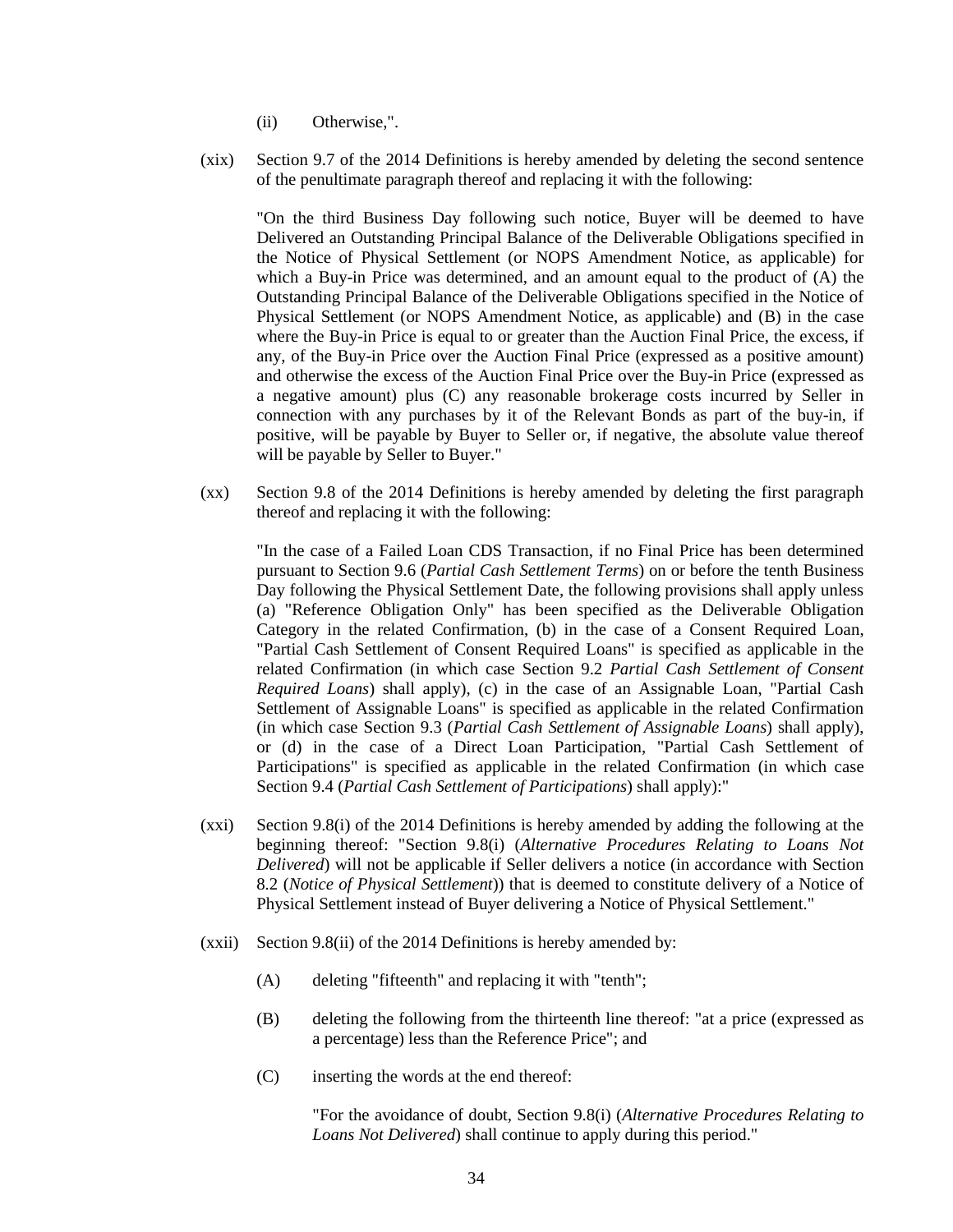$(xxiii)$  Section 11.2(c)(i) of the 2014 Definitions is amended by the addition of the following after the words "or other document":

"(including any document specified in an applicable Loan Market Advisory, any confidentiality undertaking and/or any accession letter)".

 $(xxiv)$  Section 11.2(c)(iv) of the 2014 Definitions is hereby replaced in its entirety with the following:

"If and only to the extent that a Deliverable Obligation is a Loan (other than any Loan which (i) is a Prior Deliverable Obligation which Buyer has notified Seller it intends to Deliver an Asset Package in lieu thereof, or (ii) forms part of an Asset Package which Buyer has notified Seller it intends to Deliver) and (A) in the case of an Auction RAST, to the extent that the Deliverable Obligations specified in the Notice of Physical Settlement (or the NOPS Amendment Notice, as the case may be) for such Auction RAST are identical to the Deliverable Obligations specified in the Notice of Physical Settlement (or the NOPS Amendment Notice, as the case may be) for any Customer Buy RAST, Buyer under the Auction RAST may designate its customer under such Customer Buy RAST and (B) in the case of a Customer Sell RAST, to the extent that the Deliverable Obligations specified in the Notice of Physical Settlement (or the NOPS Amendment Notice, as the case may be) for such Customer Sell RAST are identical to the Deliverable Obligations specified in the Notice of Physical Settlement (or the NOPS Amendment Notice, as the case may be) for the related Auction RAST, Buyer under the Customer Sell RAST may designate the party designated by Buyer under the Auction RAST pursuant to (A) above or, if no such party is designated by Buyer under the Auction RAST, may designate Buyer under the Auction RAST (in each case, the "**Buyer's designee**") to Deliver and otherwise perform the obligations of Buyer to Deliver such Loan with respect to a Credit Derivative Transaction by specifying details of the Buyer's designee in the Notice of Physical Settlement (or the NOPS Amendment Notice, as the case may be). Within one Business Day of receipt of the Notice of Physical Settlement (or the NOPS Amendment Notice, as the case may be) or in the case of a Revised Designation, on the Revised Designation Date, (x) in the case of an Auction RAST, Seller thereunder may designate its customer under any Customer Sell RAST that is a Related RAST (or any designee of such customer under such Customer Sell RAST pursuant to  $(z)$  below),  $(y)$  in the case of a Customer Buy RAST, Seller thereunder may designate the party designated by Seller under the Auction RAST pursuant to (x) above or, if no such party is designated by Seller under the Auction RAST, may designate Seller under the Auction RAST and (z) in the case of a Customer Sell RAST, Seller thereunder may designate any third party a "**Seller Third Party designee**" (in each case, the "**Seller's designee**" and the Buyer's designee and the Seller's designee, each a "**designee**") to take Delivery and otherwise perform its obligations to take Delivery of such Loan with respect to a Credit Derivative Transaction by delivery of a notice to Buyer under the Auction RAST (which may be by telephone and which shall be subject to the requirements regarding notices set forth in Section 1.38 (*Requirements Regarding Notices*)), which is copied to each party under each Related RAST and which confirms that Seller has designated Seller's designee to take Delivery. If the Notice of Physical Settlement (or NOPS Amendment Notice, as the case may be) is delivered by a Seller under an Auction RAST in accordance with Section 8.2 (*Notice of Physical Settlement*), such Seller may designate Seller's designee in such Notice of Physical Settlement (or NOPS Amendment Notice, as the case may be) and, within one Business Day of receipt of the Notice of Physical Settlement (or NOPS Amendment Notice, as the case may be) or in the case of a Revised Designation, on the Revised Designation Date, a Buyer under an Auction RAST may designate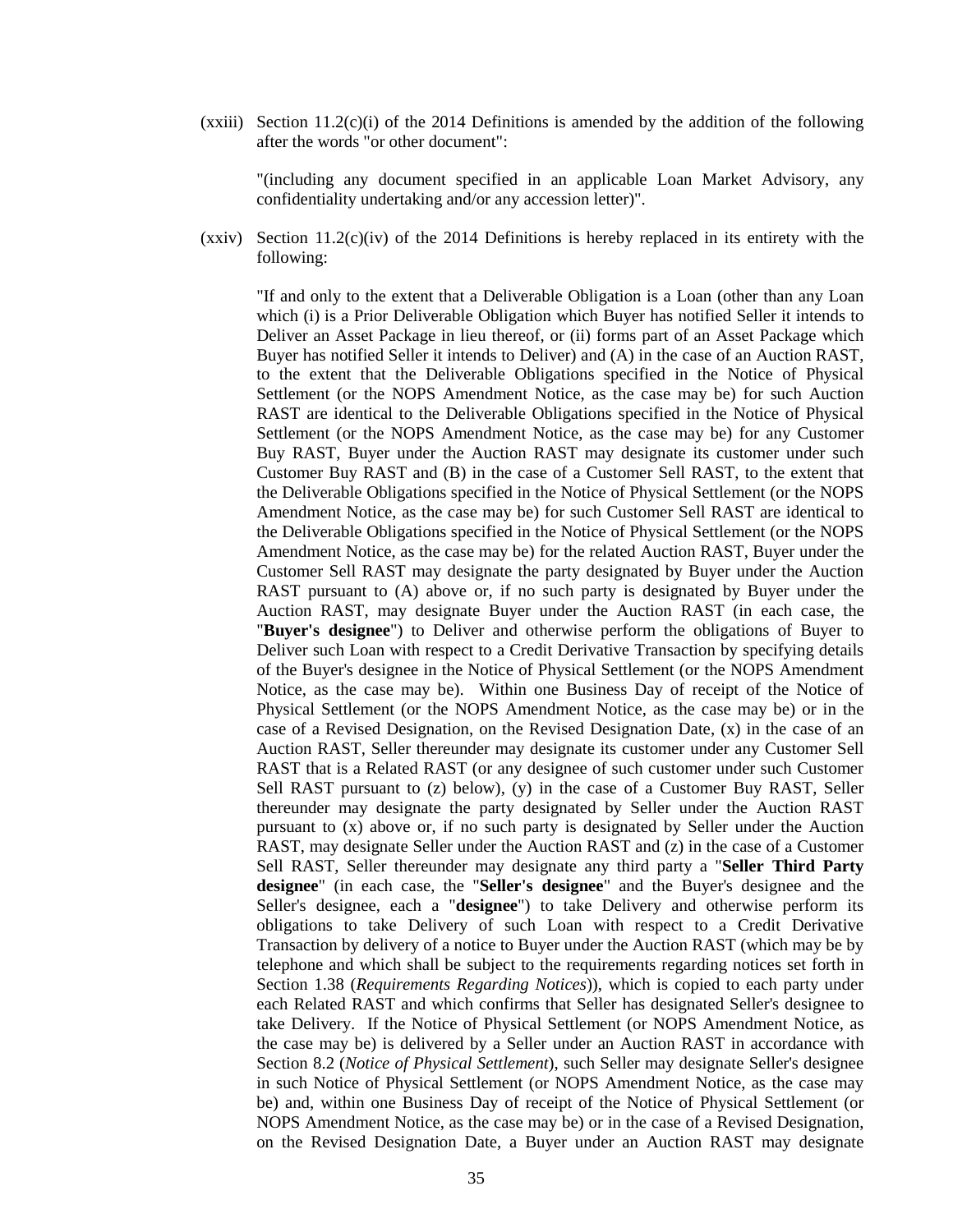Buyer's designee by delivery of a notice to Seller under the Auction RAST (which may be by telephone and which shall be subject to the requirement regarding notices set forth in Section 1.38 (*Requirements Regarding Notices*)) which is copied to each party under each Related RAST and which confirms that such Buyer has designated Buyer's designee to Deliver.

When making any such designation in accordance with the above, the party making the designation may identify the designee either by name or by reference to a unique identifier agreed upon between the two parties (a "**designee identifier**"), provided that in the case of Seller's designee (if any) sufficient details (such as details of a nominee or an account number) are provided so as to enable effective Delivery to be made. If a designee is identified by a designee identifier, then if Section 9.6 (*Partial Cash Settlement Terms*) applies and the designee wishes to participate in the Quotation process, such designee must identify itself to each party under the Auction RAST and any Related RAST prior to the Valuation Date. If a designee which does not so identify itself would otherwise be determined to be the Relevant Buyer, then the relevant Credit Derivative Transaction shall be deemed to be a Loan Settled Transaction for the purposes of determining the Relevant Buyer only. For the avoidance of doubt, if a designee does not participate in the Quotation process, then the applicability of any Final Price determined by such process shall not be affected.

Within one Business Day of any effective designation being made in accordance with this Section 11.2(c)(iv) (*Additional Representations and Agreements for Physical Settlement*), under a Credit Derivative Transaction, the party that has not made the designation may, by delivery of a notice (a "**Revocation Notice**") to the other party under the Credit Derivative Transaction (which may be by telephone and which shall be subject to the requirements regarding notices set forth in Section 1.38 (*Requirements Regarding Notices*)), which is copied to each party under each Related RAST (or in the case where a designee is identified by a designee identifier, by notice to the relevant Participating Bidder under the Auction RAST, which Participating Bidder will deliver such notice as soon as is reasonably practicable to the designee in accordance with Section 1.38 (*Requirements Regarding Notices*)), confirm that it wishes such designation to be revoked. If a Revocation Notice is received by the relevant parties, any designation to which that Revocation Notice relates shall cease to have effect (except that for the purposes of the 2014 Definitions, "Related RAST" and "Auction RAST" shall retain the meanings given to such terms below) and Buyer and/or Seller, as relevant, shall each resume its obligations under the relevant Credit Derivative Transaction, provided that Buyer and/or Seller, as relevant, may make a further designation in accordance with the preceding paragraphs (a "**Revised Designation**") within one Business Day of receipt of the Revocation Notice or Failed Delivery Notice, as the case may be (such day, a "**Revised Designation Date**").

If Buyer and/or Seller under an Auction RAST make a designation with respect to which no Revocation Notice is received, the Auction RAST and each Related RAST shall be a "**Designated Transaction**" and the designee shall assume the obligation to Deliver or take Delivery, as the case may be (although the obligation to pay the Physical Settlement Amount under the Auction RAST and each Related RAST shall remain unchanged). Such designation shall relieve Buyer of the obligations of Buyer to Deliver and/or Seller of the obligations of Seller to take Delivery, as the case may be, provided that if Delivery does not occur before the day that is five Business Days after the Physical Settlement Date, any designation that has been made shall cease to have effect and Buyer and Seller shall each resume its obligations under the relevant Credit Derivative Transaction.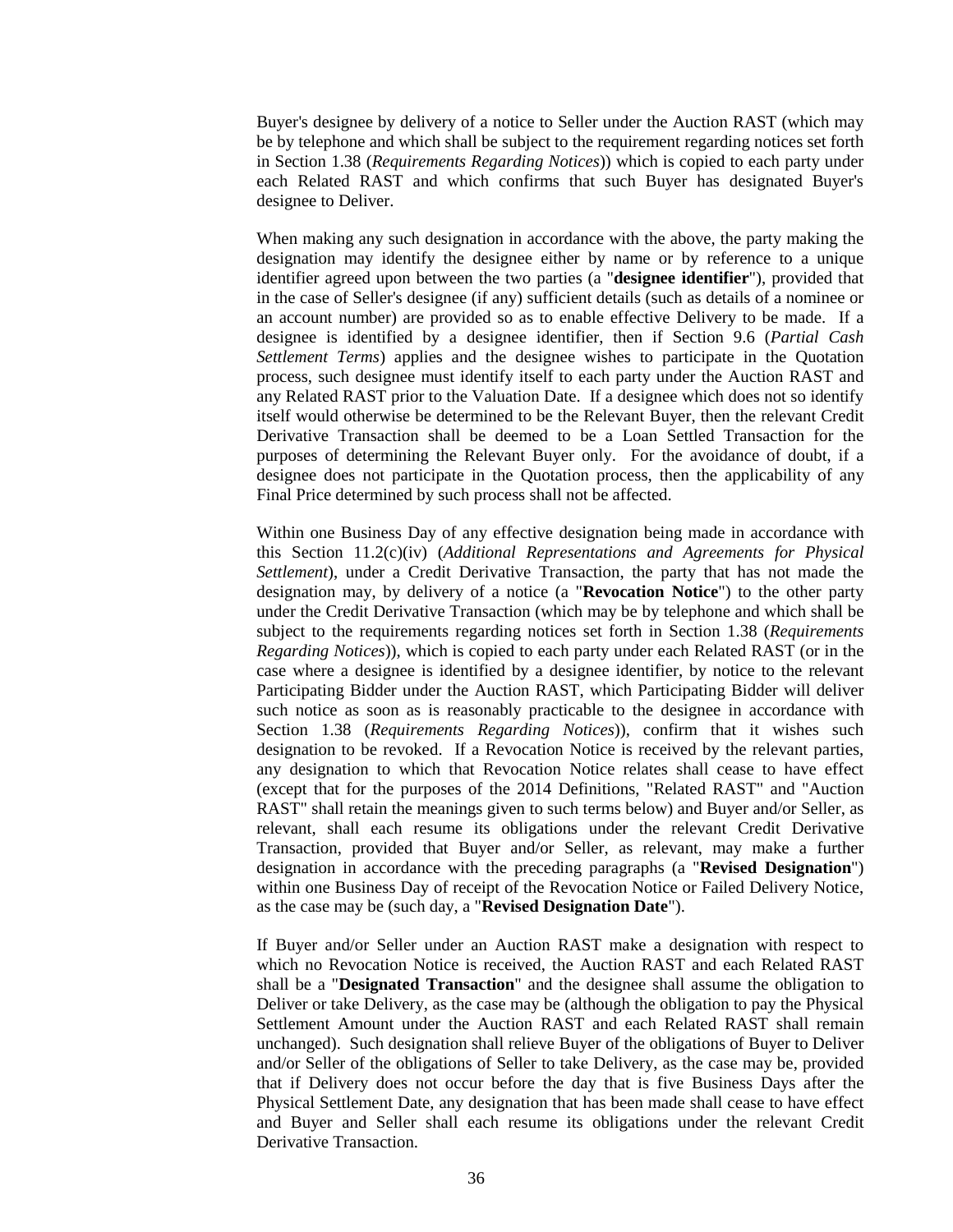For the avoidance of doubt, each of Buyer and Seller under the Auction RAST may designate more than one designee with respect to a portion of the Credit Derivative Transaction and the provisions above shall apply to each such designee *mutatis mutandis* with respect to the relevant portion of the Credit Derivative Transaction.

If and to the extent that there is no Auction RAST because the same Participating Bidder has entered into both a Customer Buy RAST and a Customer Sell RAST with respect to which the same Loan is specified as a Deliverable Obligation in the Notice of Physical Settlement (or NOPS Amendment Notice, as the case may be), the provisions above shall apply *mutatis mutandis* as though such Participating Bidder were both a Buyer and a Seller under the Auction RAST, Seller under the Customer Buy RAST and Buyer under the Customer Sell RAST, which in each case shall be a Related RAST.

If and to the extent that a Credit Derivative Transaction is a Designated Transaction, if Buyer determines in its sole and absolute discretion that, having used reasonable efforts, Buyer is unable to Deliver to Seller's designee (if any), and/or reasonably believes that Buyer will be unable to Deliver to Seller's designee (if any) on or prior to the date that is five Business Days after the Physical Settlement Date, Buyer may instead notify Seller of such determination by delivery of a notice to Seller (a "**Failed Delivery Notice**"), which may be by telephone and which shall be subject to the requirements regarding notices in Section 1.38 (*Requirements Regarding Notices*), which is copied to each party under each Related RAST (or in the case where a designee is identified by a designee identifier, by notice to the relevant Participating Bidder under the Auction RAST, which Participating Bidder will deliver such notice as soon as is reasonably practicable to the designee in accordance with Section 1.38 (*Requirements Regarding Notices*)), and unless Seller makes a Revised Designation on or prior to the Revised Designation Date, Buyer and/or Seller, as relevant, shall each resume its obligations under the relevant Credit Derivative Transaction as if no such designation has occurred but without prejudice to any other designation which has occurred under any Related RAST or relevant Auction RAST, as the case may be.

If effective Delivery is made pursuant to a Credit Derivative Transaction in accordance with its terms, such Credit Derivative Transaction (or the relevant portion thereof) shall be deemed to be a "**Loan Settled Transaction**".

Notwithstanding the above, with respect to any Deliverable Obligation, either party (the "**designator**") may designate any of its Affiliates (the "**designee**") to Deliver or take Delivery, as the case may be, and otherwise to perform such party's obligations to Deliver or take Delivery, as the case may be, in respect of a Credit Derivative Transaction and the designee may assume such obligations, provided that in the case where it is impossible or illegal for the designator to Deliver or take Delivery in respect of a Credit Derivative Transaction, the designator may designate any third party to whom the non-designating party consents and for whom it is not impossible or illegal to Deliver or accept Delivery, provided that the non-designating party will not unreasonably withhold such consent and provided further that such consent will be deemed given in the case where the relevant designee is a Participating Bidder for whom it is not impossible or illegal to Deliver or accept Delivery of the relevant Deliverable Obligations. Such designation shall not relieve the designator of any of its obligations under such Credit Derivative Transaction. If the designee has performed the obligations of the designator under such Credit Derivative Transaction, then the designator shall be discharged of its obligations to the other party to the extent of such performance. If, as a result of such designation, (A) it would be illegal due to any applicable law or regulation for the designee to so Deliver or take Delivery, the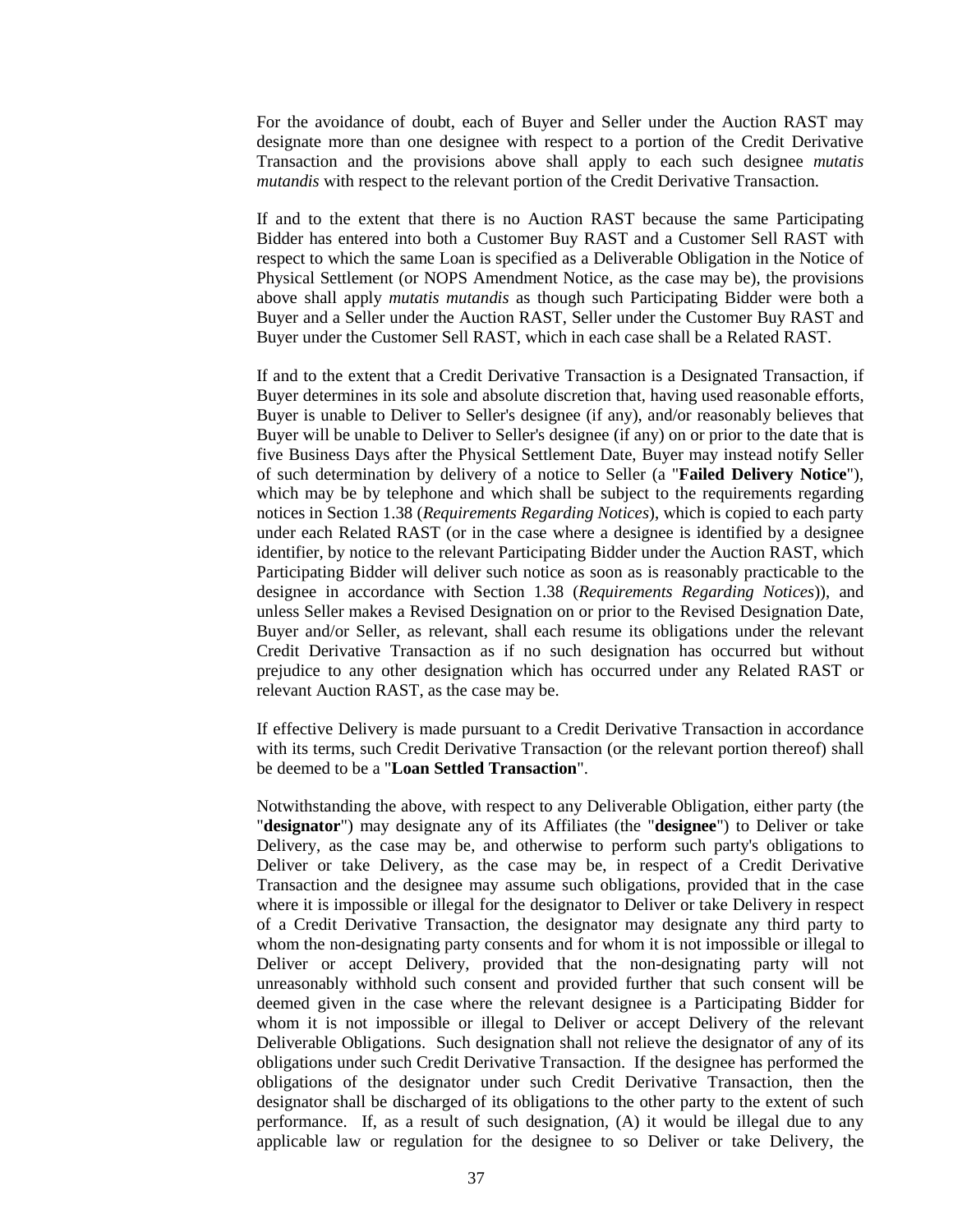designator shall not be permitted to designate such designee to Deliver or to take Delivery or (B) such Delivery would give rise to any Tax or any loss or cost to the nondesignating party, then the designator shall not be permitted to designate such designee to Deliver or to take Delivery unless the non-designating party has received an indemnity acceptable to it from the designating party with respect to such Tax, loss or cost."

(xxv) The 60 Business Day Cap on Settlement shall not be applicable with respect to any Relevant Transaction Type for which it would otherwise be applicable.

For the purposes of the Representative Auction-Settled Transaction only, the 2014 Definitions shall be deemed to include the following definitions:

- (i) "**Auction RAST**" means a Representative Auction-Settled Transaction between a Participating Bidder as Buyer and a Participating Bidder as Seller formed pursuant to the relevant Credit Derivatives Auction Settlement Terms.
- (ii) "**Customer Buy RAST**" means a Representative Auction-Settled Transaction deemed to be created pursuant to Section 18 of the relevant Credit Derivatives Auction Settlement Terms between a Participating Bidder as Seller and its customer as Buyer.
- (iii) "**Customer Sell RAST**" means a Representative Auction-Settled Transaction deemed to be created pursuant to Section 18 of the relevant Credit Derivatives Auction Settlement Terms between a Participating Bidder as Buyer and its customer as Seller.
- (iv) "**Related RAST**" means with respect to an Auction RAST, a Customer Buy RAST under which Buyer under the Auction RAST has designated its customer to Deliver the Deliverable Obligations and/or a Customer Sell RAST under which Buyer has designated the party specified by Buyer under the Auction RAST to make Delivery of the Deliverable Obligations under such Customer Sell RAST, in each case for which the relevant Notice of Physical Settlement (or NOPS Amendment Notice, as applicable) refers to all or a portion of the same Deliverable Obligations as the Auction RAST.

"**Rounding Amount**" means, if the Relevant Currency is (a) USD or EUR, 1,000 units of the Relevant Currency, unless otherwise specified in Schedule 1 to these Credit Derivatives Auction Settlement Terms, (b) JPY, 100,000 units of the Relevant Currency, unless otherwise specified in Schedule 1 to these Credit Derivatives Auction Settlement Terms, or (c) any other currency, such amount approved by the relevant Convened DC and set forth in Schedule 1 to these Credit Derivatives Auction Settlement Terms.

"**Rounding Convention**" means that, if a Participating Bidder's order is matched in an amount that is not an integral multiple of the Rounding Amount, then the amount to be so matched will be rounded down to the nearest Rounding Amount. The difference between the total amounts of all orders having been filled Pro Rata and the total of all rounded down amounts will be allocated in amounts equal to the Rounding Amount one at a time to Participating Bidders in order, beginning with the Participating Bidder with the order stating the largest Quotation Amount at the same price. In the event that there are Participating Bidders with identical orders of such type, Rounding Amounts will be allocated first to the Participating Bidder whose orders were received first by the Administrators. Any residual amounts which are in aggregate less than the Rounding Amount shall be disregarded.

"**Rules**" has the meaning set forth in the introduction to these Credit Derivatives Auction Settlement Terms.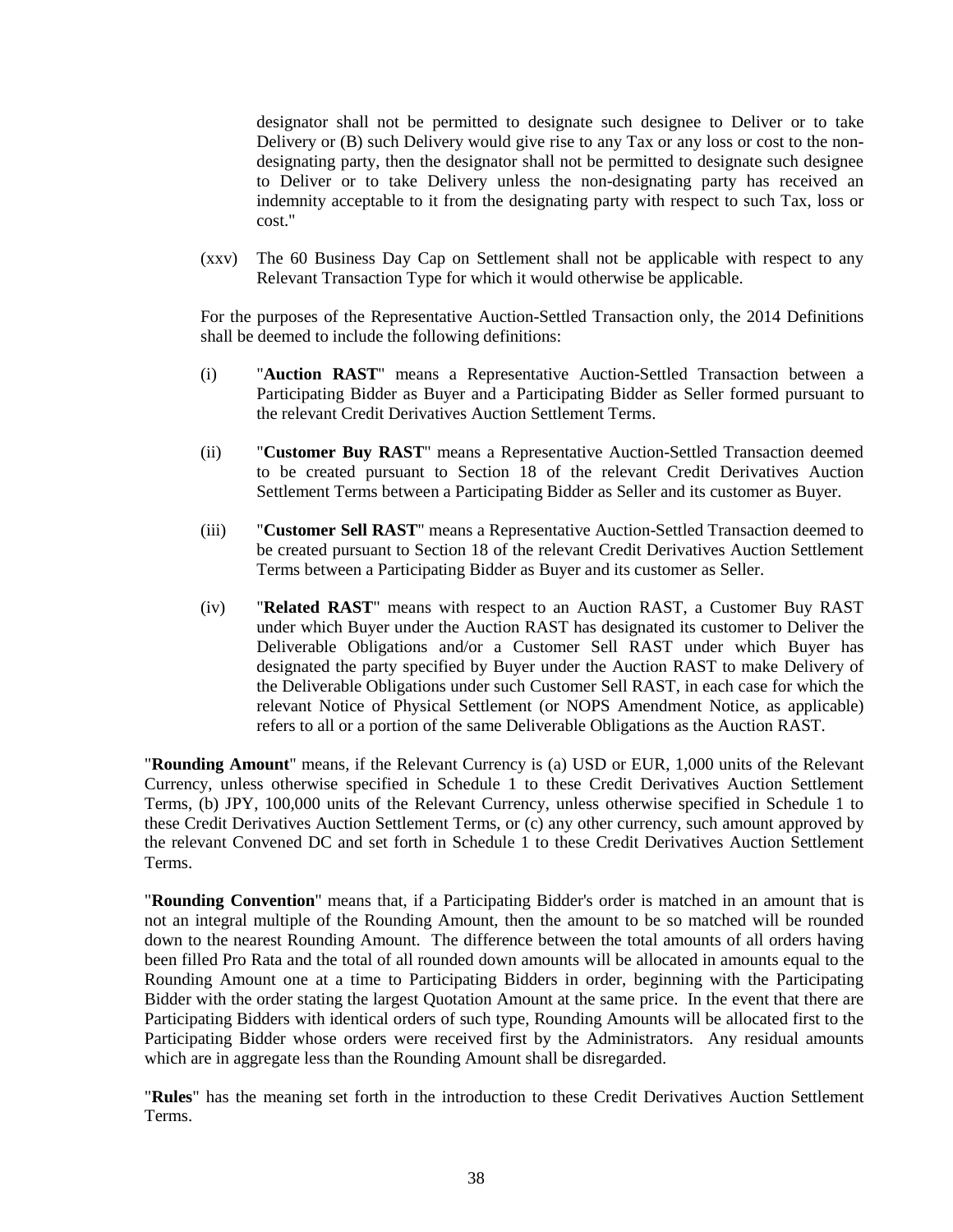"**Seller M(M)R Trade**" has the meaning set forth in the definition of Covered Non-Swaption **Transaction** 

"**Single Name Swaption**" means any unexercised option to enter into a Credit Derivative Transaction that is a Covered Non-Swaption Transaction that references not more than one Reference Entity.

"**Subsequent Bidding Information**" has the meaning set forth in Section 14 of these Credit Derivatives Auction Settlement Terms.

"**Subsequent Bidding Information Publication Time**" has the meaning set forth in Schedule 1 to these Credit Derivatives Auction Settlement Terms.

"**Subsequent Bidding Period**" means (a) the Originally Scheduled Subsequent Bidding Period, (b) such period that lasts longer than or occurs later than such Originally Scheduled Subsequent Bidding Period, as the Administrators may prescribe if they determine (in their sole and absolute discretion) that such modified period is required to preserve the integrity of the Auction or (c), if the auction procedure described in Sections 4 and 5(a) and 5(c) of these Credit Derivatives Auction Settlement Terms must be repeated pursuant to Section 13 of these Credit Derivatives Auction Settlement Terms, the time period (whether less than, equal to or longer than the Originally Scheduled Subsequent Bidding Period, as the Administrators may prescribe, in their sole and absolute discretion, to preserve the integrity of the Auction) occurring (i) at such time(s) specified by the Administrators after such Originally Scheduled Subsequent Bidding Period on the Auction Date or (ii) at such time(s) specified by the Administrators on a subsequent Business Day, as applicable, pursuant to Section 13 of these Credit Derivatives Auction Settlement Terms, until the earlier of the Auction Final Price Determination Date or the occurrence of an Auction Cancellation Date.

"**Touching Market**" means any Matched Market for which the Initial Market Bid and Initial Market Offer are equal.

"**Tradeable Market**" means any Matched Market that is a Crossing Market or a Touching Market.

"**Underlying CDS**" means, with respect to a Single Name Swaption or Portfolio Swaption, the underlying Credit Derivative Transaction to which the relevant option relates, provided that such underlying Credit Derivative Transaction is not an Excluded Index Transaction or an Excluded Non-Index Transaction.

"**Unmatched Limit Order**" has the meaning set forth in Section 11 of these Credit Derivatives Auction Settlement Terms.

"**USD**" means the lawful currency of the United States of America.

"**Valid Initial Market Submission**" means, with respect to a Participating Bidder, an Initial Market Submission submitted by such Participating Bidder and received by the Administrators during the Initial Bidding Period.

"**Valid Limit Order Submission**" means, with respect to a Participating Bidder, a Limit Order Submission submitted by such Participating Bidder and received by the Administrators during the Subsequent Bidding Period.

"**Valid Physical Settlement Request**" means, with respect to a Participating Bidder, a Physical Settlement Request submitted by such Participating Bidder and received by the Administrators during the Initial Bidding Period.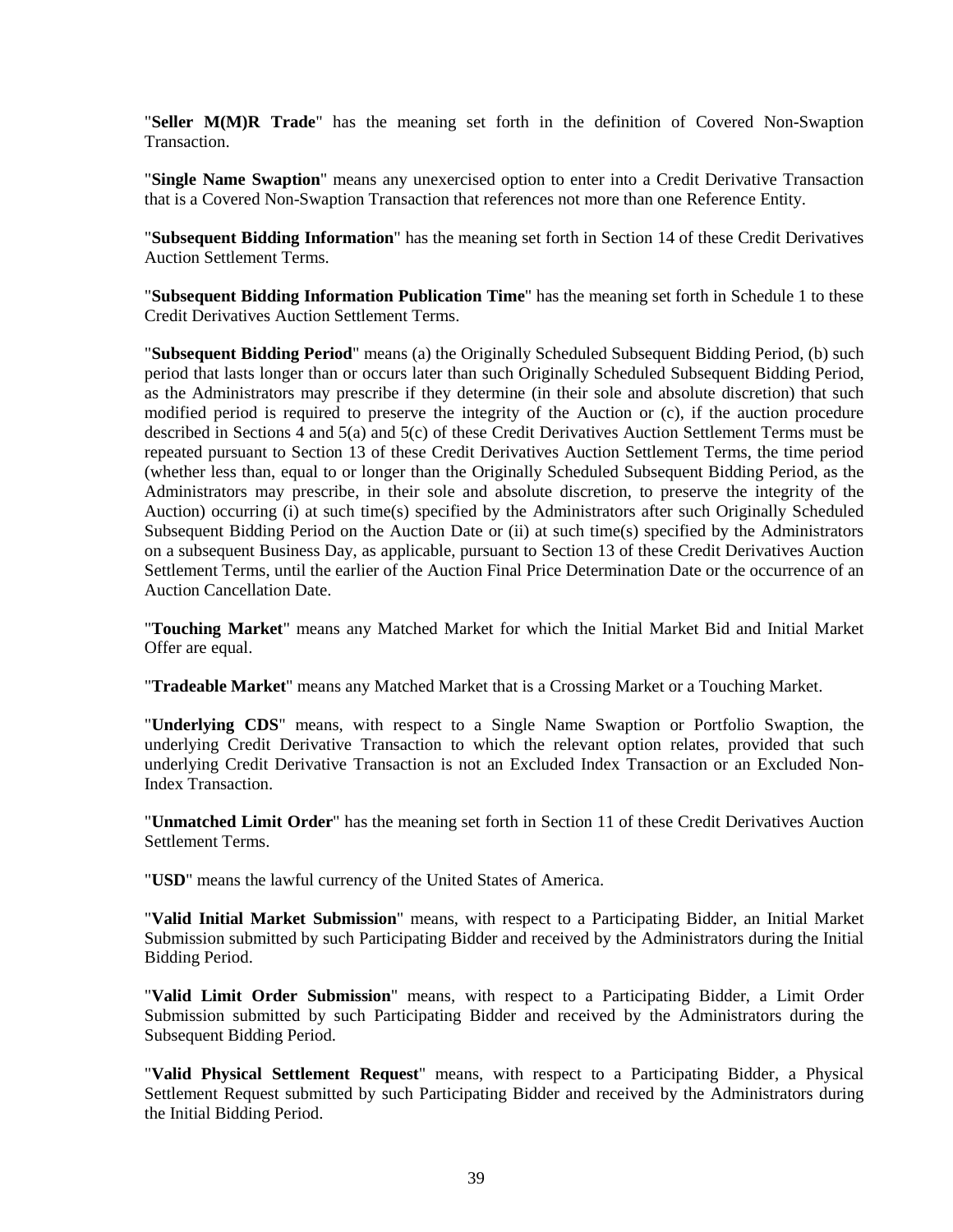# **Schedule 1**

# **2016 Peabody Energy Corporation 7 iHeart Communications, Inc. Credit Event Auction-Specific Terms**

This Schedule 1 sets out the following auction-specific terms applicable to these Credit Derivatives Auction Settlement Terms:

"Affected Reference Entity" means Peabody Energy CorporationiHeart Communications, Inc..

"**Auction Date**" means **May 4February 2, 20167.** 

"**Auction Settlement Date**" means the later of (a) the date that is three Business Days following the Auction Final Price Determination Date and (b) May 9February 7, 20167.

"**Cap Amount**" means 1.00 percent.

"**Credit Event Resolution Request Date**" means April 13(a) December 20, 2016 for Credit Derivative Transactions incorporating (i) the 2014 Definitions or (ii) the 2003 Definitions with a Scheduled Termination Date of December 20, 2016 and (b) December 21, 2016 for Credit Derivative Transactions incorporating the 2003 Definitions with a Scheduled Termination Date after December 20, 2016.

#### "**Deliverable Obligation Terms**" means:

For Credit Derivative Transactions incorporating the 2014 Definitions:

| Deliverable Obligation Category | Deliverable Obligation Characteristics                                                                                                                       |
|---------------------------------|--------------------------------------------------------------------------------------------------------------------------------------------------------------|
| Bond or Loan                    | Not Subordinated<br><b>Specified Currency</b><br>Assignable Loan<br><b>Consent Required Loan</b><br>Transferable<br>Maximum Maturity: 30 years<br>Not Bearer |

For Credit Derivative Transactions incorporating the 2003 Definitions:

| Deliverable Obligation Category | Deliverable Obligation Characteristics                                                                                                                                         |
|---------------------------------|--------------------------------------------------------------------------------------------------------------------------------------------------------------------------------|
| Bond or Loan                    | Not Subordinated<br><b>Specified Currency</b><br>Not Contingent<br>Assignable Loan<br><b>Consent Required Loan</b><br>Transferable<br>Maximum Maturity: 30 years<br>Not Bearer |

"**Designated Range of Scheduled Termination Dates**" is not applicable.

"**Final Maturity Bucket**" is not applicable.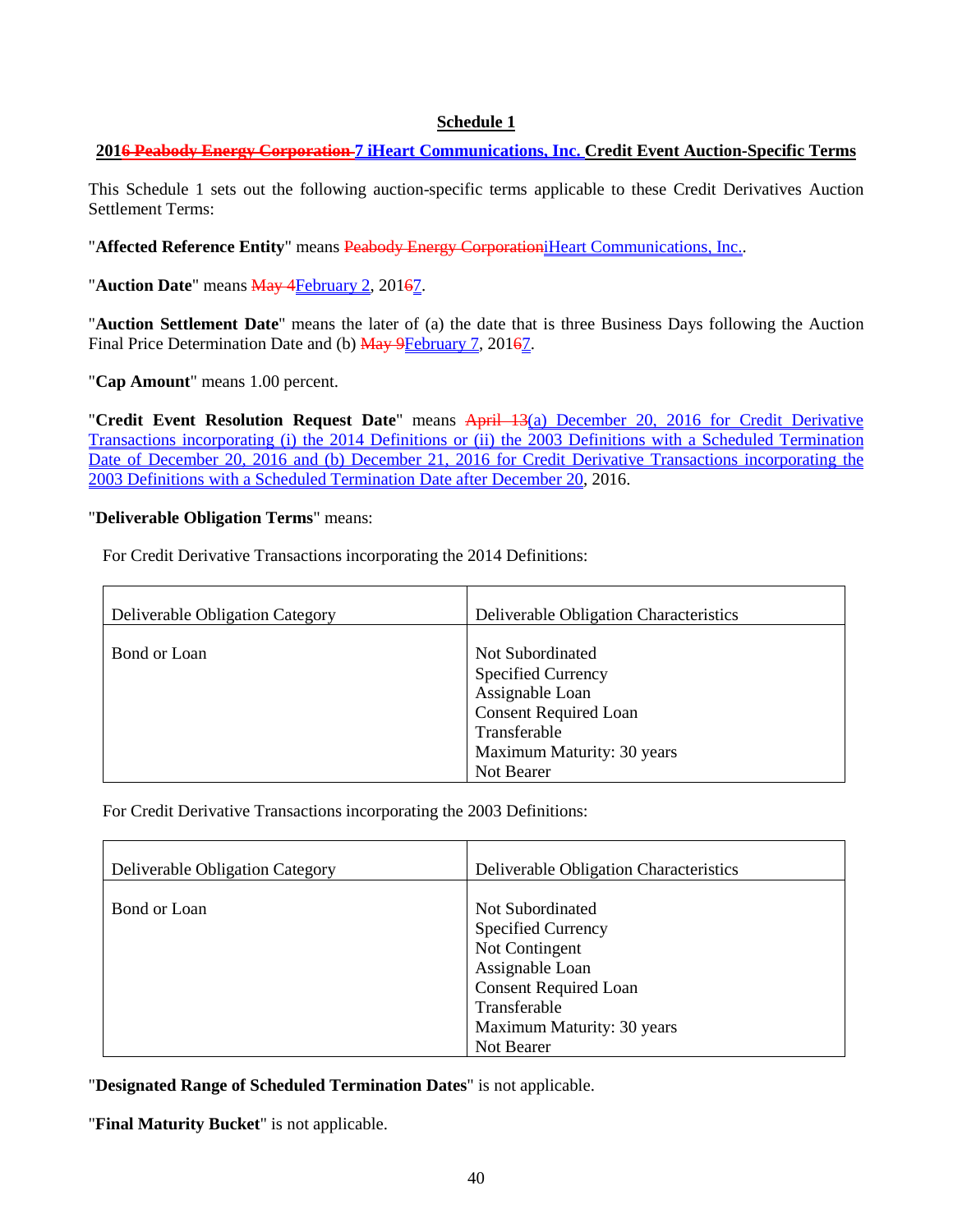"**Initial Bidding Information Publication Time**" means 101:30 a.m. Relevant City Time.

"**Initial Market Quotation Amount**" means USD 2,000,000.

"**Maximum Initial Market Bid-Offer Spread**" means 2.00 percent.

"**Minimum Number of Valid Initial Market Submissions**" means 8 Valid Initial Market Submissions.

"**Originally Scheduled Auction Currency Fixing Date**" means May 3February 1, 20167.

"**Originally Scheduled Initial Bidding Period**" means the period between 9:45 a.m. and 10:00 a.m. Relevant City Time.

"**Originally Scheduled Subsequent Bidding Period**" means the period between 12:45 p.m. and 1:00 p.m. Relevant City Time.

"**Other Initial Bidding Period**" is not applicablemeans the "Initial Bidding Period" as such term is defined in the 2017 iHeart Communications, Inc. LCDS Auction Settlement Terms, as published by ISDA.

"**Other Originally Scheduled Initial Bidding Period**" is not applicablemeans the "Originally Scheduled Initial Bidding Period" as such term is defined in the 2017 iHeart Communications, Inc. LCDS Auction Settlement Terms, as published by ISDA.

"**Other Originally Scheduled Subsequent Bidding Period**" is not applicable.means the "**Other** Originally Scheduled Subsequent Bidding Period" is not applicable as such term is defined in the 2017 iHeart Communications, Inc. LCDS Auction Settlement Terms, as published by ISDA.

"**Other Subsequent Bidding Period**" means the "Subsequent Bidding Period" as such term is defined in the 2017 iHeart Communications, Inc. LCDS Auction Settlement Terms, as published by ISDA.

"**Quotation Amount Increment**" means USD 1,000.

"**RAST Notional Amount Increment**" means USD 1,000,000.

"**Reference Auction Obligation**" is not specified.

"**Relevant Credit Derivatives Physical Settlement Matrix**" means the Credit Derivatives Physical Settlement Matrix published by ISDA on September May 225, 20146.

**"Relevant Credit Event**" means the Bankruptey-Failure to Pay that is the subject of DC Issue 20161241301601.

"**Relevant Currency**" means USD.

"**Relevant Pricing Increment**" means one-eighth of one percentpercentage point.

"**Relevant Transaction Type(s)**" means North American Corporate / Standard North American Corporate.

"**Rounding Amount**" means USD1,000.

"**Subsequent Bidding Information Publication Time**" means 2:00 3:00 p.m. Relevant City Time.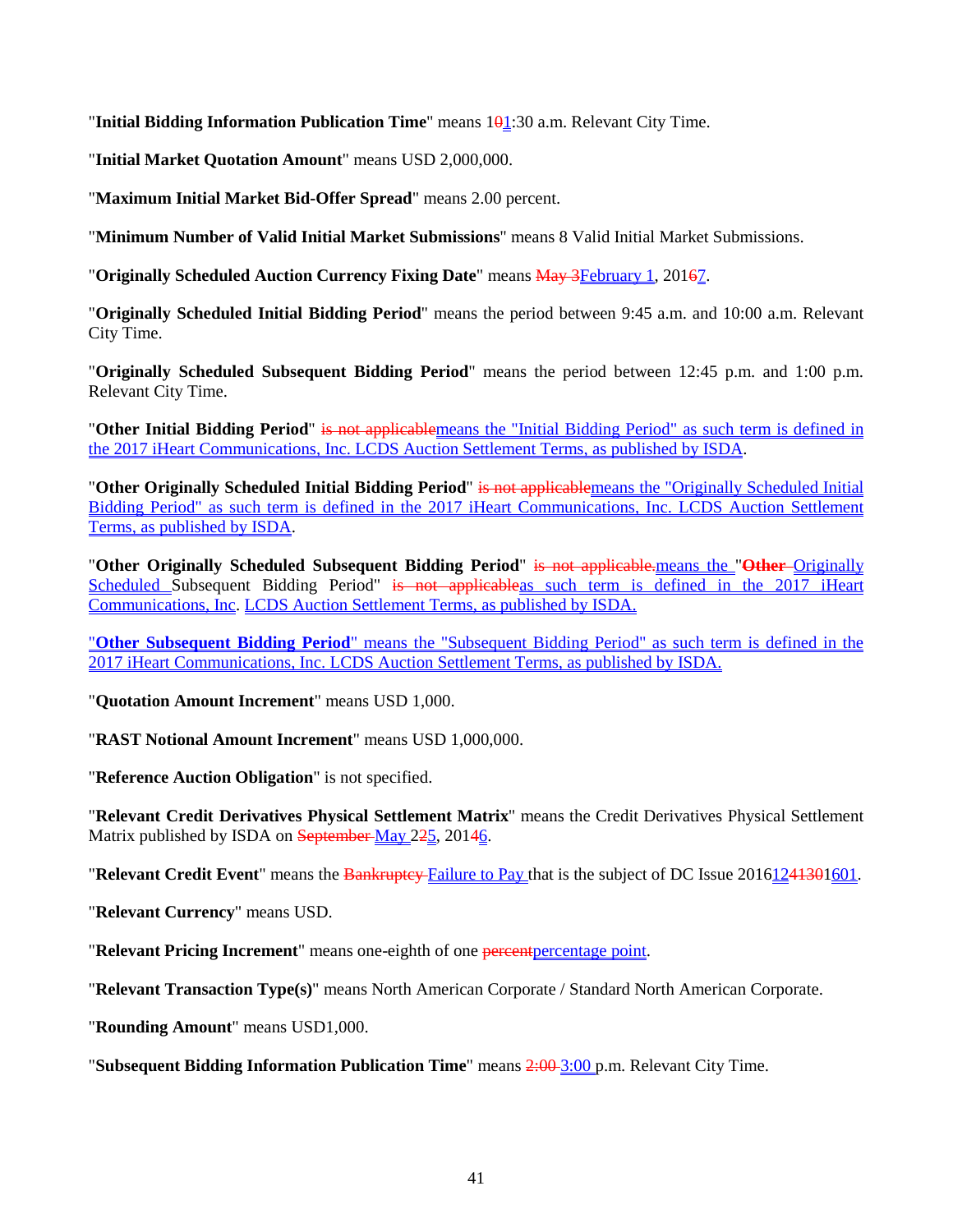# **Schedule 2**

# **2016 Peabody Energy Corporation 7 iHeart Communications, Inc. Credit Event Fixed Rate Accrual Amendments**

The provisions of the relevant documentation that govern the accrual of Fixed Rates and the payment of Fixed Amounts under each specified category of Auction Covered Transaction following an Event Determination Date with respect to the Affected Reference Entity shall be amended as follows:

(a) **Single name CDS transactions.** The documentation relating to each Auction Covered Transaction that references only the Affected Reference Entity (other than a Single Name Swaption) is amended as follows:

> Notwithstanding anything to the contrary in the documentation governing the Auction Covered Transaction:

- (i) if the first Fixed Rate Payer Payment Date after the Credit Event Resolution Request Date occurs (or would have occurred but for the Credit Event) before the Auction Settlement Date or the date that is five Business Days following the Auction Cancellation Date, as applicable (such date, the "**Accrual Reference Date**"):
	- (A) the Fixed Rate on the Auction Covered Transaction shall accrue to but excluding the final Fixed Rate Payer Payment Date (the "**Final Fixed Rate Payer Payment Date**") which occurs (or would have occurred but for the Credit Event) in the period from but excluding the Credit Event Resolution Request Date to but excluding the Accrual Reference Date (or, if such Final Fixed Rate Payer Payment Date is the Scheduled Termination Date, to and including such Scheduled Termination Date) for purposes of determining the payment due on each Fixed Rate Payer Payment Date occurring (or which would have occurred but for the Credit Event) in such period; and
	- (B) a rebate of such Fixed Rate accrual on the Auction Covered Transaction for the period from but excluding the Credit Event Resolution Request Date to but excluding the Final Fixed Rate Payer Payment Date (or, if such Final Fixed Rate Payer Payment Date is the Scheduled Termination Date, to and including such Scheduled Termination Date) will be paid by Seller to Buyer on the Accrual Reference Date; or
- (ii) if the first Fixed Rate Payer Payment Date after the Credit Event Resolution Request Date occurs (or would have occurred but for the Credit Event) on or after the Accrual Reference Date: (A) the Fixed Rate on the Auction Covered Transaction shall accrue to and including the Credit Event Resolution Request Date; and (B) the resulting Fixed Amount in respect of the Affected Reference Entity shall be paid on the Accrual Reference Date, with no rebate.
- (b) **Untranched transactions.** The documentation relating to each Auction Covered Transaction that is an untranched transaction is amended as follows:

Notwithstanding anything to the contrary in the documentation governing the Auction Covered Transaction: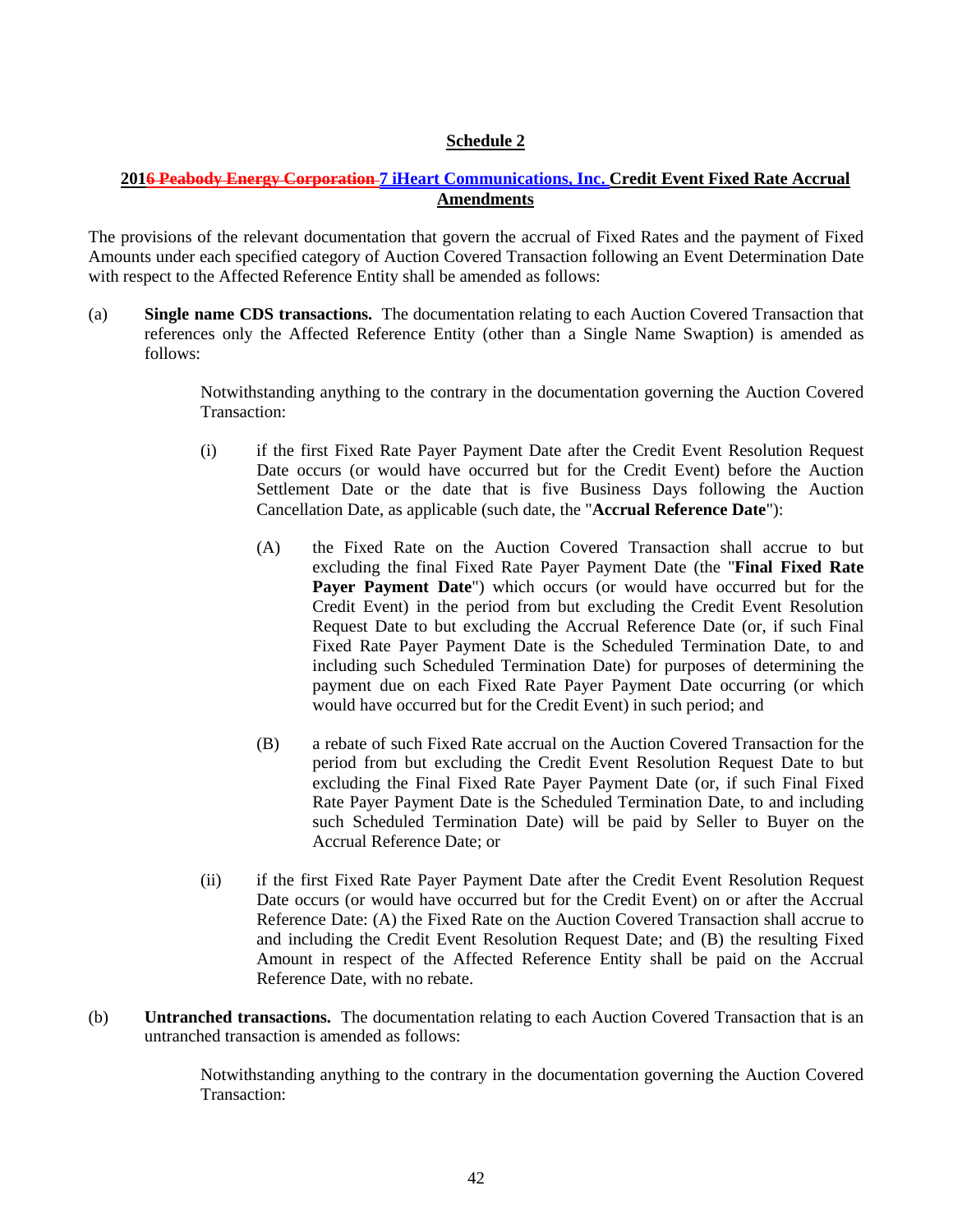- (i) if the first Fixed Rate Payer Payment Date after the Credit Event Resolution Request Date occurs (or would have occurred but for the Credit Event) before the Auction Settlement Date or the date that is five Business Days following the Auction Cancellation Date, as applicable (such date, the "**Accrual Reference Date**"):
	- (A) the Fixed Rate on the Auction Covered Transaction or the Affected Portion thereof, as applicable, shall accrue to but excluding the final Fixed Rate Payer Payment Date (the "**Final Fixed Rate Payer Payment Date**") which occurs (or would have occurred but for the Credit Event) in the period from but excluding the Credit Event Resolution Request Date to but excluding the Accrual Reference Date (or, if such Final Fixed Rate Payer Payment Date is the Scheduled Termination Date, to and including such Scheduled Termination Date) for purposes of determining the payment due on each Fixed Rate Payer Payment Date occurring (or which would have occurred but for the Credit Event) in such period; and
	- (B) a rebate of such Fixed Rate accrual on the Auction Covered Transaction or the Affected Portion thereof, as applicable, for the period from but excluding the Credit Event Resolution Request Date to but excluding the Final Fixed Rate Payer Payment Date (or, if such Final Fixed Rate Payer Payment Date is the Scheduled Termination Date, to and including such Scheduled Termination Date) will be paid by Seller to Buyer on the Accrual Reference Date; or
- (ii) if the first Fixed Rate Payer Payment Date after the Credit Event Resolution Request Date occurs (or would have occurred but for the Credit Event) on or after the Accrual Reference Date: (A) the Fixed Rate on the Auction Covered Transaction or the Affected Portion thereof, as applicable, shall accrue to and including the Credit Event Resolution Request Date; and (B) the resulting Fixed Amount in respect of the Affected Reference Entity shall be paid on the Accrual Reference Date, with no rebate.
- (c) **Tranched transactions.** The documentation relating to each Auction Covered Transaction that is a tranched transaction is amended as follows:

Notwithstanding anything to the contrary in the documentation governing the Auction Covered Transaction:

- (i) if the first Fixed Rate Payer Payment Date after the Credit Event Resolution Request Date occurs (or would have occurred but for the Credit Event) before the Auction Settlement Date or the date that is five Business Days following the Auction Cancellation Date, as applicable (such date, the "**Accrual Reference Date**"):
	- (A) the Fixed Rate shall accrue as if no Credit Event had occurred with respect to the Affected Reference Entity to but excluding the final Fixed Rate Payer Payment Date (the "**Final Fixed Rate Payer Payment Date**") which occurs (or would have occurred but for the Credit Event) in the period from but excluding the Credit Event Resolution Request Date to but excluding the Accrual Reference Date (or, if such Final Fixed Rate Payer Payment Date is the Scheduled Termination Date, to and including such Scheduled Termination Date) for purposes of determining the payment due on each Fixed Rate Payer Payment Date occurring (or which would have occurred but for the Credit Event) in such period; and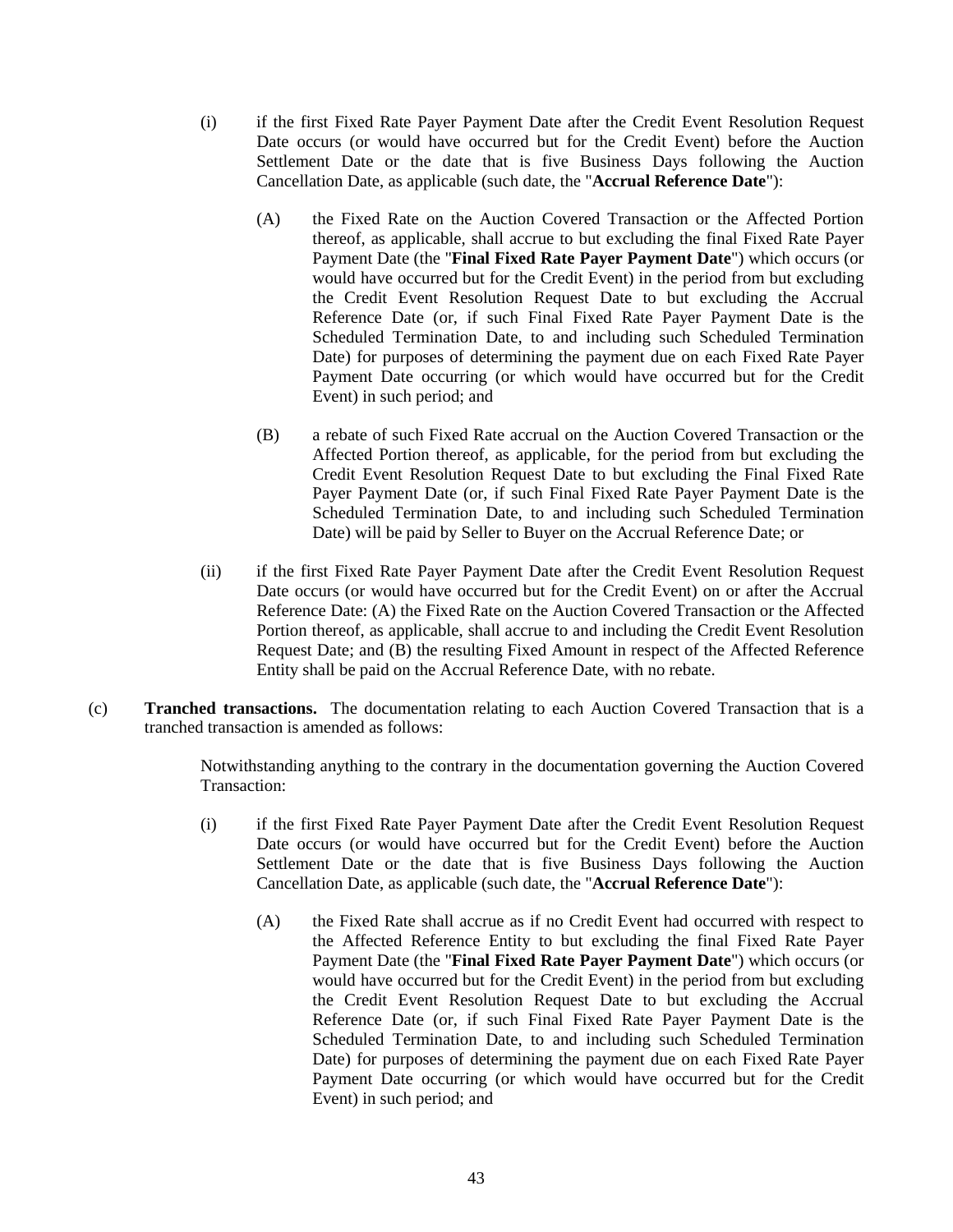- (B) without duplication of any rebate payable under the documentation governing such Auction Covered Transaction, a rebate of such Fixed Rate accrual on the Affected Portion equal to the reduction in the Outstanding Swap Notional Amount for the Incurred Loss Amount, if any, and/or Incurred Recovery Amount, if any, with respect to the Affected Reference Entity for the period (if any) from and including the calendar day immediately following the Credit Event Resolution Request Date to but excluding such Final Fixed Rate Payer Payment Date (or, if such Final Fixed Rate Payer Payment Date is the Scheduled Termination Date, to and including such Scheduled Termination Date) will be paid by Seller to Buyer on the Accrual Reference Date; or
- (ii) if no Fixed Rate Payer Payment Date occurs (or would have occurred but for the Credit Event) in the period from but excluding the Credit Event Resolution Request Date to but excluding the Accrual Reference Date:
	- (A) the Fixed Rate shall accrue as if an Event Determination Date with respect to the Affected Reference Entity had occurred on the Credit Event Resolution Request Date;
	- (B) a Fixed Amount accrual in respect of the reduction in the Outstanding Swap Notional Amount for the Incurred Loss Amount, if any, and/or Incurred Recovery Amount, if any, with respect to the Affected Portion for the relevant Fixed Rate Payer Calculation Period through and including the Credit Event Resolution Request Date shall be paid on the Accrual Reference Date; and
	- (C) the Fixed Amount accrual payable on such Fixed Rate Payer Payment Date shall be calculated as if the Outstanding Swap Notional Amount were reduced by the Incurred Loss Amount, if any, and/or the Incurred Recovery Amount, if any, with respect to the Affected Reference Entity on the first day of the relevant Fixed Rate Payer Calculation Period, with no rebate.

Notwithstanding anything to the contrary in the relevant documentation, the Cash Settlement Amount (if any) in respect of the Affected Portion shall be payable on the Auction Settlement Date determined pursuant to these Credit Derivatives Auction Settlement Terms.

For the purposes of this Schedule 2, "Outstanding Swap Notional Amount", "Incurred Loss Amount" and "Incurred Recovery Amount" have the meanings specified in the relevant forms published by CDS IndexCo LLC, Markit North America, Inc., or any predecessor or successor thereto (or, if the relevant tranched transaction is documented under another form of documentation, meanings analogous thereto, to the extent applicable).

(d) **Recovery Lock Transactions.** The documentation relating to each Auction Covered Transaction that is a Recovery Lock Transaction is amended as follows:

> Notwithstanding anything to the contrary in the documentation, the final Fixed Rate Payer Calculation Period in respect of the Fixed Amount payable in respect of the Affected Reference Entity shall end on, and include, the Credit Event Resolution Request Date and the resulting Fixed Amount shall be paid on the Auction Settlement Date or the date that is five Business Days following the Auction Cancellation Date, as applicable.

(e) **Nth to Default Transactions.** The documentation relating to each Auction Covered Transaction that is an Nth to Default Transaction is amended as follows: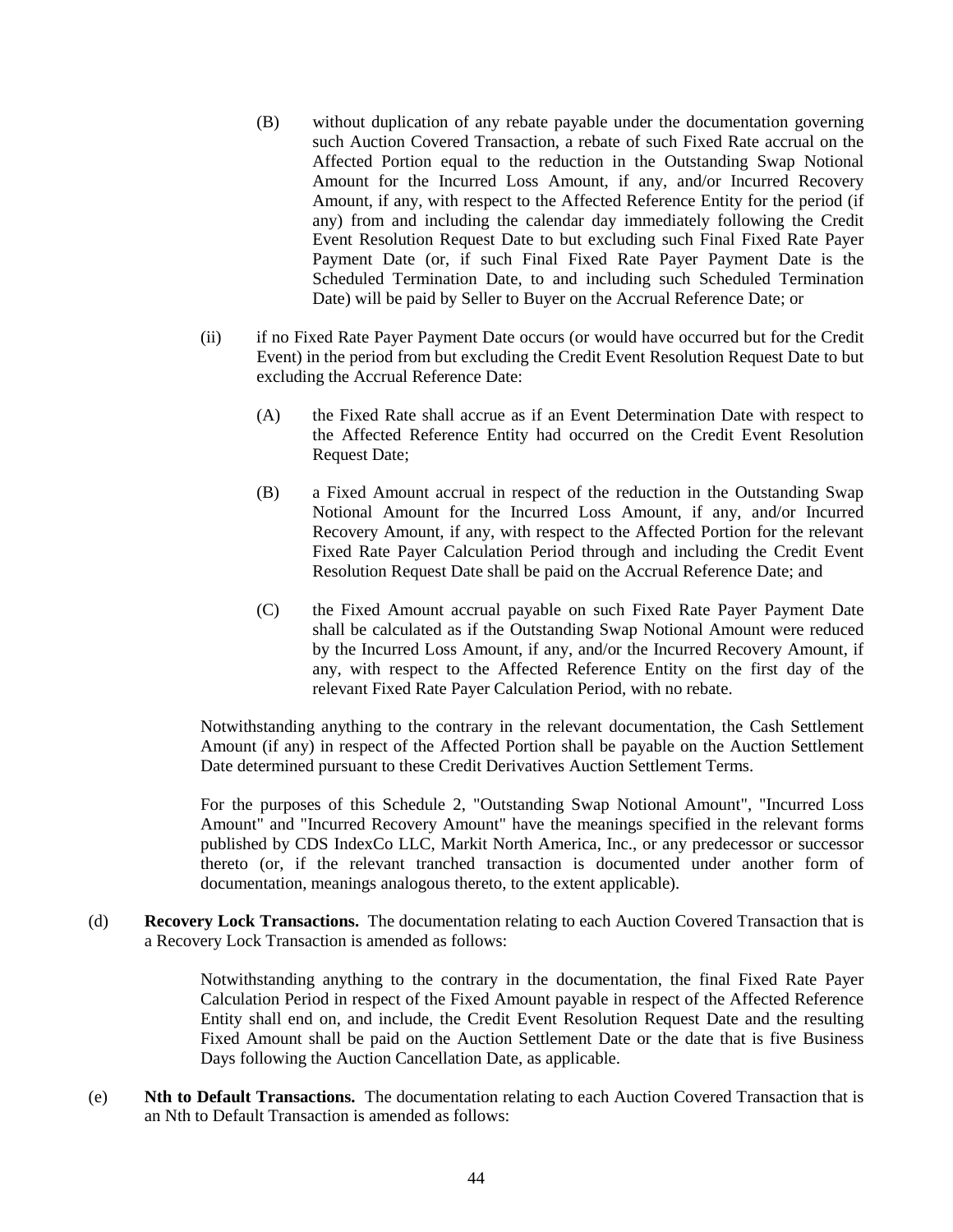Notwithstanding anything to the contrary in the documentation, the final Fixed Rate Payer Calculation Period in respect of the Fixed Amount payable in respect of the Affected Reference Entity shall end on, and include, the Credit Event Resolution Request Date and the resulting Fixed Amount shall be paid on the Auction Settlement Date or the date that is five Business Days following the Auction Cancellation Date, as applicable.

(f) **Portfolio Swaptions.** The documentation relating to each Auction Covered Transaction that is a Portfolio Swaption is amended to provide that: (x) no Accrued Amount in respect of the Affected Portion will be deducted from the Strike Adjustment Amount ("Accrued Amount" and "Strike Adjustment Amount" having the meanings specified in the relevant Swaption template (Master Confirmation as Underlying) published by CDS IndexCo LLC, Markit North America, Inc., or any predecessor or successor thereto, or, if the relevant Portfolio Swaption is documented under another form of documentation, meanings analogous thereto, to the extent applicable); and (y) the related Underlying CDS is deemed to be amended as follows:

> Notwithstanding anything to the contrary in the documentation for the relevant Portfolio Swaption or the documentation for the underlying credit default swap:

- (i) if the Portfolio Swaption is effectively exercised on or prior to the third Business Day prior to the Auction Settlement Date or the date that is five Business Days following the Auction Cancellation Date, as applicable (such date, the "**Accrual Reference Date**"): (A) the seller of protection in the underlying transaction will pay to the buyer of protection in the underlying transaction, on the third business day after the day on which such Portfolio Swaption is effectively exercised, the Fixed Amount in respect of the Affected Reference Entity (as defined in the documentation for the underlying credit default swap transaction) for the Fixed Rate Payer Calculation Period beginning on the Fixed Rate Payer Payment Date for the underlying transaction immediately prior to the date on which the Portfolio Swaption is effectively exercised and ending on, and including, the Credit Event Resolution Request Date; and (B) the buyer of protection in the underlying transaction will not pay to the seller in such underlying transaction any Fixed Amount in respect of the Affected Reference Entity; and
- (ii) if the Portfolio Swaption is effectively exercised after the third Business Day prior to the Accrual Reference Date, neither party will pay to the other any Fixed Amount in respect of the Affected Reference Entity.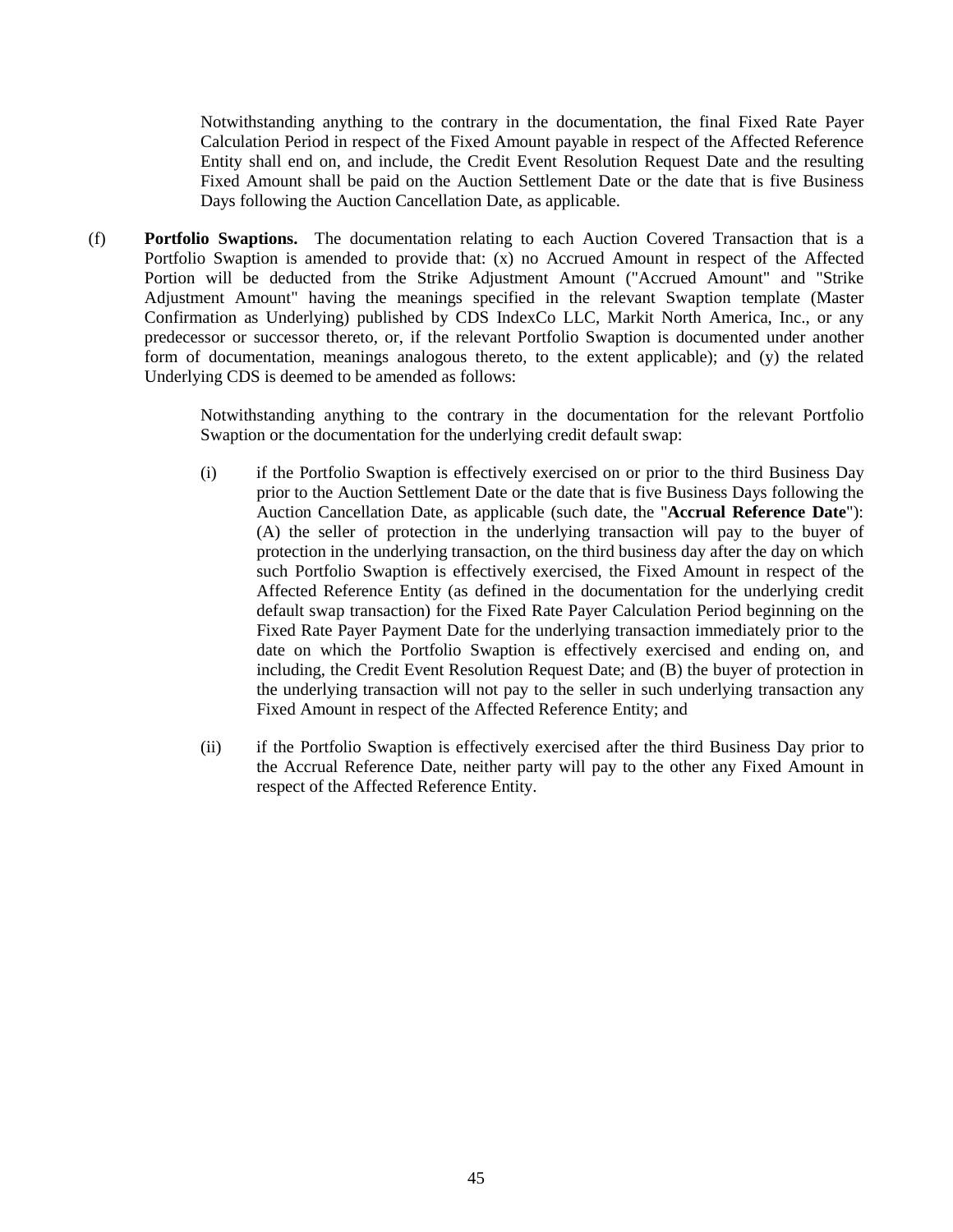EXHIBIT 1 to the 201<del>6 Peabody Energy Corporation 7 iHeart Communications, Inc. Credit Derivatives Auction</del> Settlement Terms

# **Form of Participating Bidder Letter**

# **[Letterhead of Participating Bidder]**

**[Date]** 

# **Markit Group Limited**

**Send to: cea@markit.com**

**Creditex Brokerage LLP or Creditex Securities Corporation, as applicable, in its capacity as the Relevant Creditex Entity** 

**Send to: CEA@creditex.com**

# **International Swaps and Derivatives Association, Inc.**

# **Send to: ceba@isda.org**

Dear Sirs,

We write to inform you that we wish to be a "Participating Bidder" with respect to each auction to be held for the purpose of settling credit derivatives transactions referencing Peabody Energy Corporation-iHeart Communications, Inc. (each, an "**Auction**"). Capitalized terms used in this Participating Bidder Letter but not defined herein shall have the meanings specified in the 201<del>6 Peabody Energy Corporation</del>–7 iHeart Communications, Inc. Credit Derivatives Auction Settlement Terms governing each such Auction as published by the International Swaps and Derivatives Association, Inc. on April January 274, 20167 (the "**Credit Derivatives Auction Settlement Terms**").

We hereby notify you that it is our intention that, pursuant to the Credit Derivatives Auction Settlement Terms, any Dealer Physical Settlement Request we submit with respect to an Auction will, at the time of submission, be, to the best of our knowledge and belief, on the same side of the market as, and will not exceed, our Market Position.

By signing and returning this Participating Bidder Letter to you, we represent, as of the date of this Participating Bidder Letter, that:

- (a) from time to time we regularly trade, or one of our Affiliates regularly trades, in one or more obligations of the types of obligations listed as Deliverable Obligations in the secondary market and/or we regularly trade, or one of our Affiliates regularly trades, credit default swaps with Peabody Energy Corporation iHeart Communications, Inc. as the Reference Entity;
- (b) either:
	- (i) we have, or one of our Affiliates has, participated as a Participating Bidder in no fewer than either five or, if fewer, all Non-LCDS Auctions that have been held during the twelve calendar months immediately preceding the date of this letter and for which one or more of the Relevant Transaction Types specified in the Credit Derivatives Auction Settlement Terms was also a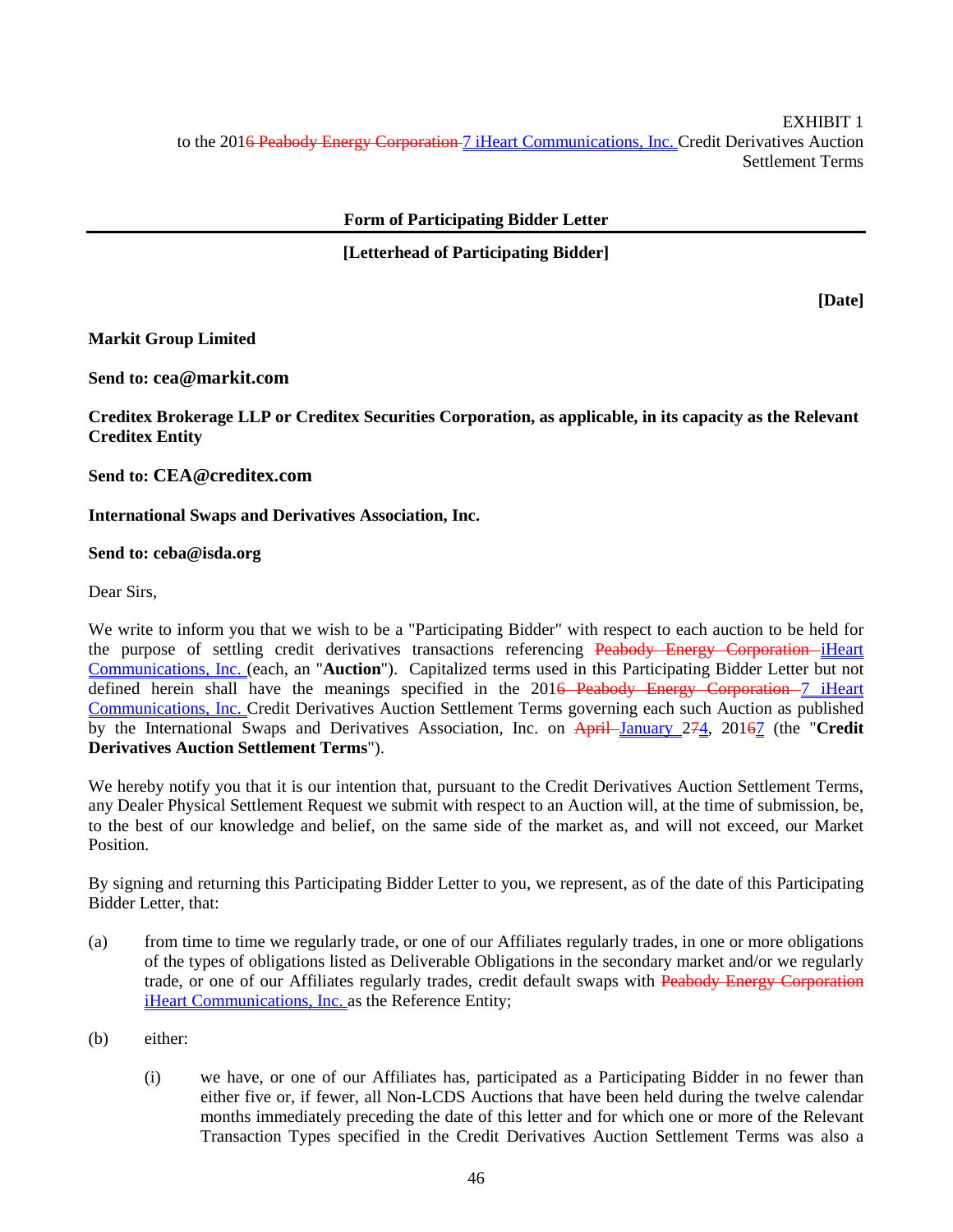Relevant Transaction Type for purposes of each such Non-LCDS Auction, provided that for purposes of this representation, the auction exemptions available to Global Dealer Voting Members and Regional Dealer Voting Members in Section 1.10(e) and Section 1.10(f) of the Rules shall have been available to us to the same extent as they would be available to: (1) a Participating Dealer Institution for purposes of the application of the exemption in Section 1.10(e); and (2) a Regional Dealer Voting Member for purposes of the application of the exemption in Section 1.10(f);

- (ii) we intend to participate, or to procure that one of our Affiliates will participate, as a Participating Bidder in each Non-LCDS Auction that will be held in the twelve month period from the date of this letter for which one or more of the Relevant Transaction Types specified in the Credit Derivatives Auction Settlement Terms will also be a Relevant Transaction Type for purposes of each such Non-LCDS Auction, provided that for purposes of this representation, the auction exemptions available to Global Dealer Voting Members and Regional Dealer Voting Members in Section 1.10(e) and Section 1.10(f) of the Rules shall be available to us to the same extent as they would be available to: (1) a Participating Dealer Institution for purposes of the application of the exemption in Section 1.10(e); and (2) a Regional Dealer Voting Member for purposes of the application of the exemption in Section 1.10(f); or
- (iii) we have made a representation identical to the representation in (b)(ii) above in a participating bidder letter previously submitted in respect of a prior Non-LCDS Auction and the twelve month period referred to in such representation has not expired as of the date of this letter;
- (c) none of our Affiliates has previously submitted a Participating Bidder Letter to you or is otherwise a Participating Bidder; and
- (d) either:
	- (i) we are not subject to any requirement that would make it impossible or illegal for us to deliver or accept delivery of any of the Deliverable Obligations; or
	- (ii) if we are, as of the Delivery Date, subject to any requirement that would make it impossible or illegal for us to Deliver or accept Delivery of any of the Deliverable Obligations, we will procure a designee to whom the Participating Bidder with whom we enter into a Representative Auction-Settled Transaction (the "**non-designating party**") consents and for whom it is not impossible or illegal to Deliver or accept Delivery of the relevant Deliverable Obligations to Deliver or accept such Delivery, provided that we understand that the non-designating party will not unreasonably withhold its consent to such designation and provided further that we understand that such consent will be deemed given in the case where the relevant designee is a Participating Bidder for whom it is not impossible or illegal to Deliver or accept Delivery of the relevant Deliverable Obligations.

In addition, we agree that neither Administrator shall be liable to us for any indirect, special or consequential damages resulting from our participation in an Auction (including any Adjustment Amounts involving our Bid or Offer), and that each Administrator's maximum cumulative liability for direct and any other damages arising out of our participation in an Auction (including any Adjustment Amounts) is limited to USD10,000 in the aggregate per Administrator, other than damages resulting from gross negligence or wilful misconduct on the part of the relevant Administrator or breach of the representations made to the Participating Bidders in the letter from the Relevant Creditex Entity to the Participating Bidders in respect of the Credit Derivatives Auction Settlement Terms.

We agree to abide by the Credit Derivatives Auction Settlement Terms, including, for the avoidance of doubt, Section 15 thereof.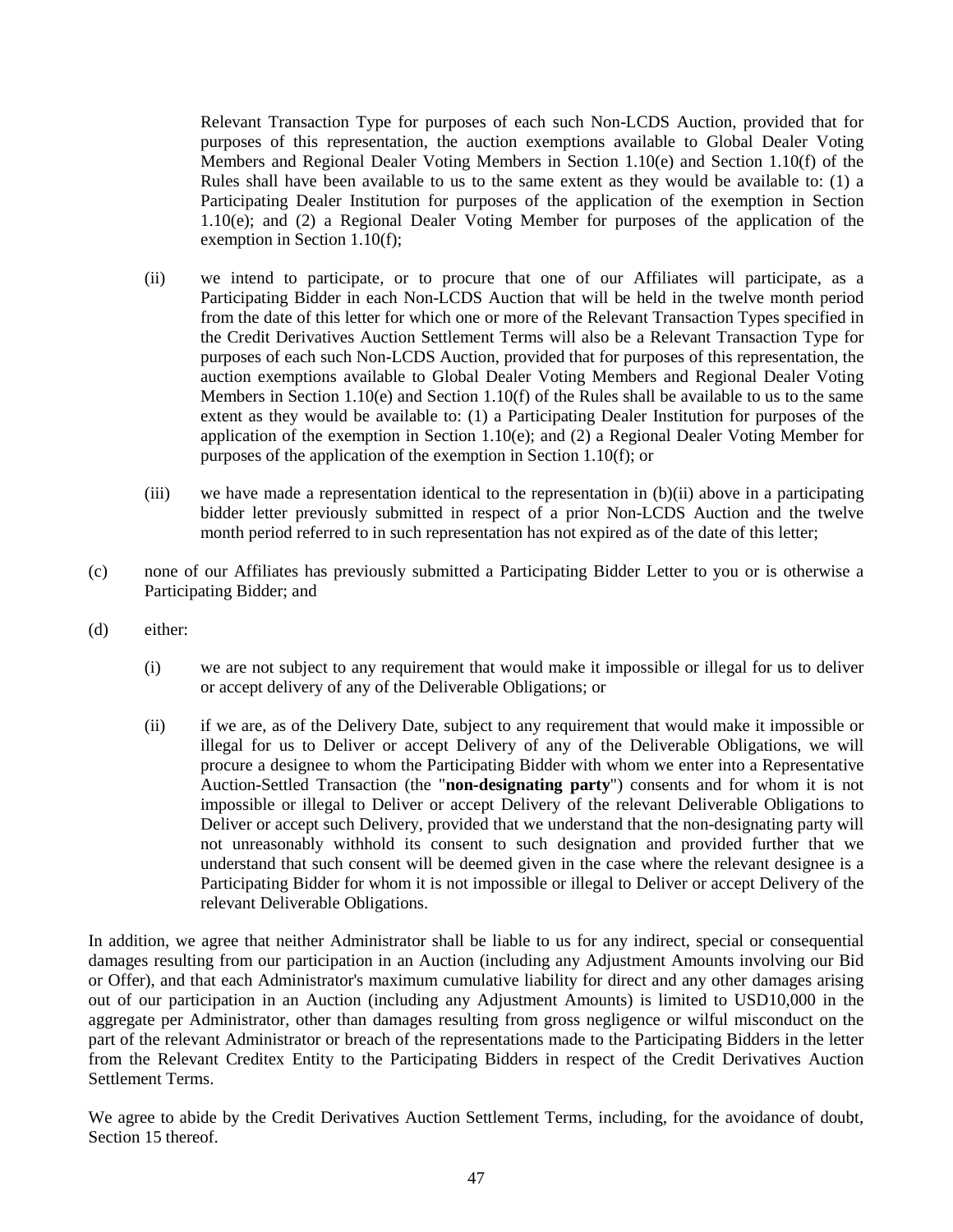We also agree to pay to ISDA (i) to the extent not already paid in advance to ISDA, our share of any fees payable by ISDA to the Administrators or to ISDA's legal advisors in connection with the administration of each Auction or the development of the relevant lists of Deliverable Obligations and (ii) any Adjustment Amounts payable by us pursuant to the Credit Derivatives Auction Settlement Terms (any such fees together with any such Adjustment Amounts, "**Auction Costs**"). We agree to pay any Auction Costs to ISDA within twenty-one (21) days of receipt of a written invoice submitted by ISDA for such Auction Costs.

Our contact details for purposes of this Participating Bidder Letter are:

| Name:      | $\lceil \bullet \rceil$         |
|------------|---------------------------------|
| Address:   | $\lceil \bullet \rceil$         |
| Telephone: | $\lceil\bullet\rceil$           |
| Fax:       | $\lceil \bullet \rceil$         |
| E-mail:    | $\lceil \bullet \rceil$         |
|            | Our contact details for purpose |

es of receiving any invoices relating to Auction Costs are:

| Name:      | $\lceil \bullet \rceil$ |
|------------|-------------------------|
| Address:   | [O]                     |
| Telephone: | [●]                     |
| Fax:       | $\lceil \bullet \rceil$ |
| E-mail:    | [0]                     |

We acknowledge that, if certain conditions are satisfied, our participating in any Auction as a Participating Bidder is subject to a Resolution by a Majority of the Global Dealer Voting Members and Regional Dealer Voting Members of the relevant Convened DC approving such participation in accordance with Section 3.2(b)(ii) of the Rules.

This letter and any non-contractual obligations arising out of it will be governed by and construed in accordance with New York law.

We agree that any dispute arising out of, concerning or relating in any way to, this letter's interpretation, administration or performance, including our rights and liabilities under it, will be resolved before the Civil Branch of the Supreme Court of the State of New York, New York County, or if diversity of citizenship and the then-required amount in dispute be satisfied, the United States District Court for the Southern District of New York. We waive any objections to *in personam* jurisdiction by the aforesaid courts and consent to their respective jurisdiction. Such relevant court shall apply New York law to resolution of such dispute, without regard to New York's conflict-of-laws principles.

We consent to the publication of a conformed copy of this Participating Bidder Letter by ISDA and to the disclosure by ISDA of the contents of this letter.

# Yours faithfully,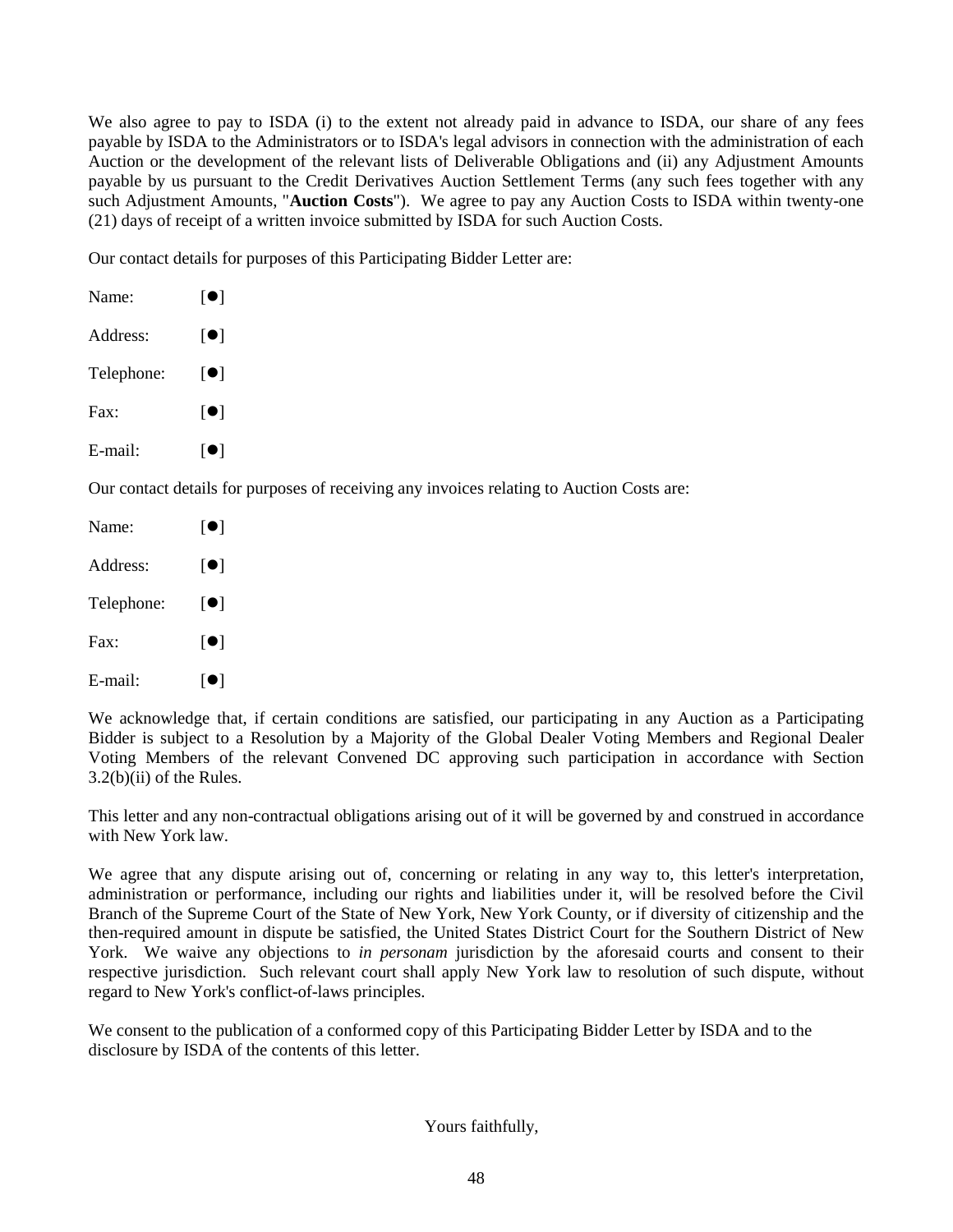# $\left[\text{PARTICIPATING BIDDER}\right]^{1}$

 $By:$ 

| Name:      |  |  |
|------------|--|--|
| Title:     |  |  |
| Signature: |  |  |

<u> 1980 - Johann Barbara, martxa amerikan personal (h. 1980).</u>

Specify legal name of Participating Bidder.

|<br>|<br>|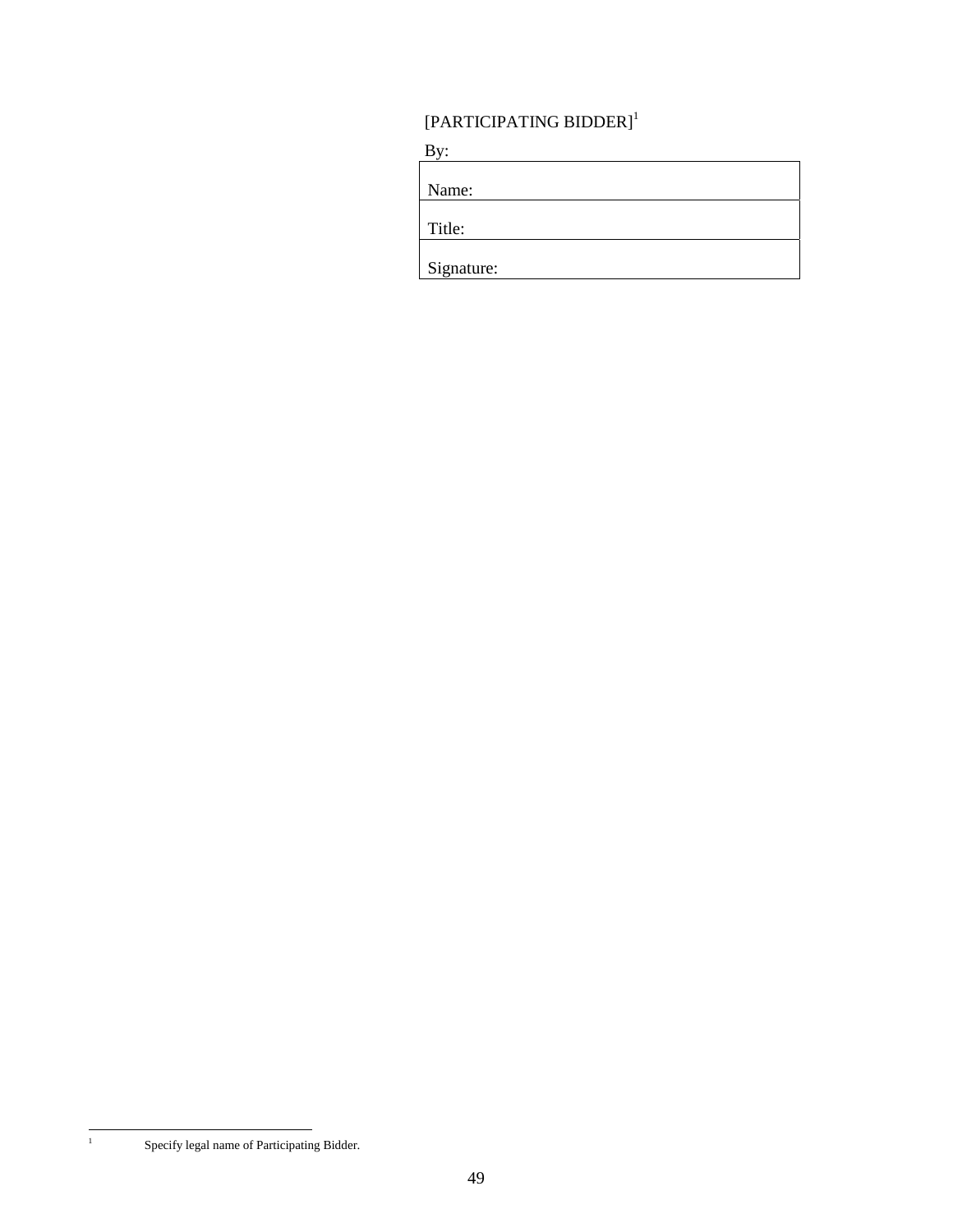EXHIBIT 2 to the 201<del>6 Peabody Energy Corporation 7 iHeart Communications, Inc. Credit Derivatives Auction Settlement</del> Terms

# **Form of Customer Physical Settlement Request Letter**

# **[Letterhead of Customer]**

**[Date]** 

# **Send to: [Participating Bidder]**

Dear Sirs,

We write to inform you that we wish to submit a Customer Physical Settlement Request as defined in the 2016 Peabody Energy Corporation 7 iHeart Communications, Inc. Credit Derivatives Auction Settlement Terms, as published by the International Swaps and Derivatives Association, Inc. on April January 274, 20167 (the "**Credit Derivatives Auction Settlement Terms**"). Capitalized terms used in this letter but not defined herein have the meanings specified in the Credit Derivatives Auction Settlement Terms.

By signing and returning this Customer Physical Settlement Request Letter to you, we represent and agree that:

- (a) a Governing Master Agreement has been entered into or otherwise put in place between you, or one of your Affiliates, and us;
- (b) the Customer Physical Settlement Request set out below is, to the best of our knowledge and belief,
	- [(i) on the same side of the market as and not in excess of our Dealer-Specific Market Position, and
	- $(ii)$ <sup>2</sup> on the same side of the market as and (when aggregated with all Customer Physical Settlement Requests submitted by us or our Affiliates to one or more Participating Bidders) not in excess of our Market Position; and
- (c) either:
	- (i) we are not, as of the date of this Customer Physical Settlement Request Letter, subject to any requirement that would make it impossible or illegal for us to Deliver or accept Delivery of any of the Deliverable Obligations; or
	- (ii) if we are, as of the date of this Customer Physical Settlement Request Letter, subject to any requirement that would make it impossible or illegal for us to Deliver or accept Delivery of any of the Deliverable Obligations, we will procure a designee to whom you consent and for whom it is not impossible or illegal to Deliver or accept Delivery of the relevant Deliverable Obligations, provided that by your acceptance of our Customer Physical Settlement Request, you will be deemed to agree that you will not unreasonably withhold your consent to such designation and provided further that such consent will be deemed given in the case where the relevant designee is a Participating Bidder for whom it is not impossible or illegal to Deliver or accept Delivery of the relevant Deliverable Obligations.

 $\overline{a}$ 

Delete as applicable.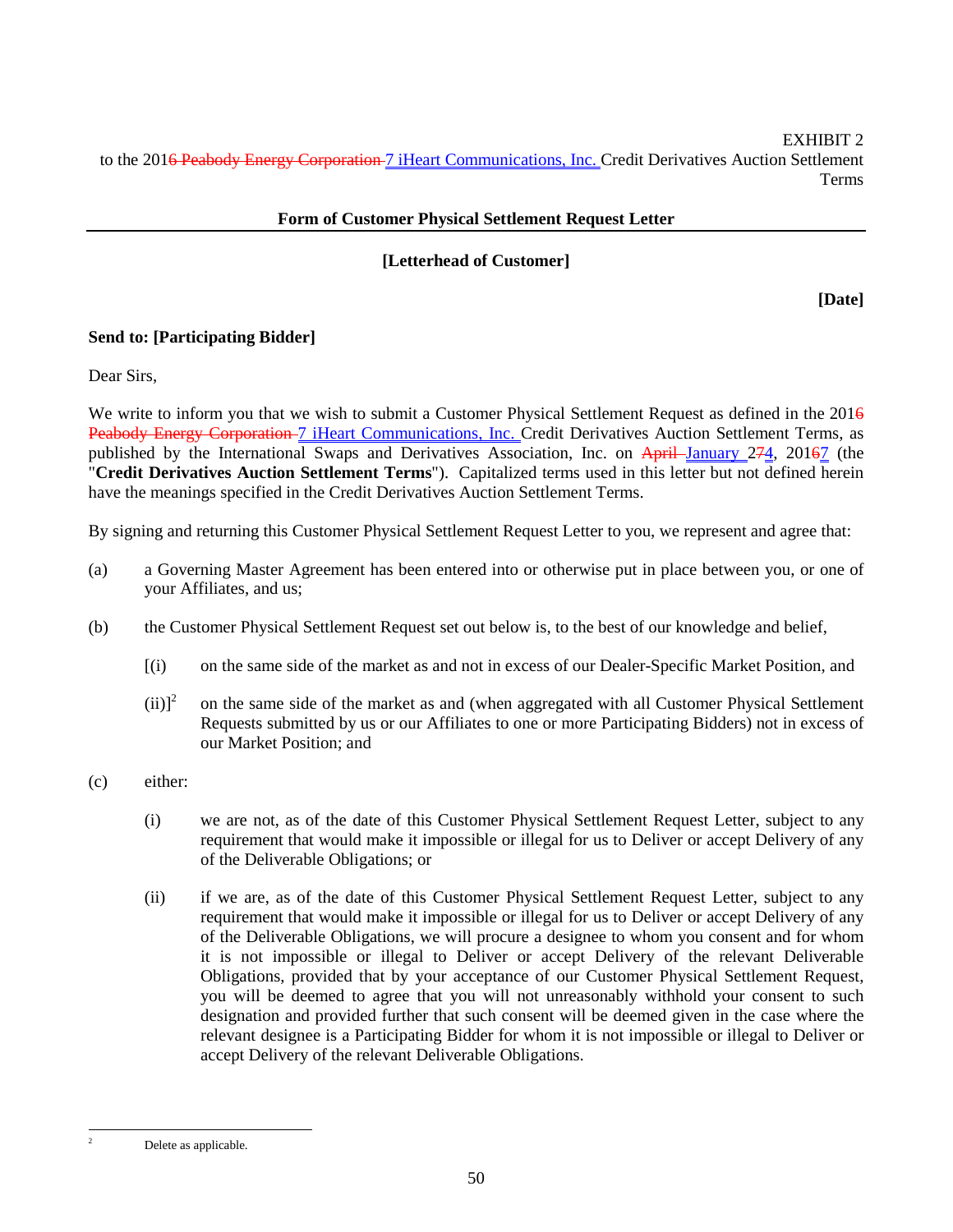The Customer Physical Settlement Request is a Physical Settlement [Buy][Sell] Request of [*Relevant Currency and amount*] 3 .

We agree that you may verify our Dealer-Specific Market Position by requesting information from any of your Affiliates in respect of any Auction Covered Transactions and/or any Auction-Linked Cash Settled Transactions we have entered into with such Affiliate or in respect of which such Affiliate has acted as a clearing member.

We acknowledge and agree that the acceptance of this Customer Physical Settlement Request is contingent on satisfaction of your internal credit approvals.

Our contact details for purposes of this Customer Physical Settlement Request Letter are:

| Name:                     | $\lceil \bullet \rceil$ |
|---------------------------|-------------------------|
| Address:                  | $\lceil \bullet \rceil$ |
| Telephone:                | $\lceil \bullet \rceil$ |
| Fax:                      | $\lceil \bullet \rceil$ |
| $E$ -mail:                | $\lceil \bullet \rceil$ |
| Yours faithfully,         |                         |
| $[CUSTOMER]$ <sup>4</sup> |                         |
| By:                       |                         |
|                           |                         |
|                           |                         |

Name:

Title:

Signature:

<sup>-&</sup>lt;br>3

When submitting a Physical Settlement Request, parties should take into account any guidance published in connection with the Final List relating to the calculation of the outstanding principal balance of Deliverable Obligation(s).

Specify legal name of customer.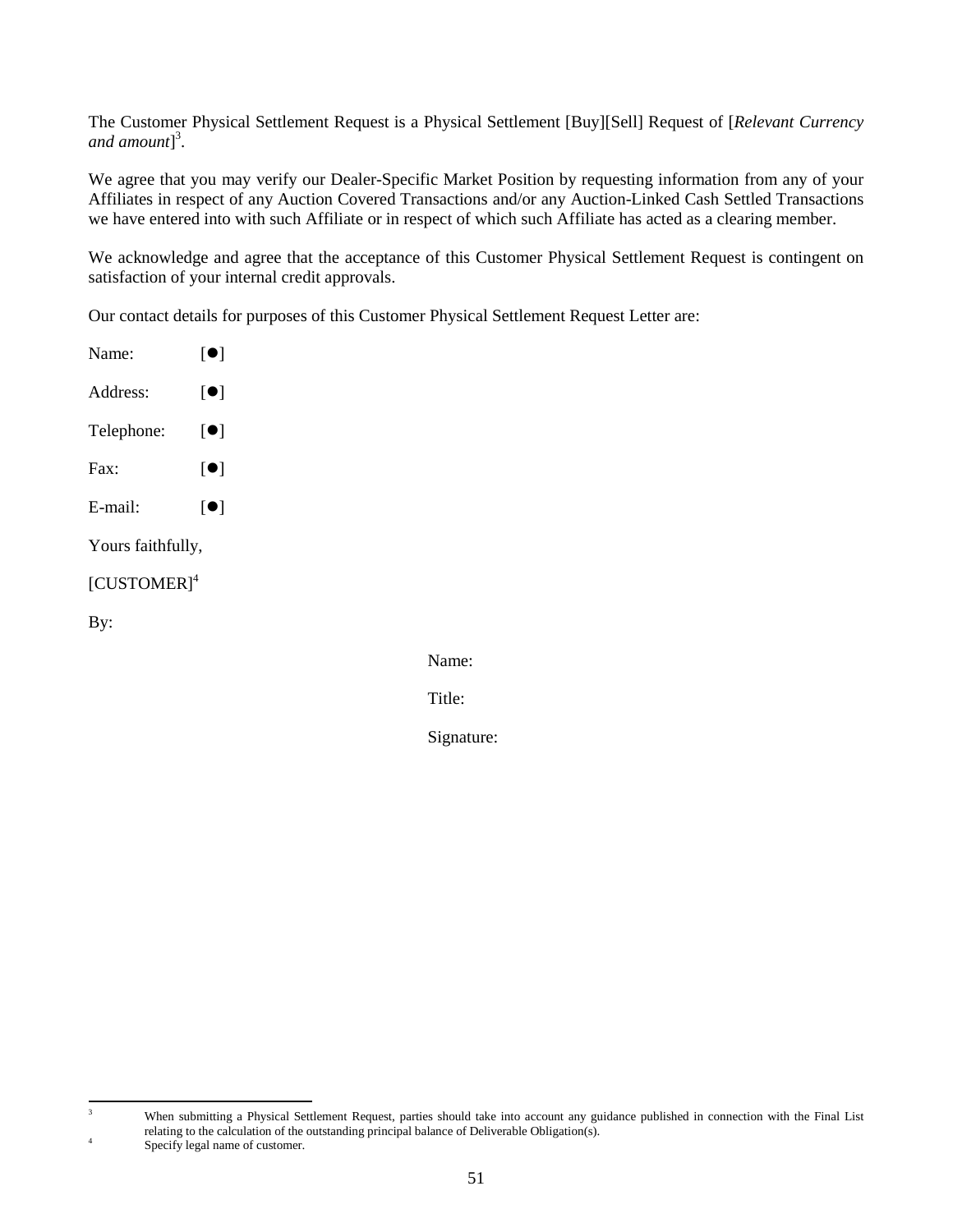EXHIBIT 3 to the 201<del>6 Peabody Energy Corporation 7 iHeart Communications, Inc. Credit Derivatives Auction Settlement</del> Terms

# **Form of Notice of Physical Settlement**

- Attention: [client contact]
- By Fax: [facsimile]

By Phone: [telephone]

[Recipient of Notice of Physical Settlement]

Dear Sirs

# **NOTICE OF PHYSICAL SETTLEMENT**

Credit Derivative Transaction Details:<sup>5</sup> Representative Auction-Settled Transaction, formed pursuant to the 201<del>6 Peabody Energy Corporation 7 iHeart Communications, Inc.</del> Credit Derivatives Auction Settlement Terms, published by the International Swaps and Derivatives Association, Inc. on April January 274, 20167 (the "**Credit Derivatives Auction Settlement Terms**") entered into between [SELLER], as Seller (i.e., the party identified by the Auction Administrators as having an obligation to accept Delivery of Deliverable Obligations), and [BUYER] as Buyer (i.e., the party identified by the Auction Administrators as having the obligation to Deliver Deliverable Obligations), and for which the Floating Rate Payer Calculation Amount is [*Relevant Currency and amount*] 6 .

Reference is made to the Credit Derivative Transaction described above (the "**Transaction**").

- (1) Pursuant to the Credit Derivatives Auction Settlement Terms, the Credit Event Resolution Request Date for the Transaction is the date specified as such in Schedule 1 to the Credit Derivatives Auction Settlement Terms.
- (2) Any capitalized term not otherwise defined in this Notice of Physical Settlement will have the meaning, if any, assigned to such term in the Credit Derivatives Auction Settlement Terms or, if no meaning is specified therein, in the 2014 Definitions.
- (3) We hereby confirm that we will settle the Transaction and require performance by you in accordance with the terms relating to Physical Settlement in the 2014 Definitions. Subject to the terms of the Transaction, we will deliver to you on or before the Physical Settlement Date the following Deliverable Obligation(s)

 $\frac{1}{5}$  These Transactions Details will need to be adjusted appropriately where this form is used with respect to a transaction between a customer and a Participating Bidder.

The Quotation Amount of the Transaction identified by Auction Administrators or, in the case of a Representative Auction-Settled Transaction between a Participating Bidder and a customer, the amount specified by such Participating Bidder.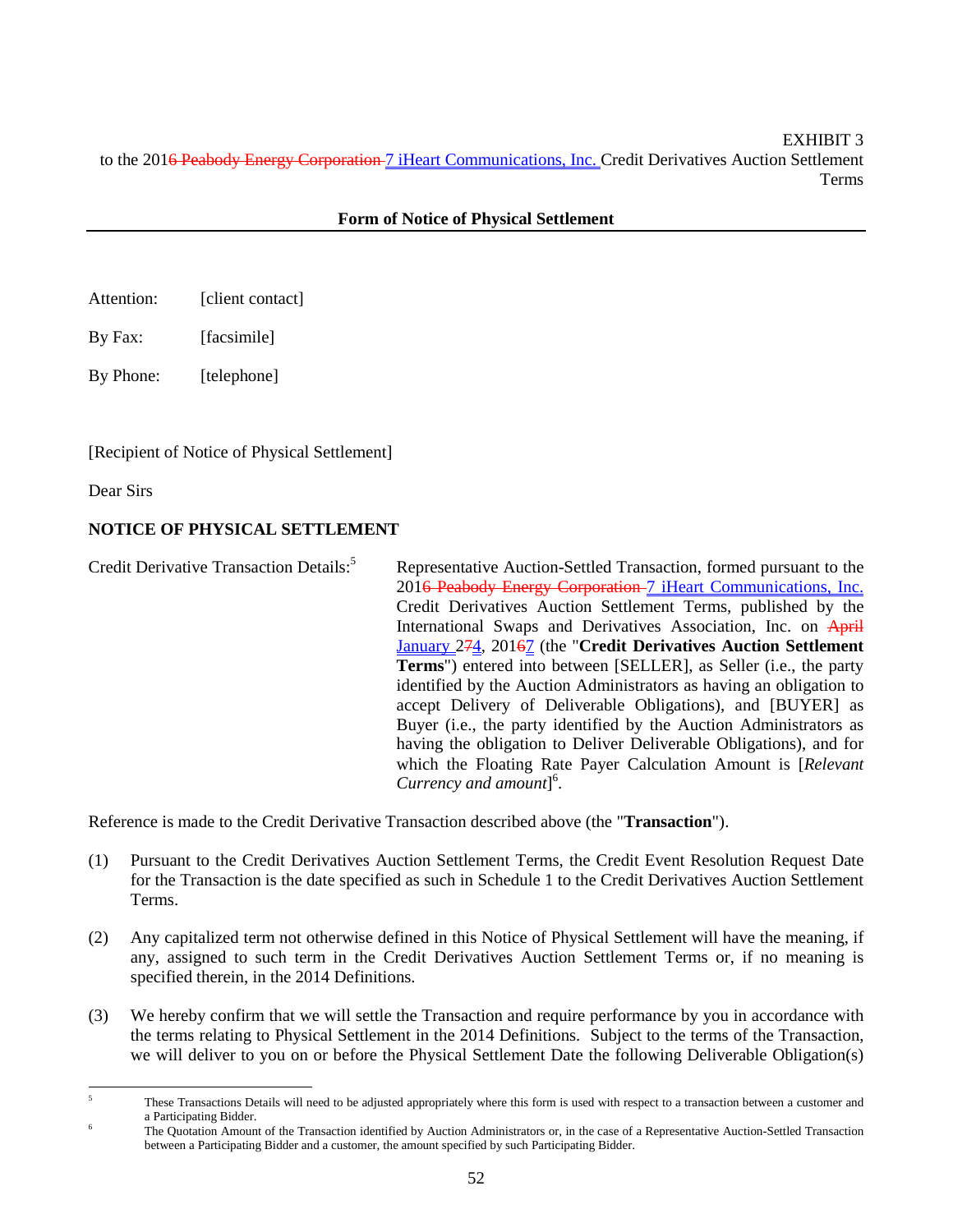against payment of the Floating Rate Payer Calculation Amount multiplied by the Auction Final Price of  $\left[\bullet\right]$  percent<sup>7</sup>:

- Outstanding Principal Balance: [ $\bullet$ ]<sup>8</sup>
- **Original Face Amount: [** $\bullet$ **]**<sup>9</sup>
- Primary Obligor: [ $\bullet$ ]
- **Maturity: []**
- **Coupon: []**
- **ISIN/CUSIP:** [ $\bullet$ ]
- **Type: [Bond/Loan]**
- (4) This letter and any non-contractual obligations arising out of, or in connection with, it shall be governed by and interpreted in accordance with the law that governs, or is deemed to govern, the master agreement that the Transaction supplements, forms a part of, and is subject to.

Very truly yours,

 $\lceil \cdot \rceil$ 

 $\mathbf{B} \mathbf{y}$ :

Name:

Title:

<sup>-&</sup>lt;br>7 Adjustment of this provision will be required where Buyer is delivering Deliverable Obligations with an Outstanding Principal Balance equal to less than the relevant Floating Rate Payer Calculation Amount.

In specifying an "Outstanding Principal Balance", parties should take into account any guidance published in connection with the Final List relating to the calculation of the outstanding principal balance of Deliverable Obligation(s).

 <sup>&</sup>quot;Original Face Amount" means the original issued amount of the relevant Deliverable Obligation(s) and is included here to provide further detail regarding the identity of the relevant Deliverable Obligation(s).